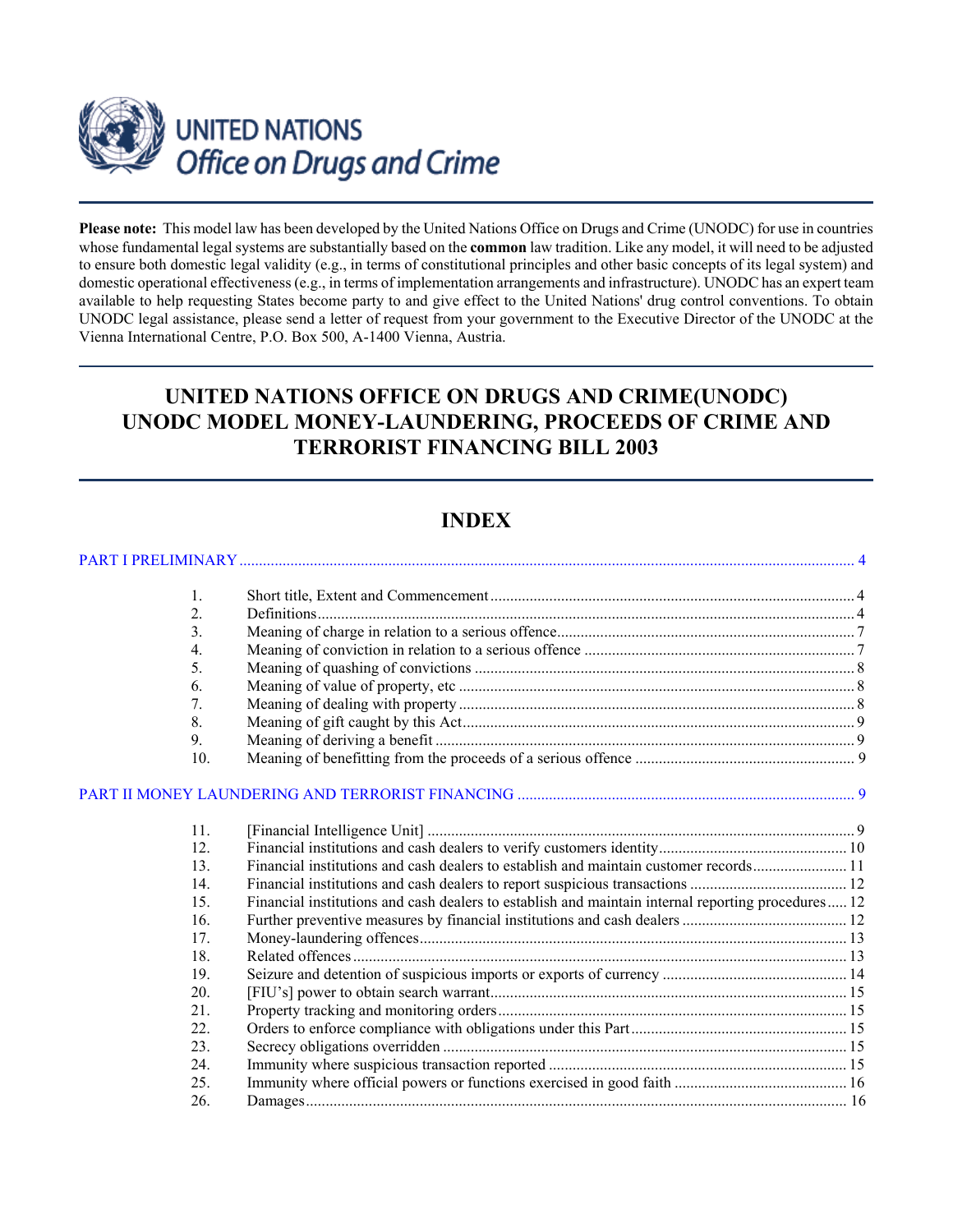| 27. |     |
|-----|-----|
| 28. |     |
| 29. |     |
| 30. |     |
| 31. |     |
|     |     |
| 32. |     |
| 33. |     |
| 34. |     |
| 35. |     |
| 36. |     |
| 37. |     |
| 38. |     |
| 39. |     |
|     |     |
| 40. |     |
| 41. |     |
| 42. |     |
| 43. |     |
| 44. |     |
| 45. |     |
| 46. |     |
| 47. |     |
|     |     |
| 48. |     |
| 49. |     |
| 50. |     |
| 51. |     |
| 52  | .29 |
|     |     |
| 53. |     |
| 54  |     |
| 55. |     |
| 56. |     |
| 57. |     |
| 58. |     |
| 59. |     |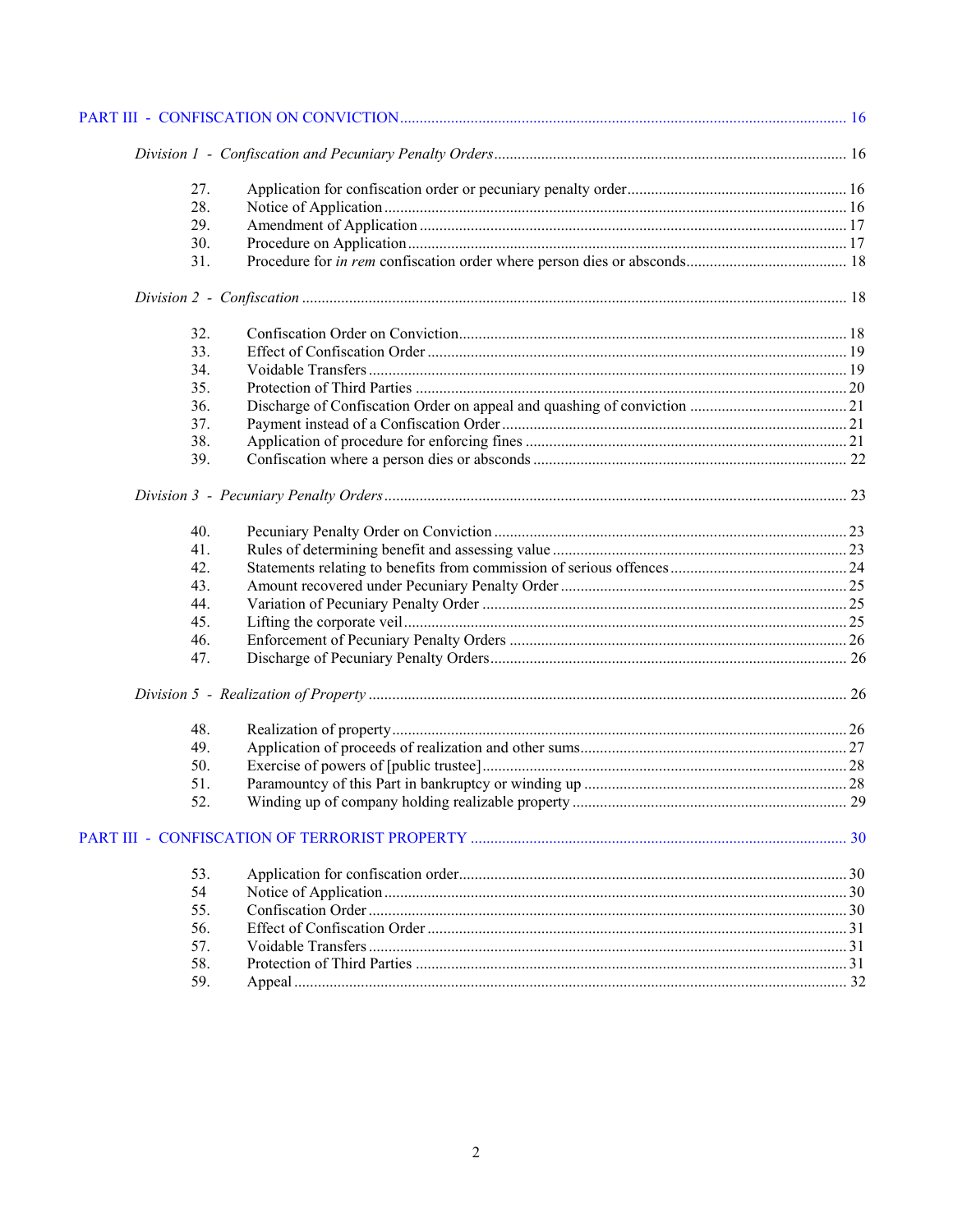| 60.  |  |  |  |  |
|------|--|--|--|--|
| 61.  |  |  |  |  |
| 62.  |  |  |  |  |
| 63.  |  |  |  |  |
| 64.  |  |  |  |  |
| 65.  |  |  |  |  |
| 66.  |  |  |  |  |
|      |  |  |  |  |
| 67.  |  |  |  |  |
| 68.  |  |  |  |  |
| [69] |  |  |  |  |
| 70.  |  |  |  |  |
| 71.  |  |  |  |  |
| 72.  |  |  |  |  |
| 73.  |  |  |  |  |
| 74.  |  |  |  |  |
| 75.  |  |  |  |  |
| 76.  |  |  |  |  |
|      |  |  |  |  |
| 77.  |  |  |  |  |
| 78.  |  |  |  |  |
| 79.  |  |  |  |  |
| 80.  |  |  |  |  |
| 81.  |  |  |  |  |
| 82.  |  |  |  |  |
| 83.  |  |  |  |  |
| 84.  |  |  |  |  |
| 85.  |  |  |  |  |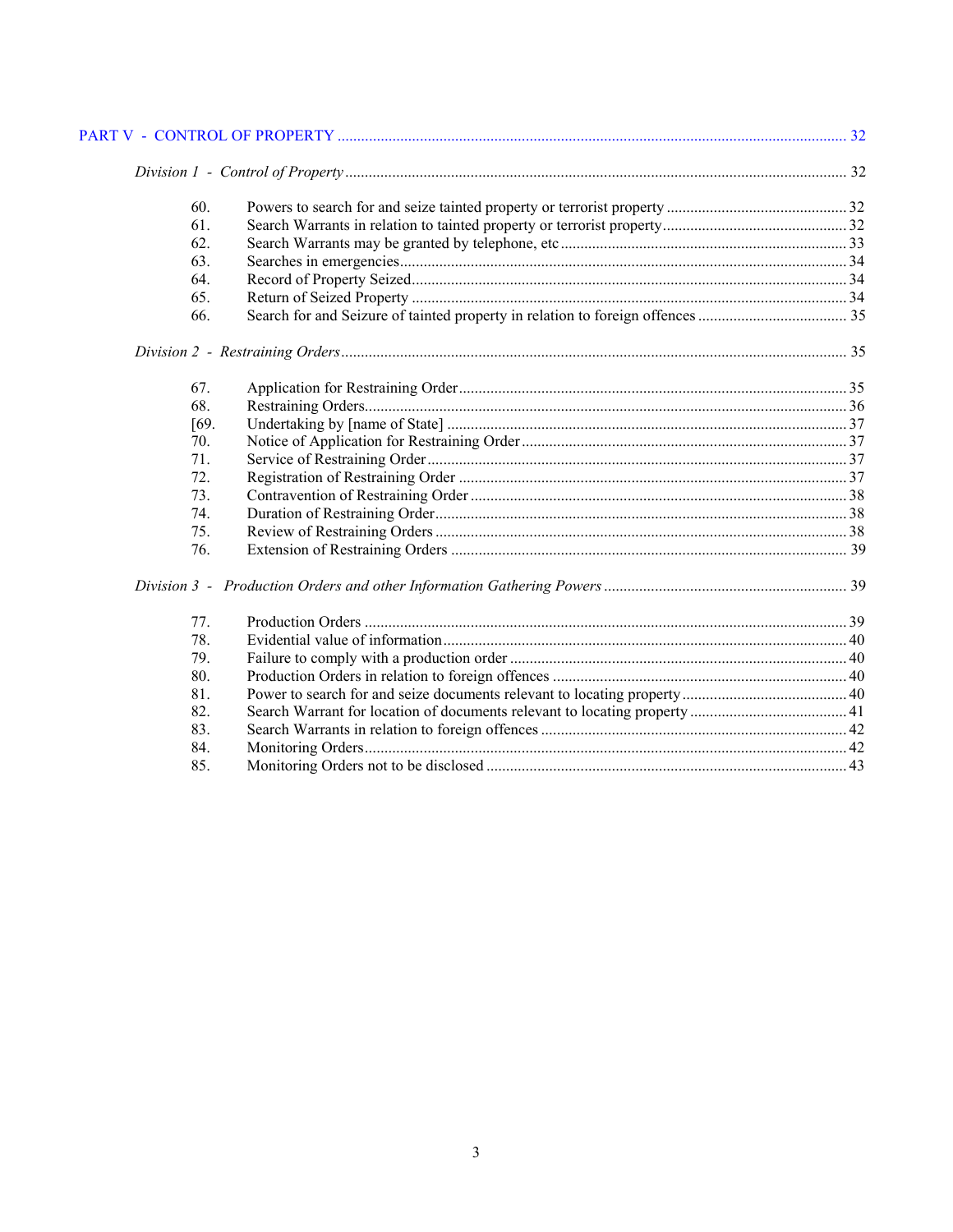# **Bill No ....... of 20--**

To be presented by the Minister of Justice

-----

<span id="page-3-0"></span>*The object of this bill is to provide for the confiscation of the proceeds of crime and property for the financing of terrorist acts and to prevent the use of the financial system to launder the proceeds of serious crime or to finance terrorism.*

# *ATTORNEY-GENERAL*

An Act to enable the unlawful proceeds of all serious crime including drug trafficking, and property for the financing of terrorist acts, to be identified, traced, frozen, seized and eventually confiscated, to establish a Financial Intelligence Unit (FIU) and to require financial institutions and cash dealers to take prudential measures to help combat money laundering and terrorist financing.

------

#### **ENACTED by the President and Parliament of [name of State]**

# **PART I PRELIMINARY**

## **1. Short title, Extent and Commencement**

- (1) This Act may be called the "Proceeds of Crime and Terrorist Financing Act, 20--."
- (2) It shall extend throughout **[name of State]**.
- (3) It shall come into force at once.

#### **2. Definitions**

- (1) In this Act, unless the contrary intention appears:
	- (a) "account" means any facility or arrangement by which a financial institution or cash dealer does any one or more of the following:
		- (i) accepts deposits of currency;
		- (ii) allows withdrawals of currency or transfers into or out of the account;
		- (iii) pays cheques or payment orders drawn on a financial institution or cash dealer by, or collects cheques or payment orders on behalf of, a person;
		- (iv) supplies a facility or arrangement for a safety deposit box;
	- (b) "appeal" includes proceedings by way of discharging or setting aside a judgement, and an application for a new trial or for a stay of execution;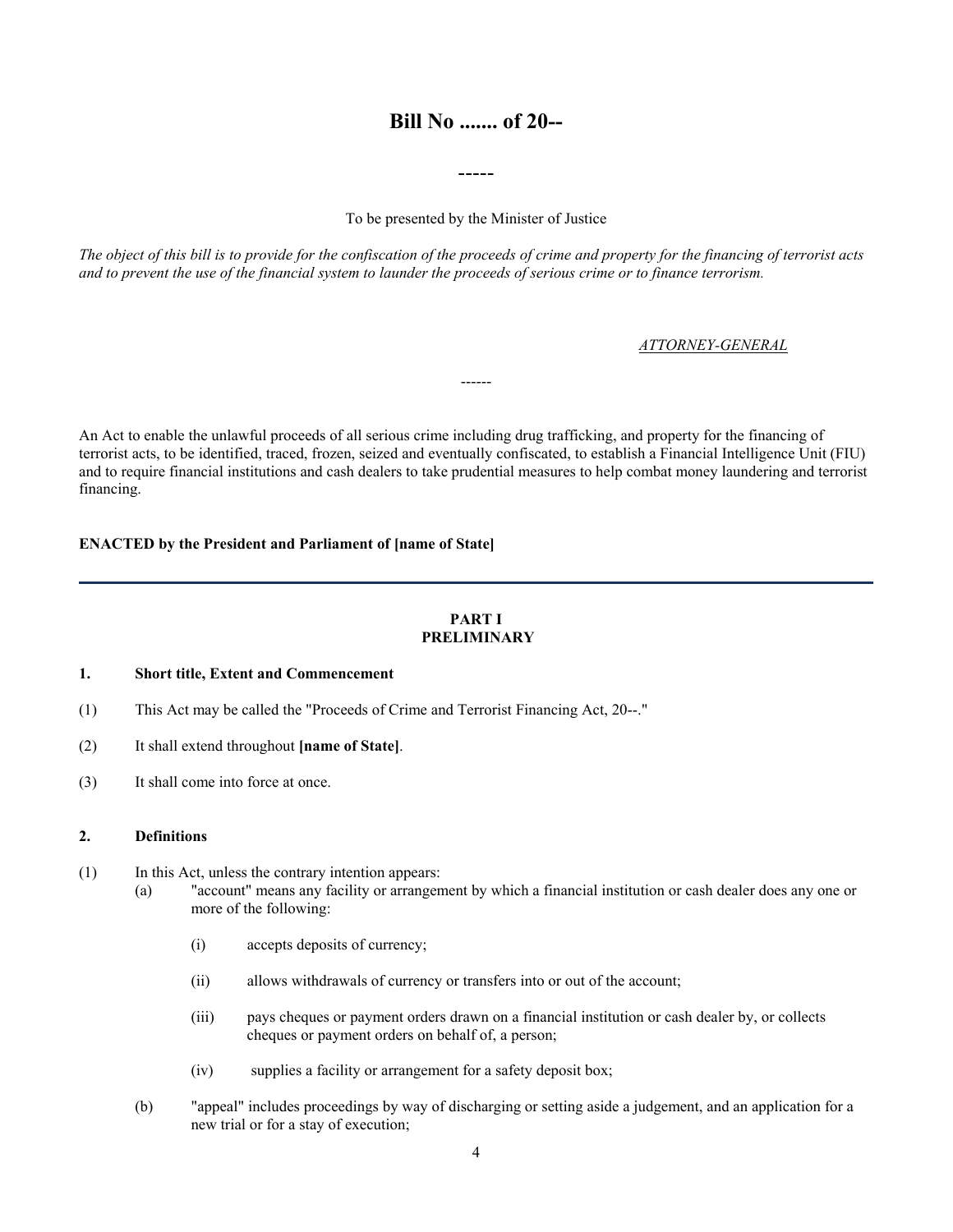- (c) "authorized officer" means a person or class of persons designated by the **[Minister of Justice]** pursuant to **section 110 of the Drug Abuse Act, 2000** as an authorized officer;
- (d) "cash dealer" means:
	- (i) a person who carries on a business of an insurer, an insurance intermediary, a securities dealer or a futures broker;
	- (ii) a person who carries on a business of dealing in bullion, of issuing, selling or redeeming travellers' cheques, money orders or similar instruments, or of collecting, holding and delivering cash as part of a business of providing payroll services;
	- (iii) an operator of a gambling house, casino or lottery;
	- (iv) a trustee, or manager of a unit trust;
- (e) "currency" means the coin and paper money of **[name of State]** or of a foreign country that is designated as legal tender and which is customarily used and accepted as a medium of exchange in the country of issue;
- (f) "data" means representations, in any form, of information or concepts;
- (g) "defendant" means a person charged with a serious offence, whether or not he or she has been convicted of the offence, and includes in the case of proceedings for a restraining order under **section 67**, a person who is about to be charged with a serious offence;
- (h) "document" means any record of information, and includes;
	- (i) anything on which there is writing;
	- (ii) anything on which there are marks, figures, symbols, or perforations having meaning for persons qualified to interpret them;
	- (iii) anything from which sounds, images or writings can be produced, with or without the aid of anything else;
	- (iv) a map, plan, drawing, photograph or similar thing;
- (i) "financial institution" means any person who carries on a business of:
	- (i) acceptance of deposits and other repayable funds from the public;
	- (ii) lending, including consumer credit, mortgage credit, factoring (with or without recourse) and financing of commercial transactions;
	- (iii) financial leasing;
	- (iv) money transmission services;
	- (v) issuing and administering means of payment (such as credit cards, travellers' cheques and bankers' drafts);
	- (vi) guarantees and commitments;
	- (vii) trading for own account or for account of customers in money market instruments (such as cheques, bills, certificates of deposit), foreign exchange, financial futures and options, exchange and interest rate instruments, and transferable securities;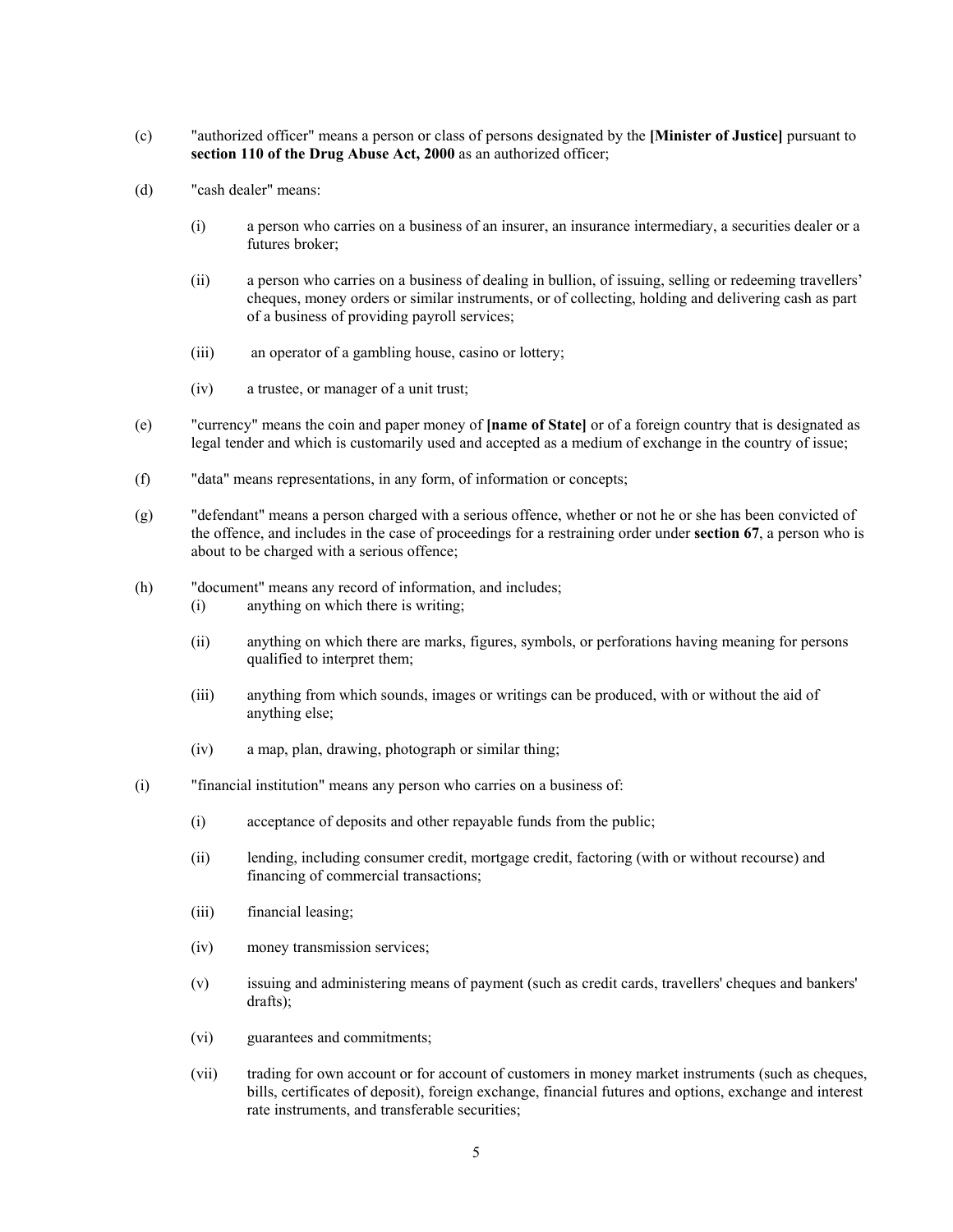- (viii) underwriting share issues and participation in such issues;
- (ix) advice to undertakings on capital structure, industrial strategy and related questions, and advice and services relating to mergers and the purchase of undertakings;
- (x) money-broking;
- (xi) portfolio management and advice;
- (xii) safekeeping and administration of securities;
- (xiii) credit reference services;
- (xiv) safe custody services;
- (j) "**[FIU]**" means the **[Financial Intelligence Unit]**;
- (k) "gift" includes any transfer of property by a person to another person directly or indirectly:
	- (i) after the commission of a serious crime by the first person;
	- (ii) for a consideration the value of which is significantly less than the value of the consideration provided by the first person; and
	- (iii) to the extent of the difference between the market value of the property transferred and the consideration provided by the transferee;
- (l) "interest", in relation to property, means:
	- (i) a legal or equitable estate or interest in the property;
	- (ii) a right, power or privilege in connection with the property;
- (m) "person" means any natural or legal person;
- (n) "proceedings" means any procedure conducted by or under the supervision of a judge or judicial officer, however described, in relation to
	- (i) any alleged or proven offence, or property derived from such an offence; or
	- (ii) terrorist property,

and includes an inquiry, investigation, or preliminary or final determination of facts;

- (o) "proceeds of crime" means any property derived or realized directly or indirectly from a serious offence and includes, on a proportional basis, property into which any property derived or realized directly from the offence was later successively converted, transformed or intermingled, as well as income, capital or other economic gains derived or realized from such property at any time since the offence;
- (p) "property" means currency and all other real or personal property of every description, whether situated in **[name of State]** or elsewhere and whether tangible or intangible, and includes an interest in any such property;
- (q) "property of or in the possession or control of any person" includes any gift made by that person;
- (r) "realizable property" means: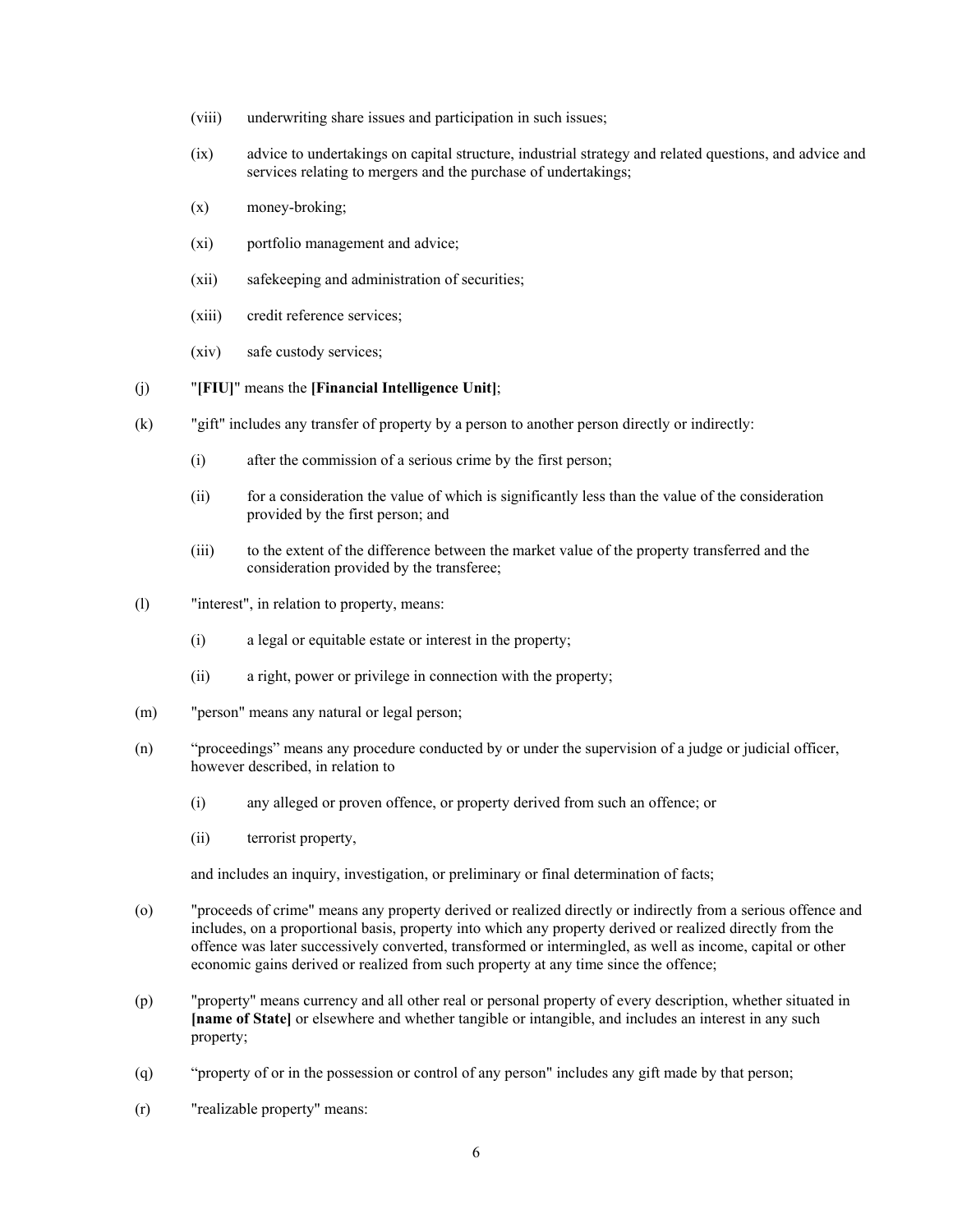- <span id="page-6-0"></span>(i) any property held by a defendant;
- (ii) any property held by a person to whom a defendant has directly or indirectly made a gift caught by this Act.
- (s) "record" means any material on which data are recorded or marked and which is capable of being read or understood by a person, computer system or other device;
- (t) "serious offence" means an offence against a provision of:
	- (i) any law in **[name of State]**, for which the maximum penalty is death, or imprisonment or other deprivation of liberty for a period of not less than **[12 months]**;
	- (ii) a law of a foreign State, in relation to acts or omissions, which had they occurred in **[name of State]**, would have constituted an offence for which the maximum penalty is death, or imprisonment or other deprivation of liberty for a period of not less than **[12 months]**;
- (u) tainted property" means property
	- (i) used in or in connection with the commission of a serious offence;
	- (ii) derived, obtained or realized as a result of the commission of a serious offence;
- (v) "terrorist act" has the same meaning as in **section 2** of the *Terrorist Financing Act*;
- (w) "terrorist act financing offence" means an offence against any of **sections 3, 4 , 5 and 7** of the *Terrorist Financing Act* or an offence arising out of a contravention of **section 6(1)** of that Act;
- (x) "terrorist group" has the same meaning as in **section 2** of the *Terrorist Financing Act*;
- (y) "terrorist property" has the same meaning as in **section 2** of the *Terrorist Financing Act*;
- (z) "unit trust" means any arrangement made for the purpose or having the effect of providing, for a person having funds available for investment, facilities for the participation by the person as a beneficiary under a trust, in any profits or income arising from the acquisition, holding, management or disposal of any property pursuant to the trust.
- (2) A reference in this Act to the law of:

#### (a) **[name of State]**;

(b) any foreign State,

includes a reference to a written or unwritten law of, or in force in, any part of **[name of State]** or that foreign State, as the case may be.

#### **3. Meaning of charge in relation to a serious offence**

Any reference in this Act to a person being charged or about to be charged with a serious offence is a reference to a procedure, however described, in **[name of State]** or elsewhere, by which criminal proceedings may be commenced.

#### **4. Meaning of conviction in relation to a serious offence**

For the purposes of this Act, a person shall be taken to be convicted of a serious offence if: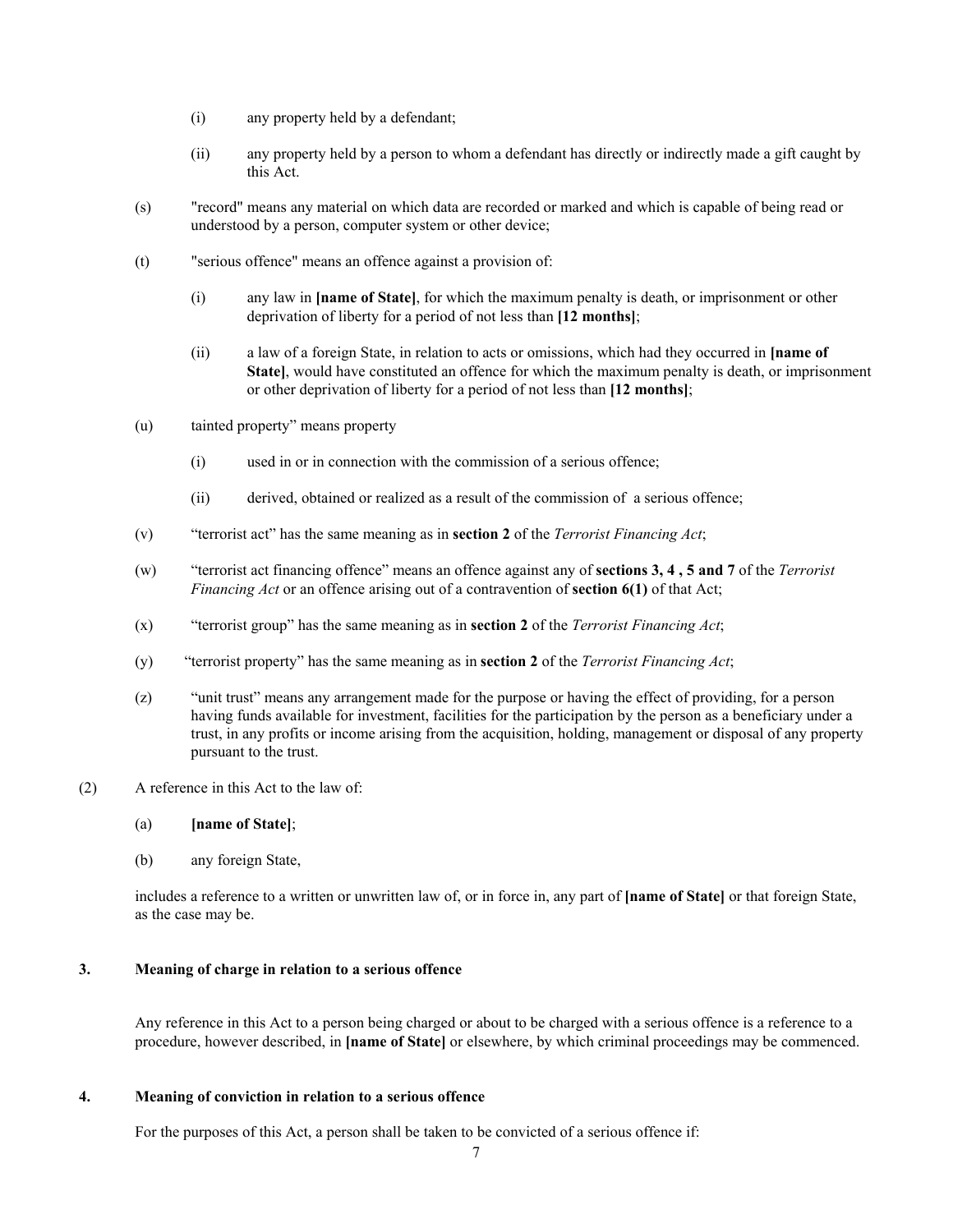- <span id="page-7-0"></span>(a) the person is convicted, whether summarily or on indictment, of the offence;
- [(b) the person is charged with, and found guilty of, the offence but is discharged without any conviction being recorded;]
- (c) **[name of Court]**, with the consent of the convicted person, takes the offence, of which the person has not been found guilty, into account in passing sentence on the person for another **[serious]** offence.

## **5. Meaning of quashing of convictions**

For the purposes of this Act, a person's conviction for a serious offence shall be taken to be quashed in any case:

(a) where **section 4 (a)** applies, if the conviction is quashed or set aside;

# **[(b) where section 4 (b) applies, if the finding of guilt is quashed or set aside;]**

- (c) where **section 4(b)** applies, if either:
	- (i) the person's conviction for the other offence referred to in **that section**, is quashed or set aside;
	- (ii) the decision of **[name of Court]** to take the offence into account in passing sentence for that other offence is quashed or set aside;
- (d) where **[the President]** grants the person a pardon in respect of the person's conviction for the offence.

# **6. Meaning of value of property, etc**

- (1) Subject to **subsection (2)**, for the purposes of this Act the value of property (other than cash) in relation to any person holding the property is:
	- (a) its market value; or
	- (b) where any other person holds an interest in the property:
		- (i) the market value of the first mentioned person's beneficial interest in the property, less
		- (ii) the amount required to discharge any charging order on that interest.
- (2) References in this Act to the value of a gift or of any payment or reward are references to the value of the gift, payment or reward to the recipient when he or she received it, adjusted to take account of any subsequent changes in the value of money.

# **7. Meaning of dealing with property**

For the purposes of this Act, dealing with property held by any person includes, without prejudice to the generality of the expression:

- (a) where the property is a debt owed to that person, making a payment to any person in reduction or full settlement of the amount of the debt;
- (b) making or receiving a gift of the property; or
- (c) removing the property from **[name of State]**.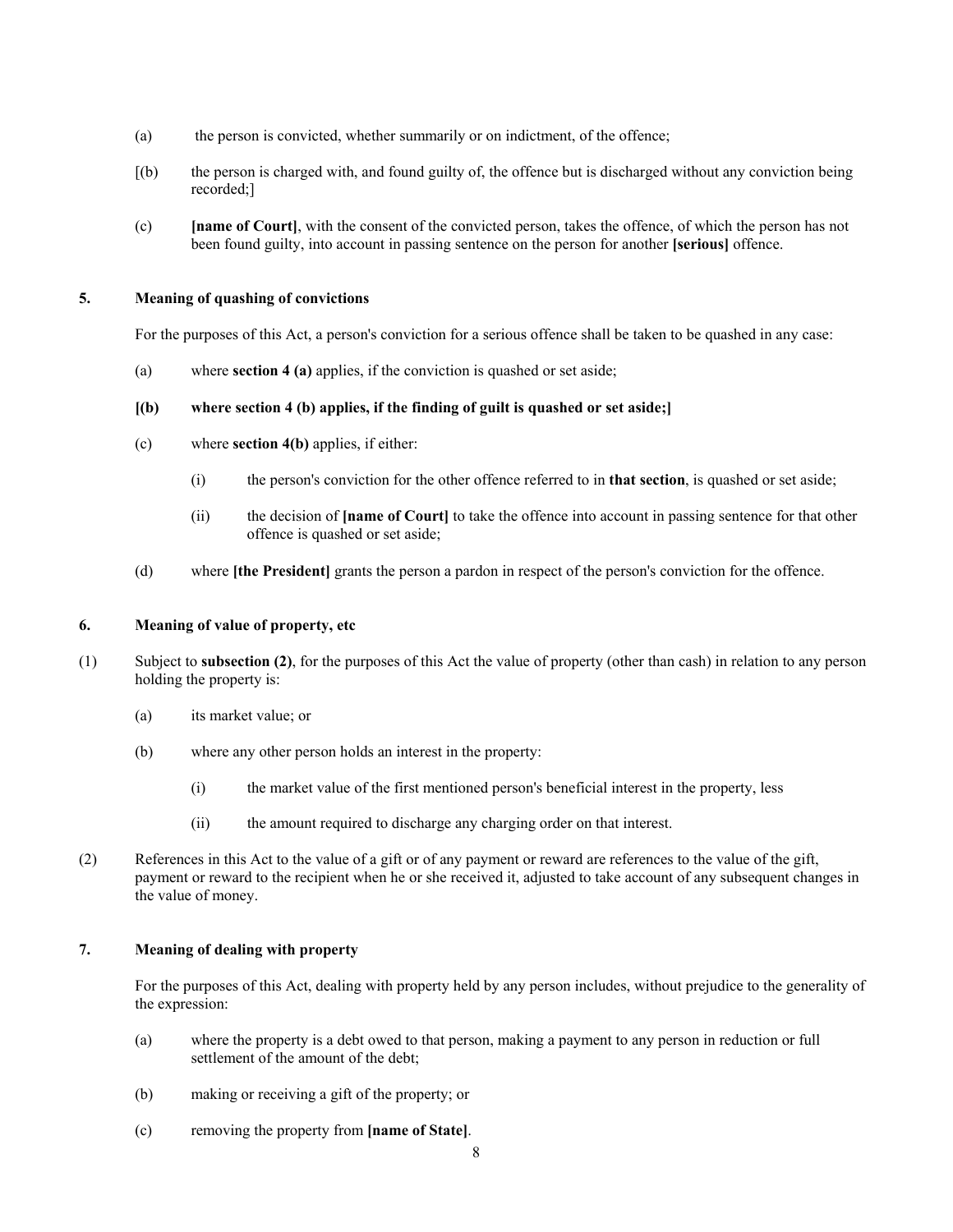# <span id="page-8-0"></span>**8. Meaning of gift caught by this Act**

## (1) A gift **[including a gift made before the commencement of this Act]** is caught by this Act if:

- (a) it was made by the defendant at any time after the commission of the serious offence, or if more than one, the earliest of the offences, to which the proceedings for the time being relate; and
- (b) the **[name of Court]** considers it appropriate in all the circumstances to take the gift into account.
- (2) For the purposes of this Act:
	- (a) the circumstances in which the defendant is to be treated as making a gift include those where he or she transfers property to another person directly or indirectly, for a consideration the value of which is significantly less than the value of the consideration provided by the defendant; and
	- (b) in those circumstances, **section 6(2)** shall apply, taking into account the difference between the value of the gift and the consideration, if any, provided to the defendant by the recipient.

# **9. Meaning of deriving a benefit**

A reference to a benefit derived or obtained by or otherwise accruing to a person includes a reference to a benefit derived or obtained by, or otherwise accruing to, another person at the request or direction of the first person.

# **10. Meaning of benefiting from the proceeds of a serious offence**

For the purposes of this Act:

- (a) a person has benefited from an offence if the person has at any time **[whether before or after the commencement of this Act]** received any payment or other reward in connection with, or derived any pecuniary advantage from, the commission of a **[serious offence]**, whether committed by that person or another person;
- (b) a person's proceeds of a serious offence are:
	- (i) any payments or other rewards received by the person **[at any time]** in connection with the commission of the offence; and
	- (ii) any pecuniary advantage derived by the person at any time from the commission of the offence

#### **[,whether received or derived before or after the commencement of this Act]**; and

(c) the value of a person's proceeds of a serious offence is the aggregate of the values of the payments, rewards or pecuniary advantages received by him in connection with, or derived by him from, the commission of the offence.

# **PART II MONEY LAUNDERING AND TERRORIST FINANCING**

# **11. [Financial Intelligence Unit]**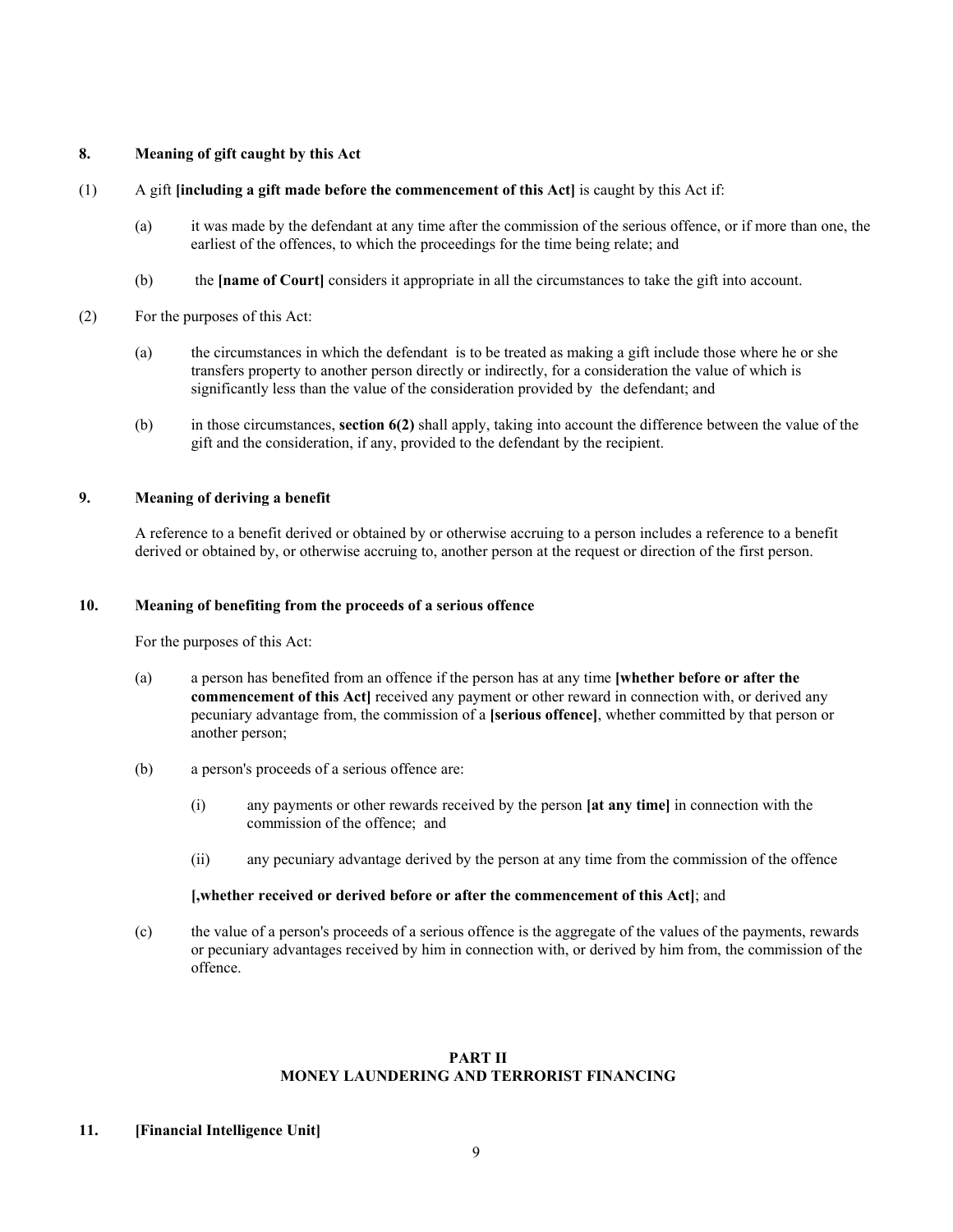<span id="page-9-0"></span>(1) The **[Minister of Finance]** shall appoint a person or persons to be known as the **[Financial Intelligence Unit]**.

# (2) The **[FIU]**:

- (a) shall receive reports of suspicious transactions issued by financial institutions and cash dealers pursuant to **section 14(1)**;
- (b) shall send any such report to the **appropriate law enforcement authorities**, if having considered the report, the **[FIU]** also has reasonable grounds to suspect that the transaction is suspicious;
- (c) may enter the premises of any financial institution or cash dealer during ordinary business hours to inspect any record kept pursuant **to section 14(1)**, and ask any question relating to such record, make notes and take copies of the whole or any part of the record;
- (d) shall send to the **appropriate law enforcement authorities**, any information derived from an inspection carried out pursuant to **subsection (c)**, if it gives the **[FIU]** reasonable grounds to suspect that a transaction involves proceeds of crime or terrorist property;
- (e) may instruct any financial institution or cash dealer to take such steps as may be appropriate to facilitate any investigation anticipated by the **[FIU]**;
- (f) may compile statistics and records, disseminate information within **[name of State]** or elsewhere, make recommendations arising out of any information received, issue guidelines to financial institutions and advise the **[Minister of Finance]**;
- (g) shall create training requirements and provide such training for any financial institution in respect of transaction record-keeping and reporting obligations provided for in **sections 13(1) and 14(1)**;
- (h) may consult with any relevant person, institution or organization for the purpose of exercising its powers or duties under **subsection (e), (f) or (g)**;
- [(i) shall not conduct any investigation into money laundering or terrorist financing, other than for the purpose of ensuring compliance by a financial institution with the provisions of this Part].

# **12. Financial institutions and cash dealers to verify customers identity**

- (1) A financial institution or cash dealer shall take reasonable measures to satisfy itself as to the true identity of any applicant seeking to enter into a business relationship with it, or to carry out a transaction or series of transactions with it, by requiring the applicant to produce an official record reasonably capable of establishing the true identity of the applicant, such as a birth certificate, passport or other official means of identification, and in the case of a body corporate, a certificate of incorporation **[together with the latest annual return to the [State Registry] of the body corporate]**:
- (2) Where an applicant requests a financial institution or cash dealer to enter into:
	- (a) a continuing business relationship;
	- (b) in the absence of such a relationship, any transaction,

the institution or cash dealer shall take reasonable measures to establish whether the person is acting on behalf of another person.

(3) If it appears to a financial institution or cash dealer that an applicant requesting it to enter into any transaction, whether or not in the course of a continuing business relationship, is acting on behalf of another person, the institution or cash dealer shall take reasonable measures to establish the true identity of any person on whose behalf or for whose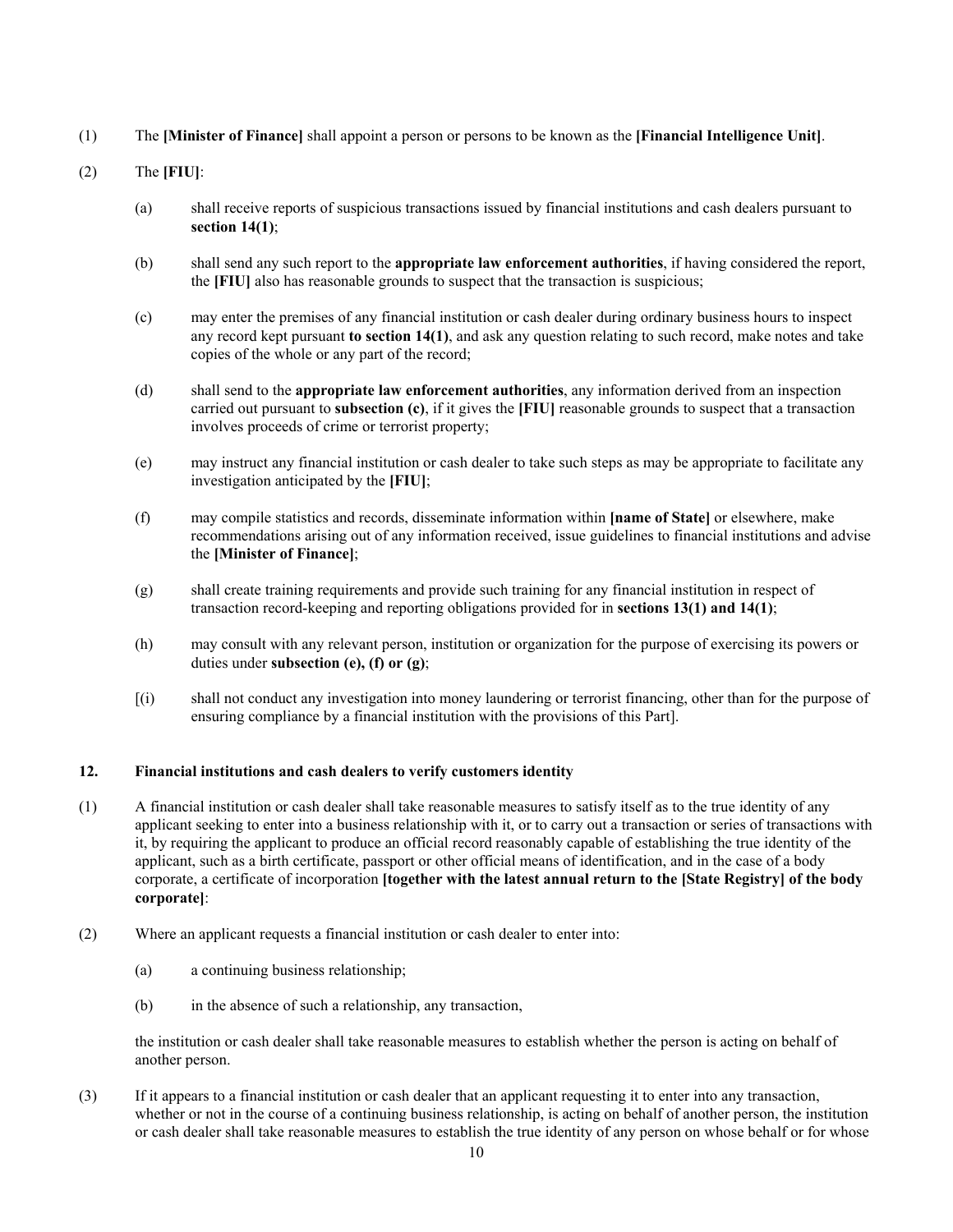<span id="page-10-0"></span>ultimate benefit the applicant may be acting in the proposed transaction, whether as trustee, nominee, agent or otherwise.

- (4) In determining what constitutes reasonable measures for the purposes of **subsection (1)** or **(3)**, regard shall be had to all the circumstances of the case, and in particular:
	- (a) to whether the applicant is a person based or incorporated in a country in which there are in force provisions applicable to it to prevent the use of the financial system for the purpose of money-laundering or terrorist financing; and
	- (b) to custom and practice as may from time to time be current in the relevant field of business.
- (5) Nothing in this section shall require the production of any evidence of identity where:
	- (a) the applicant is itself a financial institution or a cash dealer to which this Act applies; or
	- (b) there is a transaction or a series of transactions taking place in the course of a business relationship, in respect of which the applicant has already produced satisfactory evidence of identity.

### **13. Financial institutions and cash dealers to establish and maintain customer records**

- (1) A financial institution or cash dealer shall establish and maintain:
	- (a) records of all transactions exceeding **[amount of currency or its equivalent in foreign currency or] [such amount of currency or its equivalent in foreign currency as may be specified from time to time by the [Minister of Finance]]** carried out by it, in accordance with the requirements of **subsection (3)**; and
	- (b) where evidence of a person's identity is obtained in accordance with **section 12,** a record that indicates the nature of the evidence obtained, and which comprises either a copy of the evidence or such information as would enable a copy of it to be obtained.
- (2) Customer accounts of a financial institution or cash dealer shall be kept in the true name of the account holder.
- (3) Records required under **subsection (1)(a)** shall contain particulars sufficient to identify:
	- (a) the name, address and occupation (or where appropriate business or principal activity) of each person:
		- (i) conducting the transaction, or
		- (ii) if known, on whose behalf the transaction is being conducted,

as well as the method used by the financial institution or cash dealer to verify the identity of each such person;

- (b) the nature and date of the transaction;
- (c) the type and amount of currency involved;
- (d) the type and identifying number of any account with the financial institution or cash dealer involved in the transaction;
- (e) if the transaction involves a negotiable instrument other than currency, the name of the drawer of the instrument, the name of the institution on which it was drawn, the name of the payee (if any), the amount and date of the instrument, the number (if any) of the instrument and details of any endorsements appearing on the instrument; and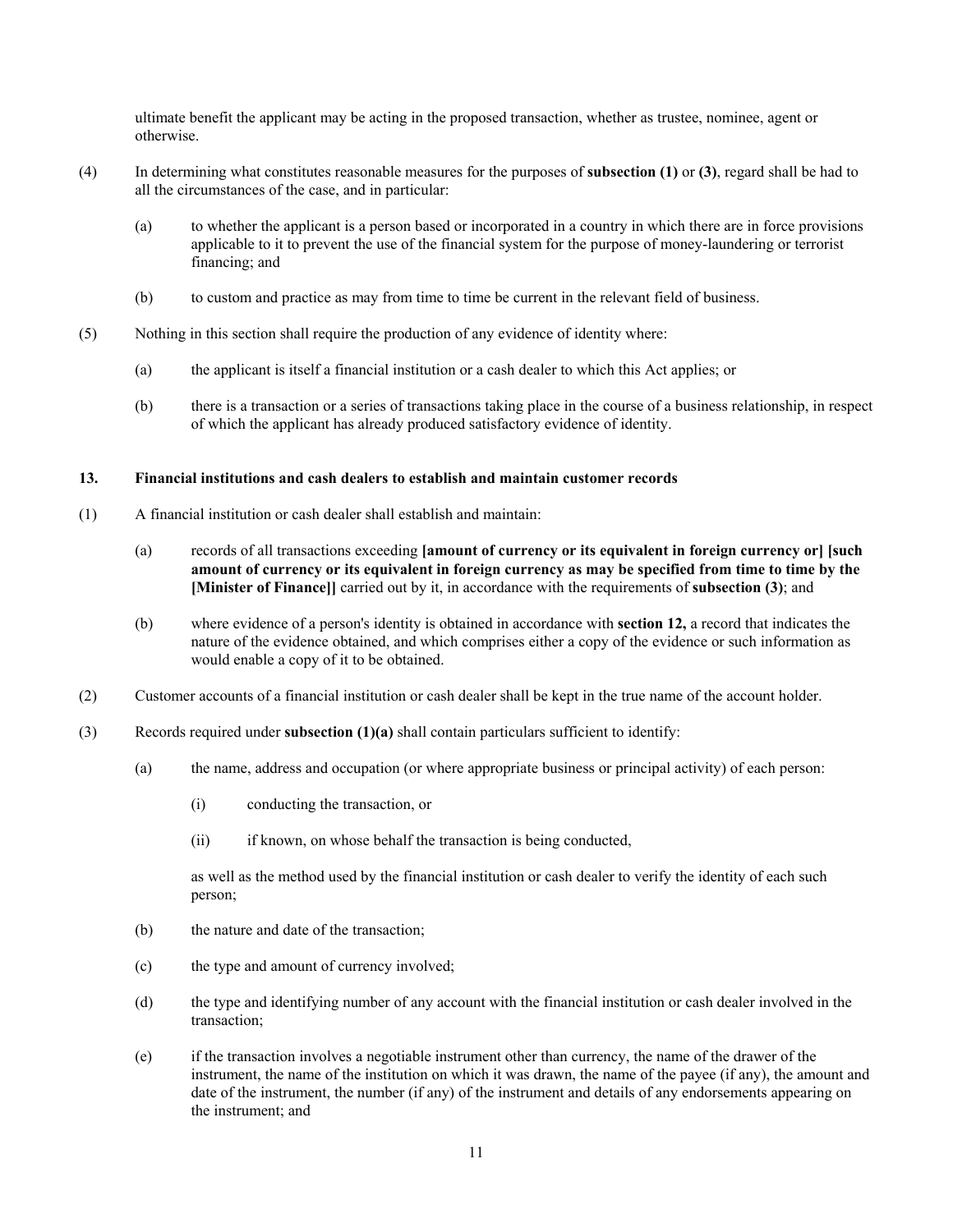- <span id="page-11-0"></span> (f) the name and address of the financial institution or cash dealer, and of the officer, employee or agent of the financial institution or cash dealer who prepared the record.
- (4) Records required under **subsection (1)** shall be kept by the financial institution for a period of at least **[5 years]** from the date the relevant business or transaction was completed.

# **14. Financial institutions and cash dealers to report suspicious transactions**

- (1) Whenever a financial institution or cash dealer has reasonable grounds to suspect that information that it has concerning a transaction or proposed transaction may be relevant to the investigation or prosecution of a person for a serious offence it shall as soon as possible but no later than **[3 working days]** after forming that suspicion and wherever possible before any transaction is carried out:
	- (a) take reasonable measures to ascertain the purpose of the transaction or proposed transaction, the origin and ultimate destination of the funds involved, and the identity and address of any ultimate beneficiary;
	- (b) prepare a report of the transaction or proposed transaction in accordance with **subsection (2)**; and
	- (c) communicate the information contained therein to the **[FIU]** in writing or in such other form as the **[Minister of Finance]** may from time to time approve.
- (2) A report required by **subsection (1)** shall:
	- (a) contain particulars of the matters specified in **subsection (1)(a) and in section 12(1**);
	- (b) contain a statement of the grounds on which the financial institution or cash dealer holds the suspicion; and
	- (c) be signed or otherwise authenticated by the financial institution or cash dealer.
- (3) A financial institution or a cash dealer which has reported a suspicious transaction or proposed transaction in accordance with this Part shall, if requested to do so by the **[FIU]**, give such further information as it has in relation to the transaction.

## **15. Financial institutions and cash dealers to establish and maintain internal reporting procedures**

A financial institution or cash dealer shall establish and maintain internal reporting procedures to:

- (a) identify persons to whom an employee is to report any information which comes to the employee's attention in the course of employment, and which gives rise to knowledge or suspicion by the employee that another person is engaged in money-laundering or terrorist financing ;
- (b) enable any person identified in accordance with **subsection (a)** to have reasonable access to information that may be relevant to determining whether sufficient basis exists to report the matter pursuant to **section 14(1)**; and
- (c) require the identified person to report the matter pursuant to **section 14(1)**, in the event that he or she determines that sufficient basis exists.

#### **16. Further preventive measures by financial institutions and cash dealers**

A financial institution or cash dealer shall establish and maintain internal reporting procedures to:

(a) take appropriate measures for the purpose of making employees aware of domestic laws relating to moneylaundering and terrorist financing , and the procedures and related policies established and maintained by it pursuant to this Act; and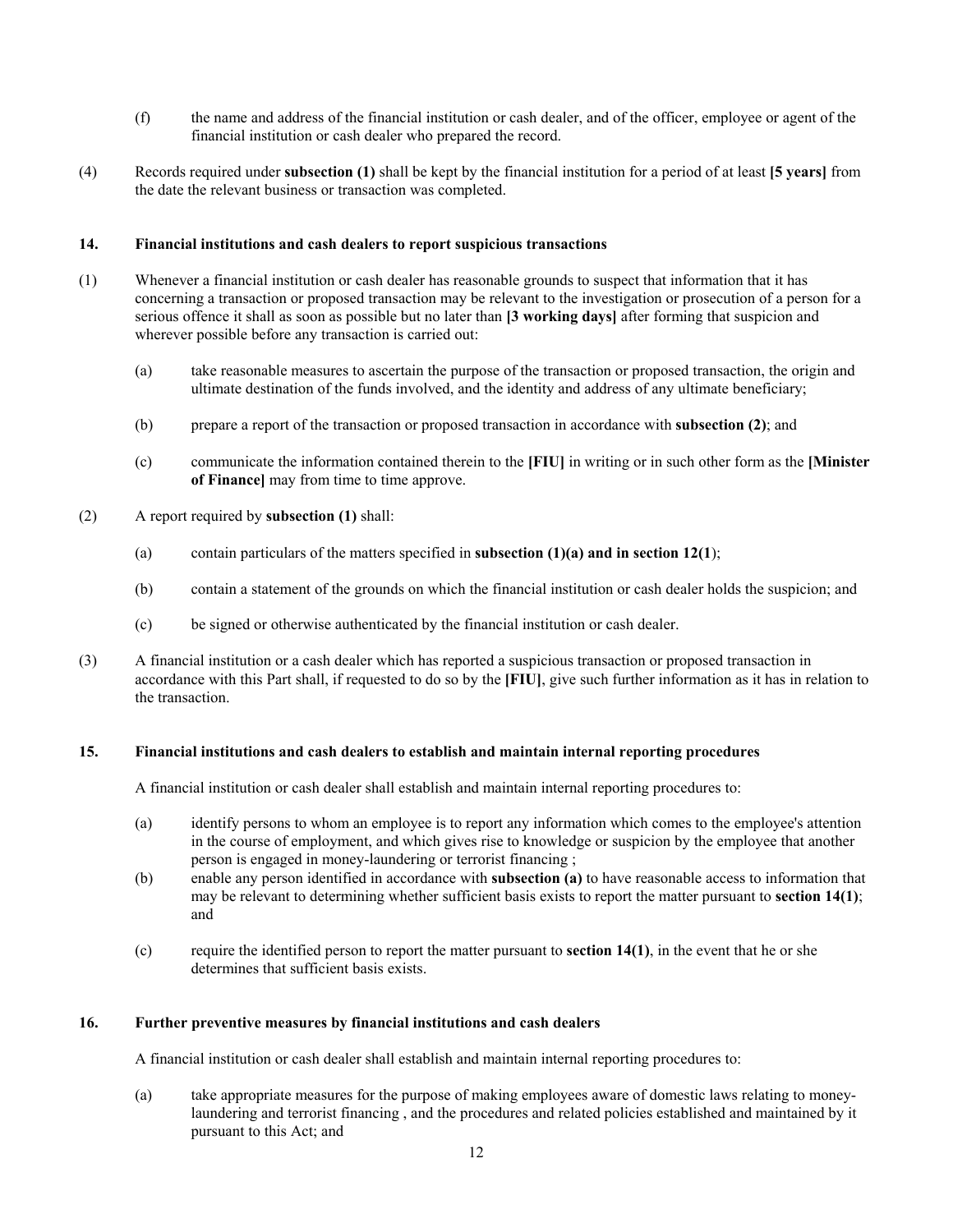<span id="page-12-0"></span>(b) provide its employees with appropriate training in the recognition and handling of transactions relating to money-laundering and terrorist financing.

# **17. Money-laundering offences**

A person commits the offence of money-laundering if the person:

- (a) acquires, possesses or uses property, knowing or having reason to believe that it is derived directly or indirectly from acts or omissions:
	- (i) in **[name of State]** which constitute an offence against any law of **[name of State]** punishable by imprisonment for not less than **[12 months]; or**
	- (ii) outside **[name of State]** which, had they occurred in **[name of State]**, would have constituted an offence against the law of **[name of State]** punishable by imprisonment for not less than **[12 months]**; or
- (b) renders assistance to another person for:
	- (i) the conversion or transfer of property derived directly or indirectly from those acts or omissions, with the aim of concealing or disguising the illicit origin of that property, or of aiding any person involved in the commission of the offence to evade the legal consequences thereof; or
	- (ii) concealing or disguising the true nature, origin, location, disposition, movement or ownership of the property derived directly or indirectly from those acts or omissions.

**Penalty**: in the case of a natural person, imprisonment for a maximum of **[.... years]** or a maximum fine of **[.....]**, or both, and in the case of a body corporate **[five times]** such fine.

## **18. Related offence**

(1) A person shall not open or operate an account with a financial institution or a cash dealer in a false name.

**Penalty**: In the case of a natural person, imprisonment not exceeding **[... years],** or a fine of a maximum of **[amount]** or both, and in the case of a body corporate, **[five times]** such fine.

(2) A financial institution or cash dealer who fails to comply with any requirement of this Part for which no penalty is specified commits an offence:

**Penalty**: In the case of a natural person, imprisonment not exceeding **[... years],** or a fine of a maximum of **[amount]** or both, and in the case of a body corporate, **[five times]** such fine.

- (3) In determining whether a person has complied with any requirement of **subsection (2)**, **[name of Court]** shall have regard to all the circumstances of the case, including such custom and practice as may from time to time be current in the relevant trade, business, profession or employment, and may take account of any relevant guidance adopted or approved by a public authority exercising public interest supervisory functions in relation to the financial institution or cash dealer, or by any other body that regulates or is representative of the trade, business, profession or employment carried on by that person.
- (4) Every person commits an offence who discloses to another person
	- (a) that a report under **section 14(1)** is being prepared or has been sent to the **[FIU]**; or
	- (b) any other information or matter,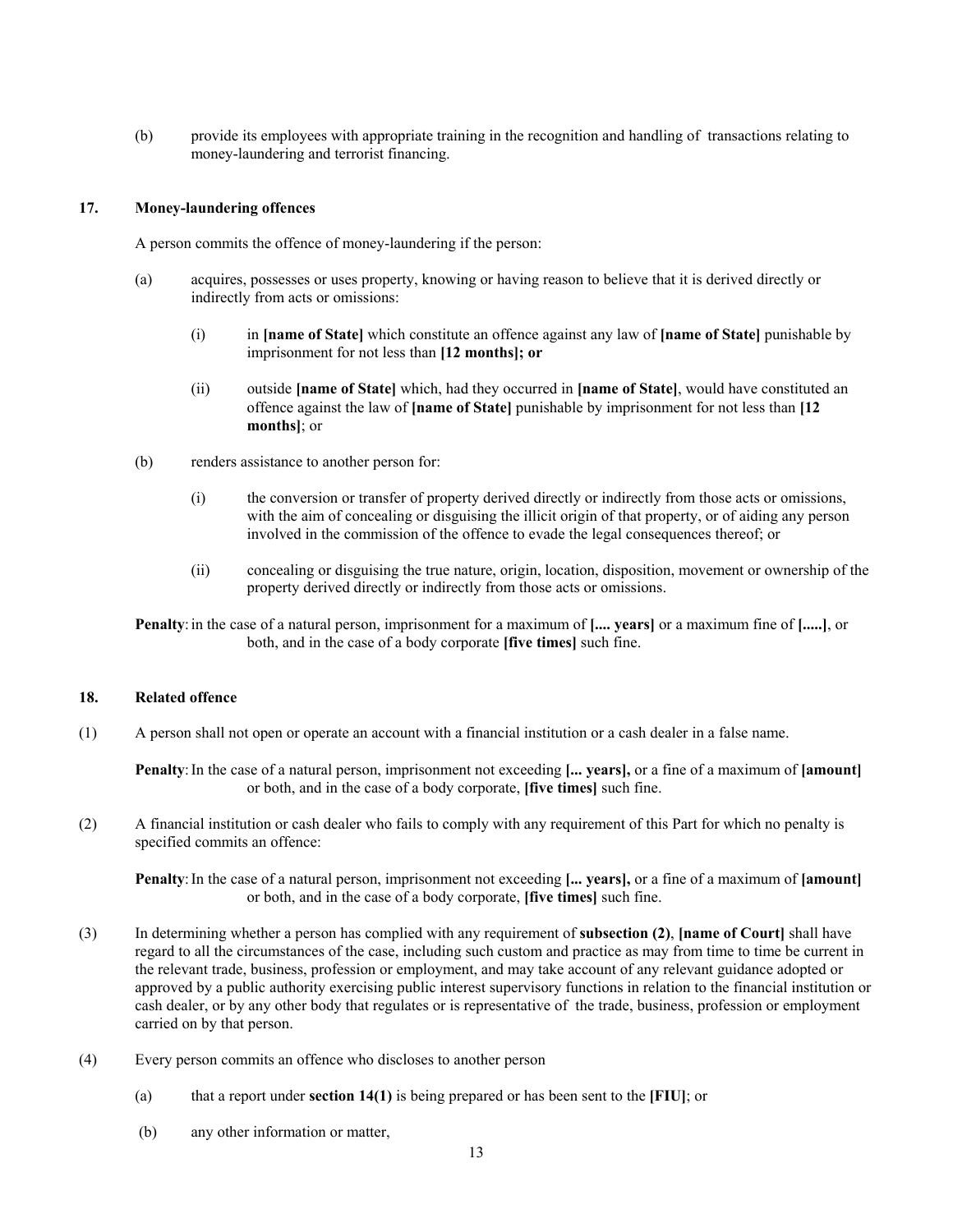<span id="page-13-0"></span>where the disclosure is likely to prejudice any investigation of money laundering or terrorist financing.

**Penalty**: Imprisonment not exceeding **[... years]**, or a fine not exceeding **[.....]**, or both.

(5) In proceedings for an offence against **subsection (4)**, it is a defence to prove that the person did not know or have reasonable grounds to suspect that the disclosure was likely to prejudice any investigation of money laundering or terrorist financing.

## **19. Seizure and detention of suspicious imports or exports of currency**

- (1) An **authorized officer** may seize and, in accordance with this section detain, any currency which is being imported into or exported from **[name of State]**, if he or she has reasonable grounds for suspecting that it is
	- (a) terrorist property or property derived from a **[serious offence]**; or
	- (b) intended by any person for use, directly or indirectly, in the commission of a **[serious offence]**.
- (2) Currency detained under **subsection (1)** shall not be detained for more than **[24 hours]** after seizure, unless a **[magistrate]** orders its continued detention for a period not exceeding **[3 months]** from the date of seizure, upon being satisfied that:
	- (a) there are reasonable grounds for the suspicion referred to in **subsection (1)(b)**; and
	- (b) its continued detention is justified while:
		- (i) its origin or derivation is further investigated; or
		- (ii) consideration is given to the institution in **[name of State]** or elsewhere of criminal proceedings against any person for an offence with which the currency is connected.
- (3) A **[magistrate]** may subsequently order continued detention of the currency if satisfied of the matters mentioned in **subsection (2)**, but the total period of detention shall not exceed **[2 years]** from the date of the order made under that **subsection**.
- (4) Subject to **subsection (5)**, currency detained under this **section** may be released in whole or in part to the person on whose behalf it was imported or exported:
	- (a) by order of a **[magistrate]** that its continued detention is no longer justified, upon application by or on behalf of that person and after considering any views of the **[Director of Public Prosecutions]** to the contrary; or
	- (b) by **[an authorized officer]**, if satisfied that its continued detention is no longer justified.
- (5) No currency detained under this **section** shall be released where:
	- (a) an application is made under **Part III, IV or V** of this Act for the purpose of:
		- (i) the confiscation of the whole or any part of the currency; or
		- (ii) its restraint pending determination of its liability to confiscation; or
	- (b) proceedings are instituted in **[name of State]** or elsewhere against any person for an offence with which the currency is connected,

unless and until the proceedings relating to the relevant application or the proceedings for the offence as the case may be have been concluded.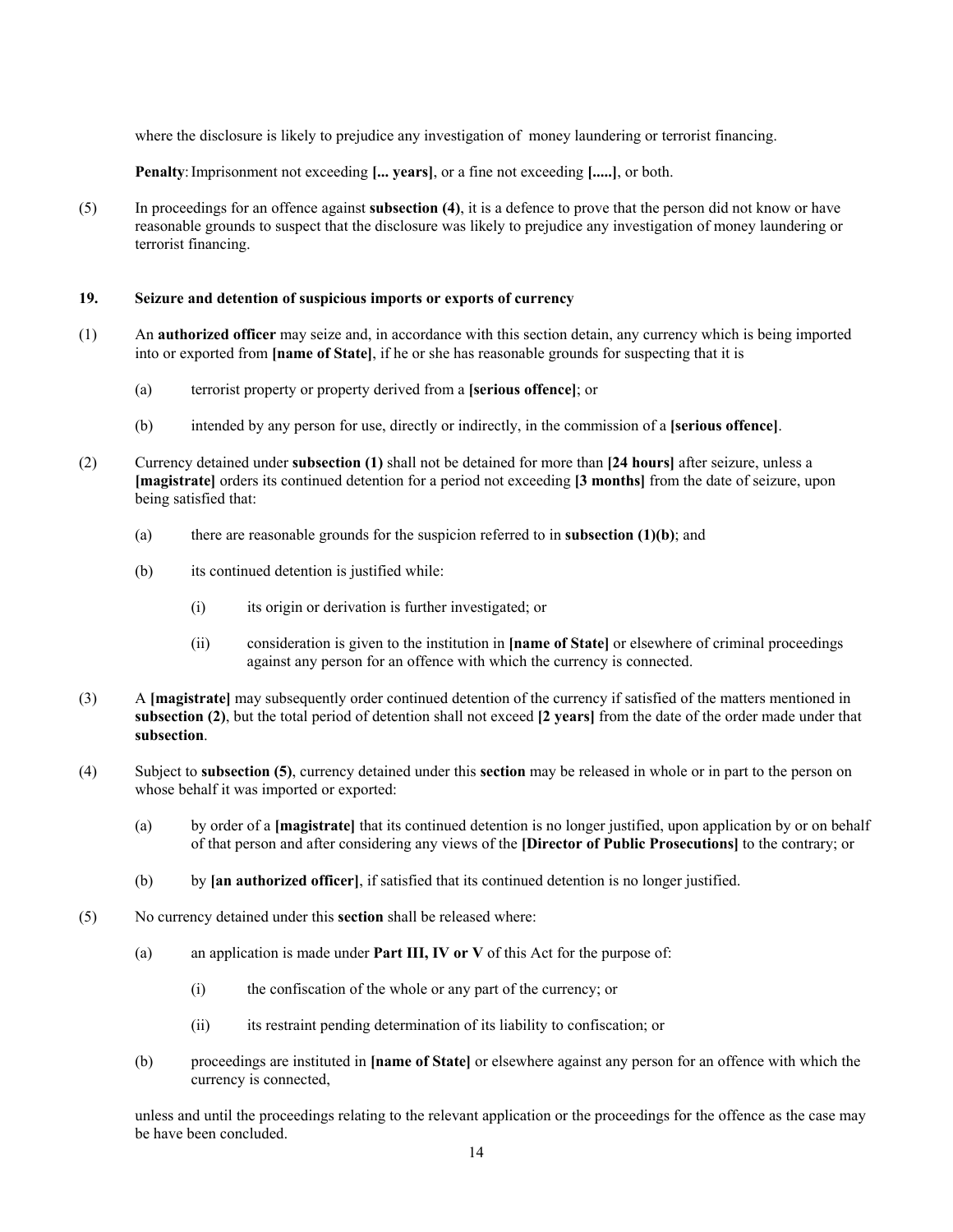# <span id="page-14-0"></span>**20. [FIU's] power to obtain search warrant**

- (1) The **[FIU]**, may apply to **[the Court]** for a warrant to enter any premises belonging to or in the possession or control of a financial institution, cash dealer, or any officer or employee thereof, and to search the premises and remove any document, material or other thing therein for the purposes of the **[FIU] [or law enforcement agency]**, as ordered by **[the Court]** and specified in the warrant.
- (2) **[The Court]** shall grant the application if it is satisfied that there are reasonable grounds to believe that:
	- (a) the financial institution or cash dealer has failed to keep a transaction record, or report a suspicious transaction, as required by this Act;
	- (b) an officer or employee of a financial institution or cash dealer is committing, has committed or is about to commit an offence of money laundering or an offence arising out of a contravention of **section 6(1)** of the *Terrorist Financing Act*.

# **21. Property tracking and monitoring orders**

For the purpose of determining whether any property belongs to or is in the possession or under the control of any person, the **[FIU] [or a law enforcement agency]**, may, upon application to **[the Court]**, obtain an order:

- (a) that any document relevant to:
	- (i) identifying, locating or quantifying any such property; or
	- (ii) identifying or locating any document necessary for the transfer of any such property,

belonging to, or in the possession or control of that person be delivered forthwith to the **[FIU] [or law enforcement agency]**;

(b) that the financial institution or cash dealer forthwith produce to the **[FIU] [or law enforcement agency]** all information obtained about any transaction conducted by or for that person during such period before or after the order as **[the Court]** directs.

# **22. Orders to enforce compliance with obligations under this Part**

- (1) The **[FIU]** may, upon application to **[the Court]**, after satisfying [**the Court]** that a financial institution or cash dealer has failed to comply with any obligation provided for under **section 12, 13, 14, 15 or 16**, obtain an order against all or any officers or employees of the institution or dealer in such terms as [**the Court]** deems necessary, in order to enforce compliance with such obligation.
- (2) In granting the order pursuant to **subsection (1)**, [**the Court]** may order that should the financial institution or cash dealer fail without reasonable excuse to comply with all or any provisions of the order, such institution, dealer, officer or employee shall pay a financial penalty in the sum and in the manner directed by [**the Court]**.

## **23. Secrecy obligations overridden**

The provisions of this Act shall have effect notwithstanding any obligation as to secrecy or other restriction on disclosure of information imposed by law or otherwise.

**24. Immunity where suspicious transaction reported**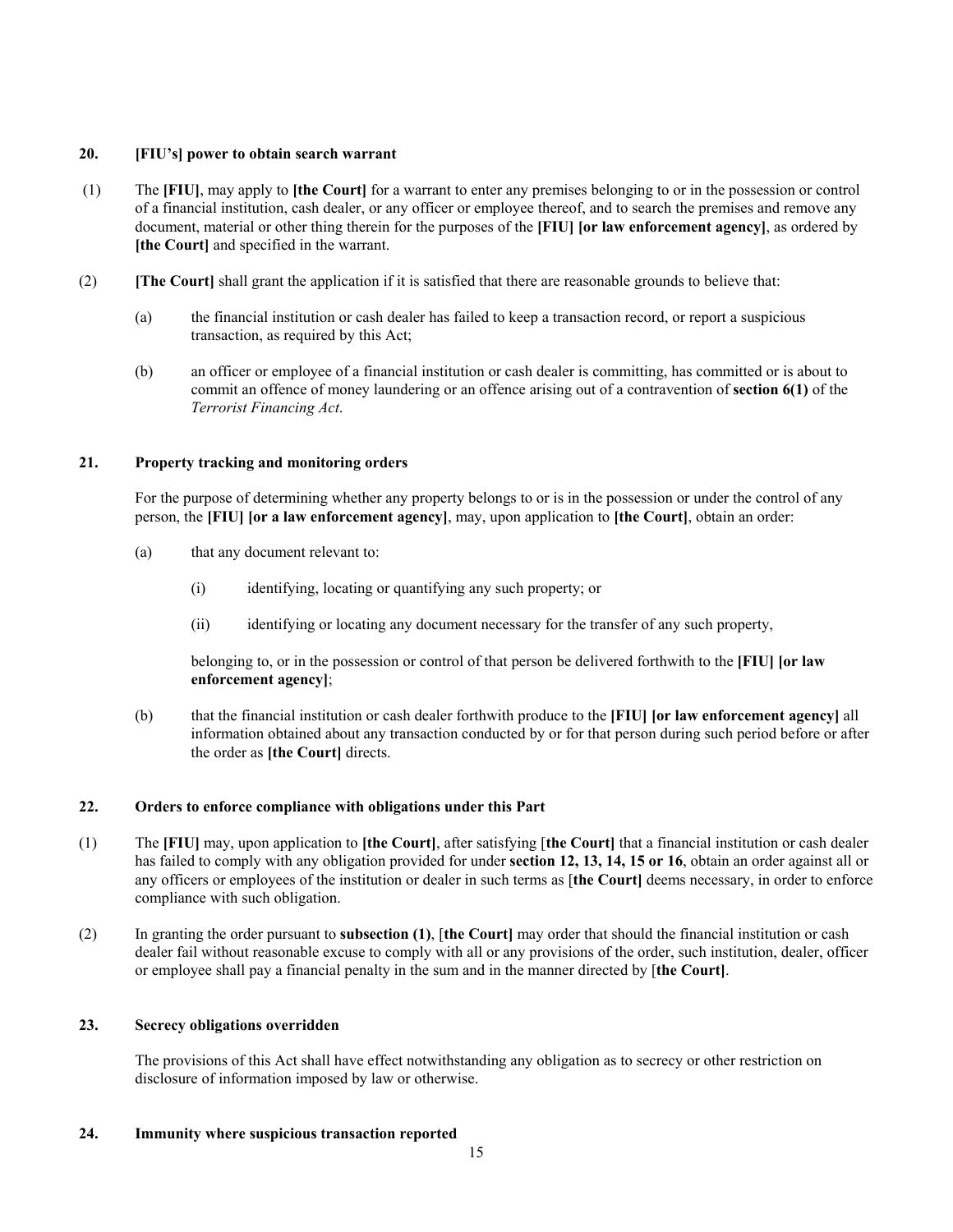<span id="page-15-0"></span>No action, suit or other proceedings shall lie against any financial institution or cash dealer, or any officer, employee or other representative of the institution acting in the ordinary course of the person's employment or representation, in relation to any action taken in good faith by that institution or person pursuant to **section 14(1)**.

# **25. Immunity where official powers or functions exercised in good faith**

No suit, prosecution or other legal proceedings shall lie against the Government, or any officer or other person in respect of anything done by or on behalf of that person, with due diligence and in good faith, in the exercise of any power or the performance of any function under this Act **[or any Rule or order made thereunder]**.

# **26. Damages**

Nothing in this Act affects the right of a person whose property has been restrained to seek the payment of damages, either actual or punitive, in cases where it is alleged that the action of **[name of State]** involved any abuse of process.

# **PART III - CONFISCATION ON CONVICTION**

# *Division 1 - Confiscation and Pecuniary Penalty Orders*

# **27. Application for confiscation order or pecuniary penalty order**

- (1) Where a person is convicted of a serious offence, the **[Attorney-General] [Director of Public Prosecutions]** may, not later than **[6 months]** after the conviction, apply to the **[name of Court]** for one or both of the following orders:
	- (a) a confiscation order against property that is tainted property in respect of the offence;
	- (b) a pecuniary penalty order against the person in respect of benefits derived by the person from the commission of the offence.
- (2) An application under **subsection (1)** may be made in respect of one or more than one offence.
- (3) Where an application under this section is finally determined, no further application for a confiscation order or a pecuniary penalty order may be made in respect of the offence for which the person was convicted without the leave of **[the Court]**. **[The Court]** shall not give such leave unless it is satisfied that:
	- (a) the property or benefit to which the new application relates was identified after the previous application was determined;
	- (b) necessary evidence became available after the previous application was determined; or
	- (c) it is in the interest of justice that the new application be made.

#### **28. Notice of Application**

- (1) Where the **[Attorney-General] [Director of Public Prosecutions]** applies under **section 27(1)** for a confiscation order against property in respect of the person's conviction of a serious offence:
	- (a) the **[Attorney-General] [Director of Public Prosecutions]** must give no less than **[14 days**] written notice of the application to the person in respect of whom the application is being made and to any other person who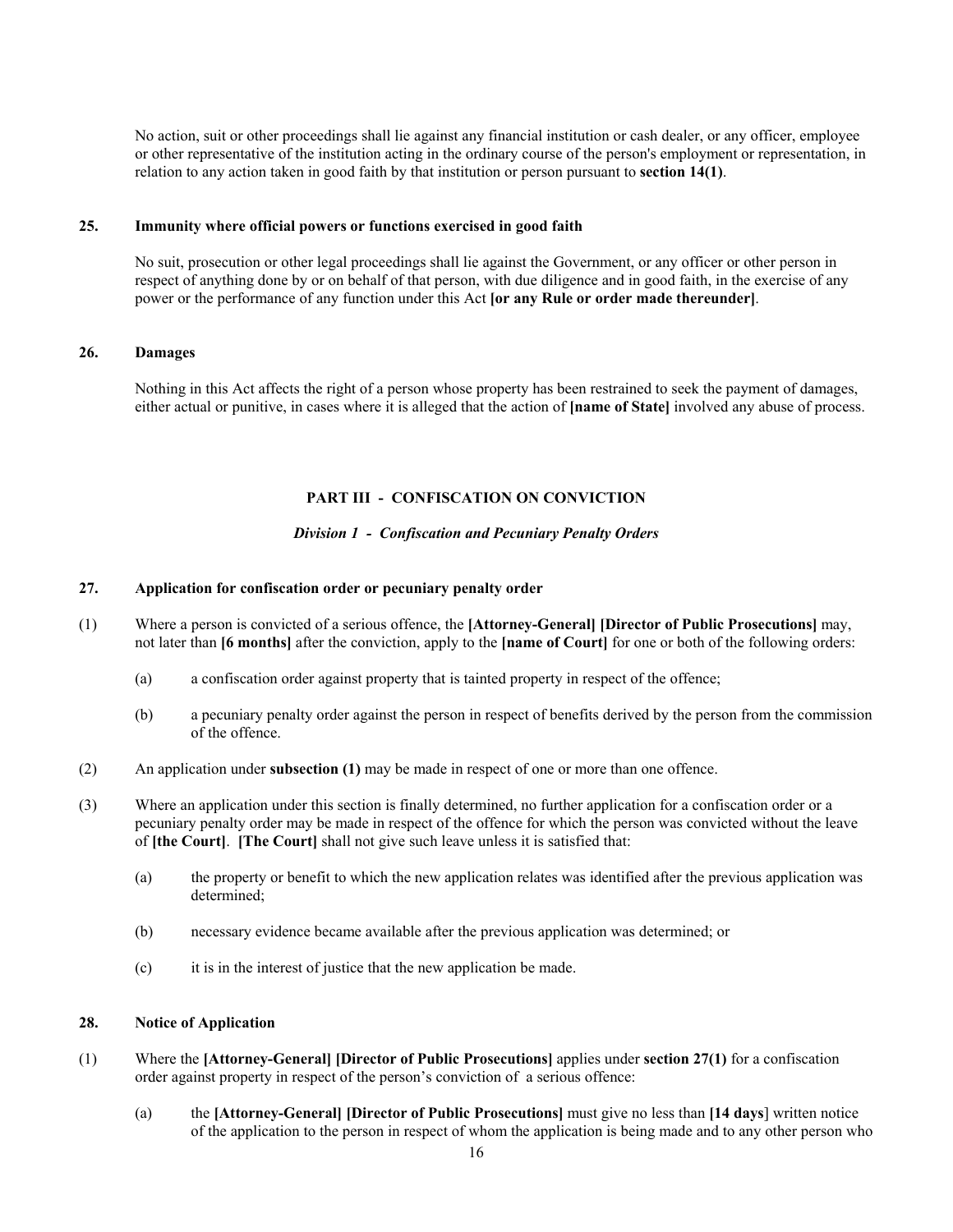the **[Attorney-General] [Director of Public Prosecutions]** has reason to believe may have an interest in the property;

- <span id="page-16-0"></span>(b) the person and any other person who claims an interest in the property may appear and adduce evidence at the hearing of the application; and
- (c) **[The Court]** may, at any time before the final determination of the application, direct the **[Attorney-General] [Director of Public Prosecutions]** to:
	- (i) give notice of the application to any person who, in the opinion of **[the Court]**, appears to have an interest in the property;
	- (ii) publish in **[the Gazette or]** a newspaper published and circulating in **[name of State]**, a notice of the application.
- (2) Where the **[Attorney-General] [Director of Public Prosecutions]** applies under s**ection 27(1)** for a pecuniary penalty order against a person:
	- (a) the **[Attorney-General] [Director of Public Prosecutions]** shall give the person no less than **[14 days]** notice of the application; and
	- (b) the person may appear and adduce evidence at the hearing of the application.

# **29. Amendment of Application**

- (1) **[The Court]** hearing the application under **section 27(1)** may, before the final determination of the application, and on the application of the **[Attorney-General] [Director of Public Prosecutions]**, amend the application to include any other property or benefit, as the case may be, upon being satisfied that:
	- (a) the property or benefit was not reasonably capable of identification when the application was made;
	- (b) necessary evidence became available only after the application was originally made.
- (2) Where the **[Attorney-General] [Director of Public Prosecutions]** applies to amend an application for a confiscation order and the amendment would have the effect of including additional property in the application for confiscation, he or she must give no less than **[14 days]** written notice of the application to amend to any person who he or she has a reason to believe may have an interest in the property to be included in the application for a confiscation order.
- (3) Any person who claims an interest in the property to be included in the application of a confiscation order may appear and adduce evidence at the hearing of the application to amend.
- (4) Where the **[Attorney-General] [Director of Public Prosecutions]** applies to amend an application for a pecuniary penalty order against a person and the effect of the amendment would be to include an additional benefit in the application he or she must give the person no less than **[14 days]** written notice of the application to amend.

# **30. Procedure on Application**

- (1) Where an application is made to **[the Court]** for a confiscation order or a pecuniary penalty order in respect of a person's conviction of a serious offence, **[the Court]** may, in determining the application, have regard to the transcript of any proceedings against the person for the offence.
- (2) Where an application is made for a confiscation order or a pecuniary penalty order to **[the Court]** before which the person was convicted, and **[the Court]** has not, when the application is made, passed sentence on the person for the offence, **[the Court]** may, if it is satisfied that it is reasonable to do so in all the circumstances, defer passing sentence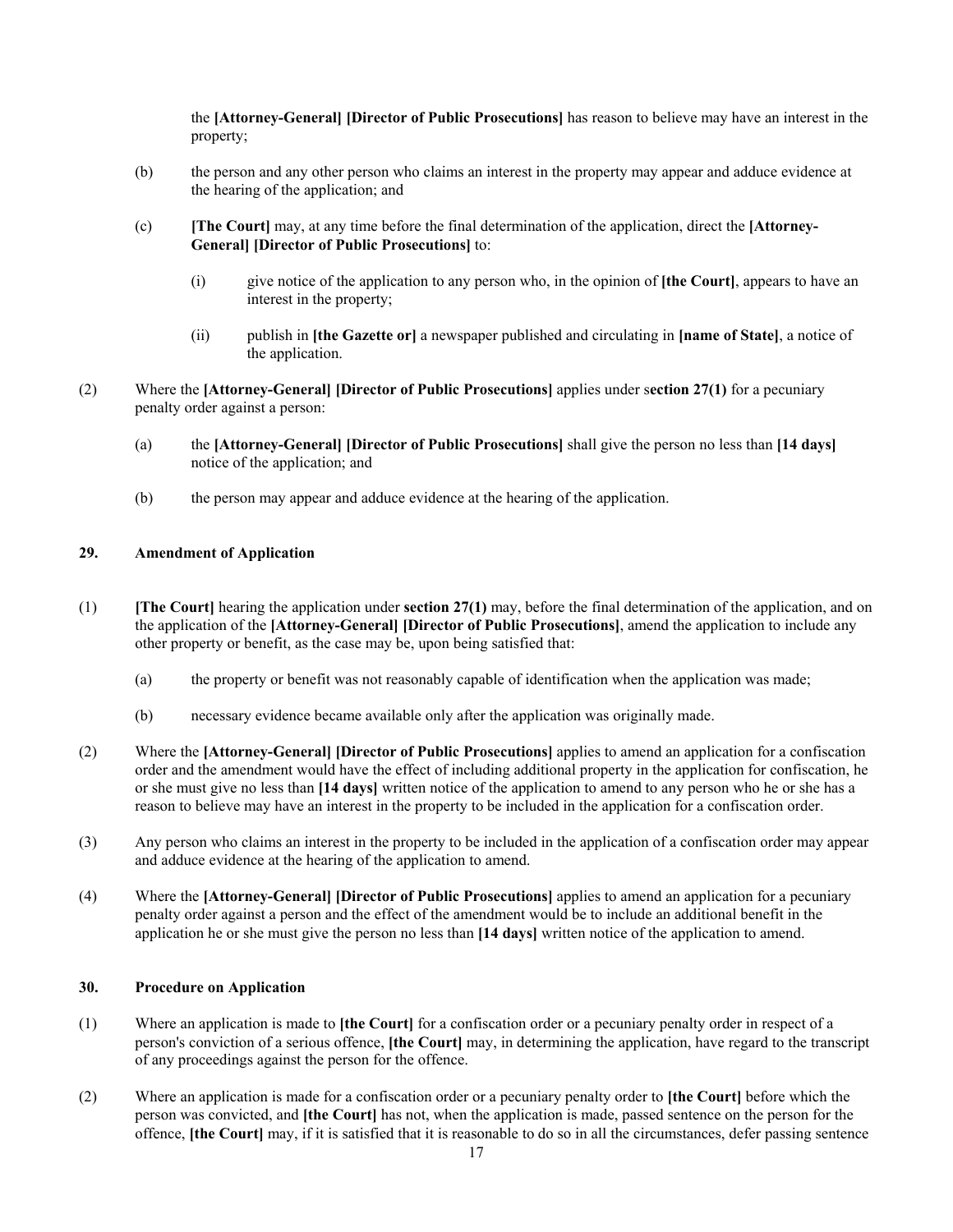<span id="page-17-0"></span>until it has determined the application for the order.

# **31. Procedure for** *in rem* **confiscation order where person dies or absconds**

- (1) Where:
	- (a) an information has been laid alleging the commission of the offence by a person; and
	- (b) a warrant for the arrest of the person has been issued in relation to that information,

the **[Attorney-General] [Director of Public Prosecutions]** may apply to **[the Court]** for a confiscation order in respect of any tainted property if the defendant has died or absconded.

- (2) For the purposes of **subsection (1)**, the person is deemed to have absconded if reasonable attempts to arrest the person pursuant to the warrant have been unsuccessful during the period of **[6 months]** commencing on the day the warrant was issued, and the person shall be deemed to have so absconded on the last day of that period.
- (3) Where the **[Attorney-General] [Director of Public Prosecutions]** applies under this section for a confiscation order against any tainted property **[the Court]** shall, before hearing the application:
	- (a) require notice of the application to be given to any person who, in the opinion of **[the Court]**, appears to have an interest in the property;
	- (b) direct notice of the application to be published in **[the Gazette]** and in a newspaper published and circulating in **[name of State]** containing such particulars and for so long as **[the Court]** may require.

# *Division 2 - Confiscation*

# **32. Confiscation Order on Conviction**

- (1) Where, upon application by the **[Attorney-General] [Director of Public Prosecutions]**, **[the Court]** is satisfied [,on a balance of probabilities,] that property is tainted property in respect of a serious offence of which a person has been convicted, **[the Court]** may order that specified property be confiscated.
- (2) In determining whether property is tainted property, **[the Court]** may infer, in the absence of evidence to the contrary:
	- (a) that the property was used in or in connection with the commission of the offence if it was in the person's possession at the time of, or immediately after the commission of the offence for which the person was convicted;
	- (b) that the property was derived, obtained or realized as a result of the commission of the offence if it was acquired by the person before, during or within a reasonable time after the period of the commission of the offence of which the person was convicted, and **[the Court]** is satisfied that the income of that person from sources unrelated to criminal activity of that person cannot reasonably account for the acquisition of that property.
- (3) Where **[the Court]** orders that property, other than money, be confiscated, **[the Court]** shall specify in the order the amount that it considers to be the value of the property at the time when the order is made.
- (4) In considering whether a confiscation order should be made under **subsection (1) [the Court]** shall have regard to:
	- (a) the rights and interests, if any, of third parties in the property;
	- (b) the gravity of the offence concerned;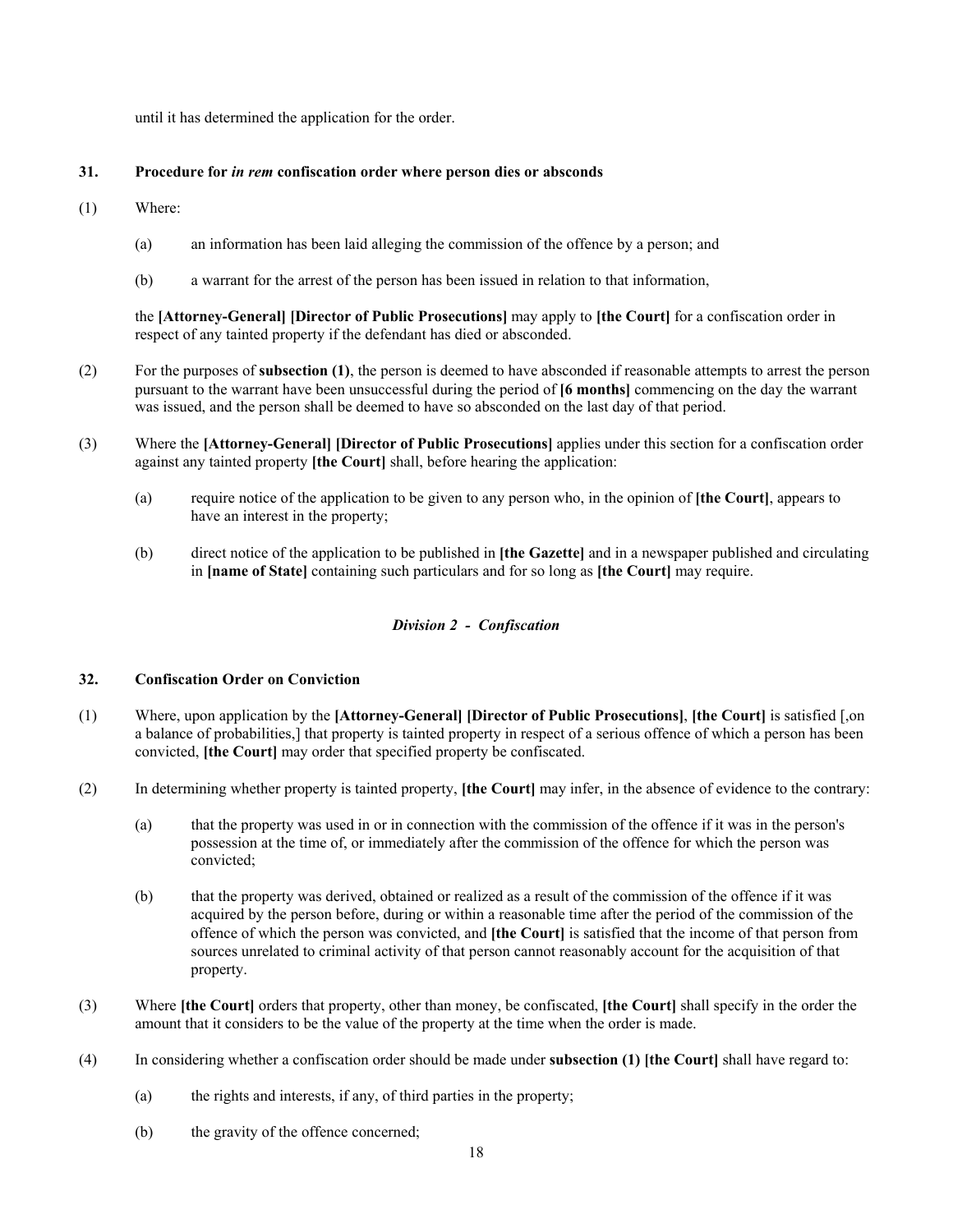- <span id="page-18-0"></span>(c) any hardship that may reasonably be expected to be caused to any person by the operation of the order; and
- (d) the use that is ordinarily made of the property, or the use to which the property was intended to be put.
- (5) Where **[the Court]** makes a confiscation order, **[the Court]** may give such directions as are necessary or convenient for giving effect to the order.

## **33. Effect of Confiscation Order**

- (1) Subject to **subsection (2)**, where a Court makes a confiscation order against any property, the property vests absolutely in **[name of State]** by virtue of the order.
- (2) Where property ordered to be confiscated is registrable property
	- (a) the property vests in **[name of State]** in equity but does not vest in **[name of State]** at law until the applicable registration requirements have been complied with;
	- (b) **[name of State]** is entitled to be registered as owner of the property;
	- (c) the **[Attorney-General] [Director of Public Prosecutions]** has power on behalf of **[name of State]** to do or authorise the doing of anything necessary or convenient to obtain the registration of **[name of State]** as owner, including the execution of any instrument to be executed by a person transferring an interest in property of that kind.
- (3) Where **[the Court]** makes a confiscation order against property:
	- (a) the property shall not, except with the leave of **[the Court]** and in accordance with any directions of **[the Court]**, be disposed of, or otherwise dealt with, by or on behalf of **[name of State]** before the relevant appeal date; and
	- (b) if, after the relevant appeal date, the order has not been discharged, the property may be disposed of and the proceeds applied or otherwise dealt with in accordance with the direction of the **[Attorney-General] [Director of Public Prosecutions]**.
- (4) In this section:

"registrable property" means property the title to which is passed by registration in accordance with the provisions of the **[Land Registration Act]**;

"relevant appeal date" used in relation to a confiscation order made in consequence of a person's conviction of a serious offence means:

- (a) the date on which the period allowed by rules of court for the lodging of an appeal against a person's conviction or for the lodging of an appeal against the making of a confiscation order expires without an appeal having been lodged, whichever is the later; or
- (b) where an appeal against a person's conviction or against the making of a confiscation order is lodged, the date on which the appeal lapses in accordance with the rules of court or is finally determined, whichever is the later.

# **34. Voidable Transfers**

**[The Court]** may: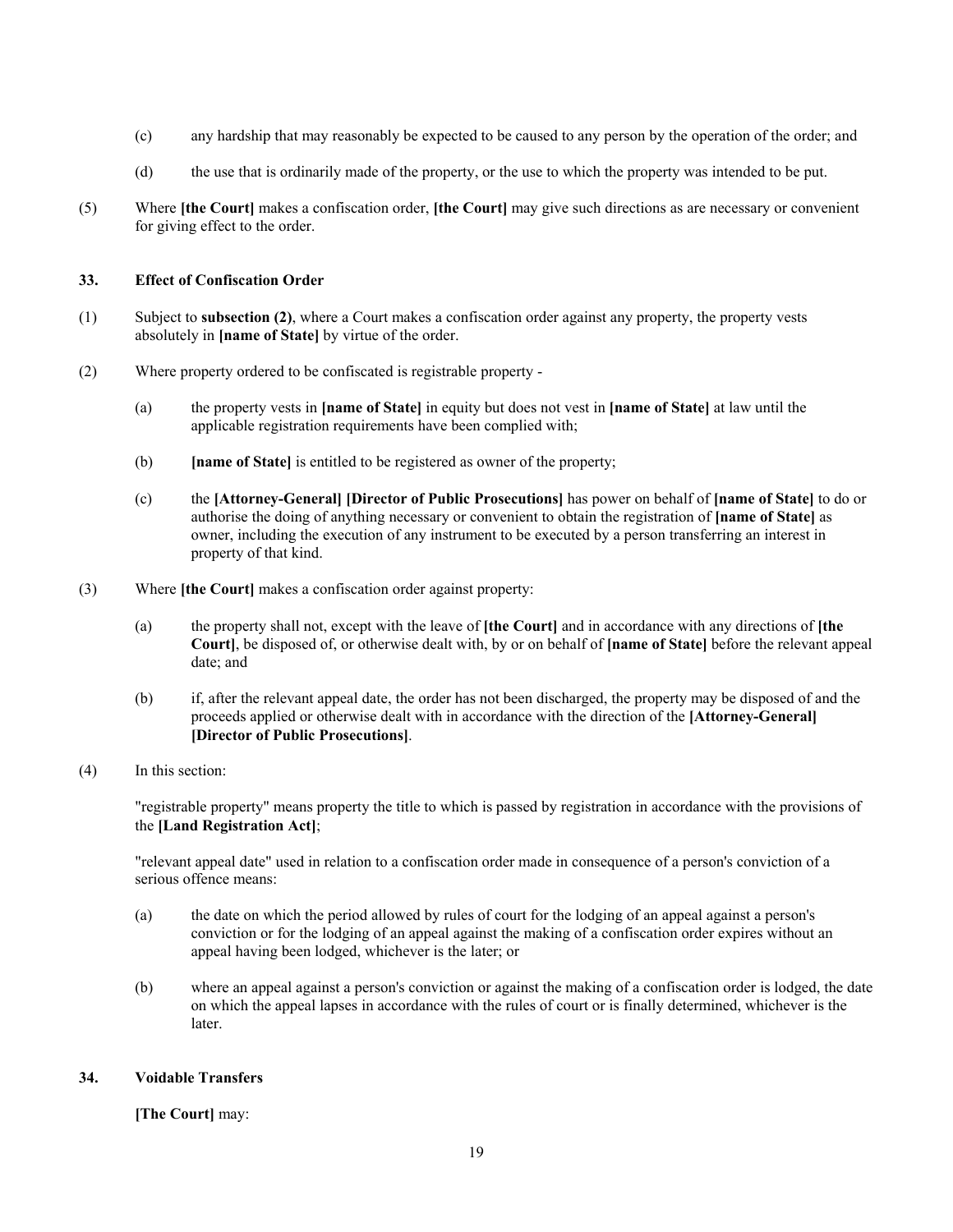- <span id="page-19-0"></span>(a) before making a confiscation order; and
- (b) in the case of property in respect of which a restraining order was made, where the order was served in accordance with **section 71**,

set aside any conveyance or transfer of the property that occurred after the seizure of the property or the service of the restraining order, unless the conveyance or transfer was made for valuable consideration to a person acting in good faith and without notice.

# **35. Protection of Third Parties**

- (1) Where an application is made for a confiscation order against property, a person who claims an interest in the property may apply to **[the Court]**, before the confiscation order is made, for an order under **subsection (2)** .
- (2) If a person applies to **[the Court]** for an order under this section in respect of property and **[the Court]** is satisfied on a balance of probabilities:
	- (a) that the person was not in any way involved in the commission of the offence; and
	- (b) where the person acquired the interest during or after the commission of the offence, that he or she acquired the interest:
		- (i) for sufficient consideration; and
		- (ii) without knowing, and in circumstance such as not to arouse a reasonable suspicion, that the property was, at the time he or she acquired it, property that was tainted property,

**[the Court]** shall order that the interest shall not be affected by the confiscation order, and **[the Court]** shall make an order declaring the nature, extent and value (at the time the order is made) of the person's interest.

- (3) Subject to **subsection (4)**, where a confiscation order has already been made directing the confiscation of property, a person who claims an interest in the property may, before the end of the period of **[12 months]** commencing on the day on which the confiscation order is made, apply under this **subsection** to **[the Court]** for an order under **subsection (2)**.
- (4) A person who:
	- (a) had knowledge of the application for the confiscation order before the order was made; or
	- (b) appeared at the hearing of that application,

shall not be permitted to make an application under **subsection (3)**, except with leave of **[the Court]**.

- (5) A person who makes an application under **subsection (1) or (3)** must give no less than **[14 days]** written notice of the making of the application to the **[Attorney-General] [Director of Public Prosecutions]**, who shall be a party to any proceedings in the application.
- (6) An applicant or the **[Attorney-General] [Director of Public Prosecutions]** may in accordance with the rules of court, appeal to the **[Court of Appeal]** from an order made under **subsection (2)**.
- (7) Any person appointed by **[the Court]** under **section 48(2) or 68(1)(g)** shall, on application by any person who has obtained an order under **subsection (2)**, and where the period allowed by the rules of court with respect to the making of appeals has expired and any appeal from that order has been determined:
	- (a) direct that the property or part thereof to which the interest of the applicant relates, be returned to the applicant; or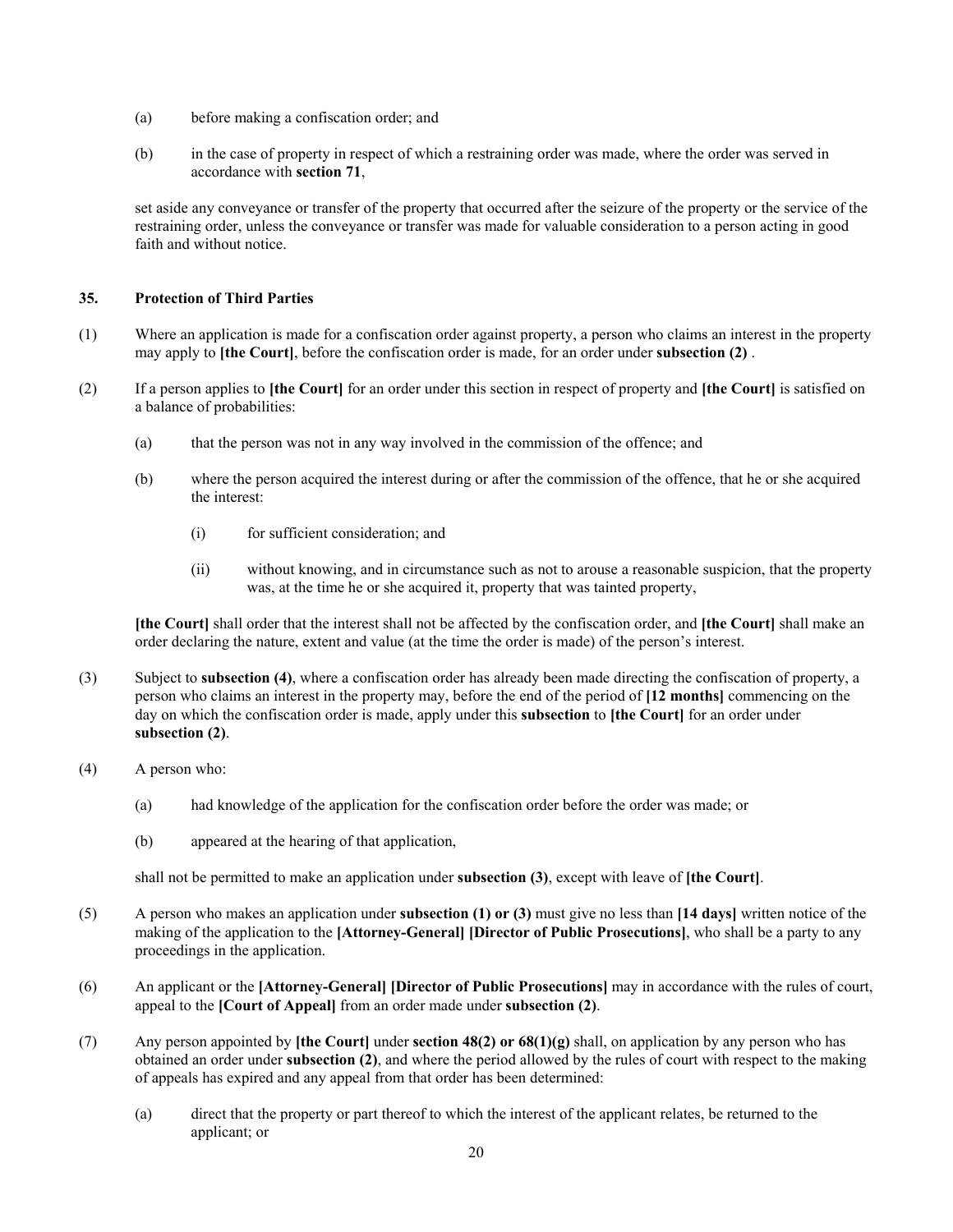<span id="page-20-0"></span>(b) direct that an amount equal to the value of the interest of the applicant, as declared in the order, be paid to the applicant.

#### **36. Discharge of Confiscation Order on appeal and quashing of conviction**

- (1) Where **[the Court]** makes a confiscation order against property in reliance on a person's conviction of a serious offence and the conviction is subsequently quashed, the quashing of the conviction discharges the order.
- (2) Where a confiscation order against property is discharged as provided for in **subsection (1)**, any person who claims to have an interest in the property immediately before the making of the confiscation order may apply to the **[public trustee**] in writing for the transfer of the interest to the person.
- (3) On receipt of an application under **subsection (2)** the **[public trustee]** shall:
	- (a) if the interest is vested in **[name of State]** give directions that the property or part thereof to which the interest of the applicant relates be transferred to the person; or
	- (b) in any other case, direct that there be payable to the person an amount equal to the value of the interest as at the time the order is made.
- (4) In the exercise of his or her powers under this section and **section 35(7)**, the **[public trustee]** shall have the power to do or authorise the doing of any thing necessary or convenient to effect the transfer or return of the property, including the execution of any instrument and the making of any application for the registration of an interest in the property on any appropriate register.

#### **37. Payment instead of a Confiscation Order**

Where **[the Court]** is satisfied that a confiscation order should be made in respect of the property of a person convicted of a serious offence but that the property or any part thereof or interest therein cannot be made subject to such an order and, in particular:

- (a) cannot, on the exercise of due diligence be located;
- (b) has been transferred to a third party in circumstances which do not give rise to a reasonable inference that the title or interest was transferred for the purpose of avoiding the confiscation of the property;
- (c) is located outside **[name of State]**;
- (d) has been substantially diminished in value or rendered worthless; or
- (e) has been commingled with other property that cannot be divided without difficulty,

**[the Court]** may, instead of ordering the property or part thereof or interest therein to be confiscated, order the person to pay to **[name of State]** an amount equal to the value of the property, part or interest.

#### **38. Application of procedure for enforcing fines**

Where **[the Court]** orders a person to pay an amount under **section 37**, that amount shall be treated as if it were a fine imposed upon him or her in respect of a conviction for a serious offence, and **[the Court]** shall -

(a) notwithstanding anything contained in any other Act, impose in default of the payment of that amount, a term of imprisonment: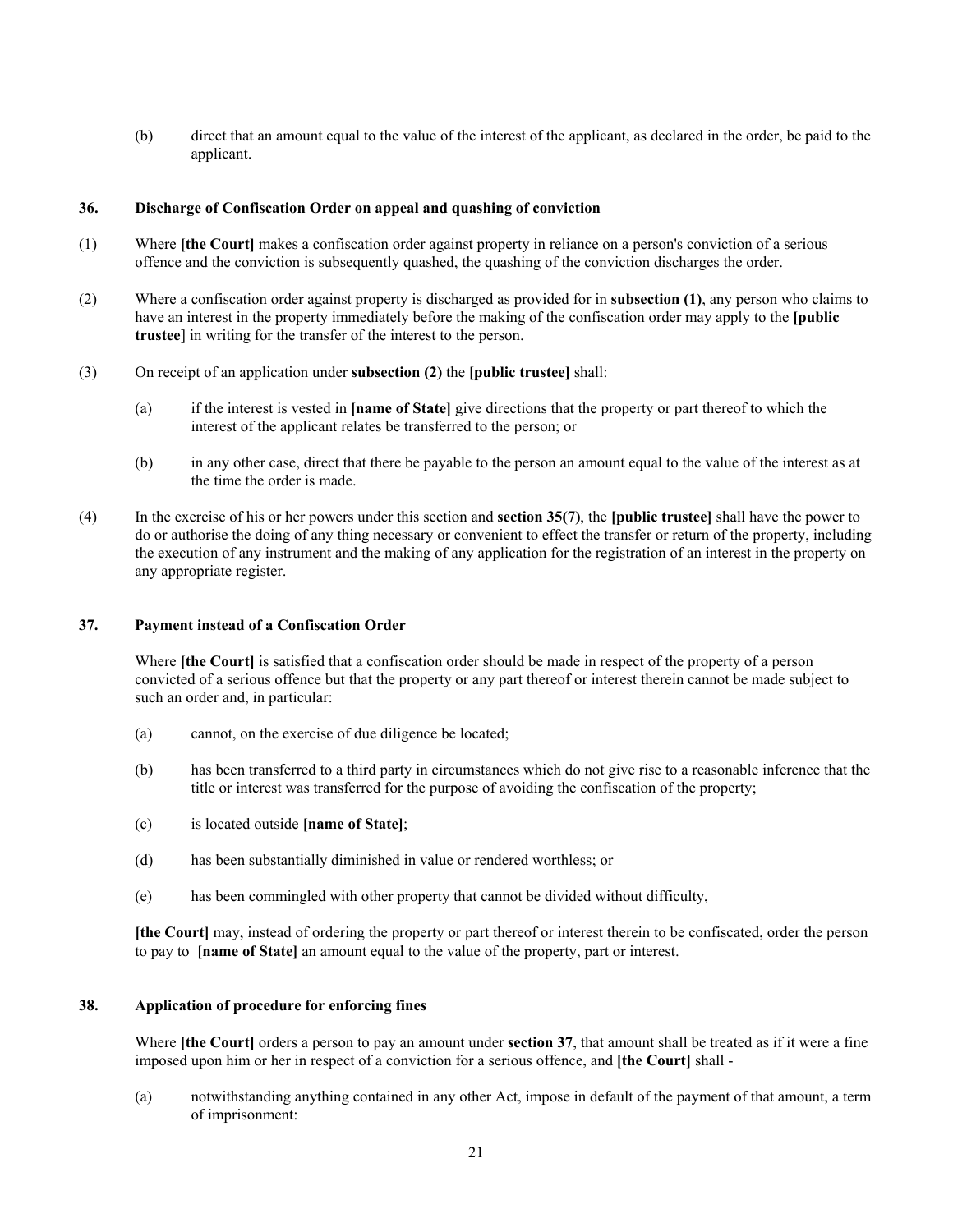- <span id="page-21-0"></span>(i) of **[........ years]**, where the amount does not exceed **[x currency name]**;
- (ii) of **[........ years]**, where the amount exceeds **[x currency name]** but does not exceed **[y currency name]**;
- (iii) of **[........ years]**, etc. (to whatever limits seem appropriate);
- (b) direct that the term of imprisonment imposed pursuant to **subsection (a)** be served consecutively to any other form of imprisonment imposed on that person, or that the person is then serving;
- (c) direct that **[the .................... Act or regulations]** regarding the remission of sentences of prisoners serving a term of imprisonment shall not apply in relation to a term of imprisonment imposed on a person pursuant to **subsection (a)**.

#### **39. Confiscation where a person dies or absconds**

- (1) Subject to **section 31(3)**, where an application is made to **[the Court]** under **section 31(1)** for a confiscation order against any tainted property in consequence of a person having died or absconded in connection with a serious offence and **[the Court]** is satisfied that:
	- (a) any property is tainted property in respect of the offence;
	- (b) proceedings in respect of a serious offence committed in relation to that property were commenced; and
	- (c) the accused charged with the offence referred to in **subsection (b)** has died or absconded;

**[the Court]** may order that the property or such property as is specified by **[the Court]** in the order be confiscated.

(2) The provisions of **sections 32, 33, 34 and 35** shall apply with such modifications as are necessary to give effect to this section.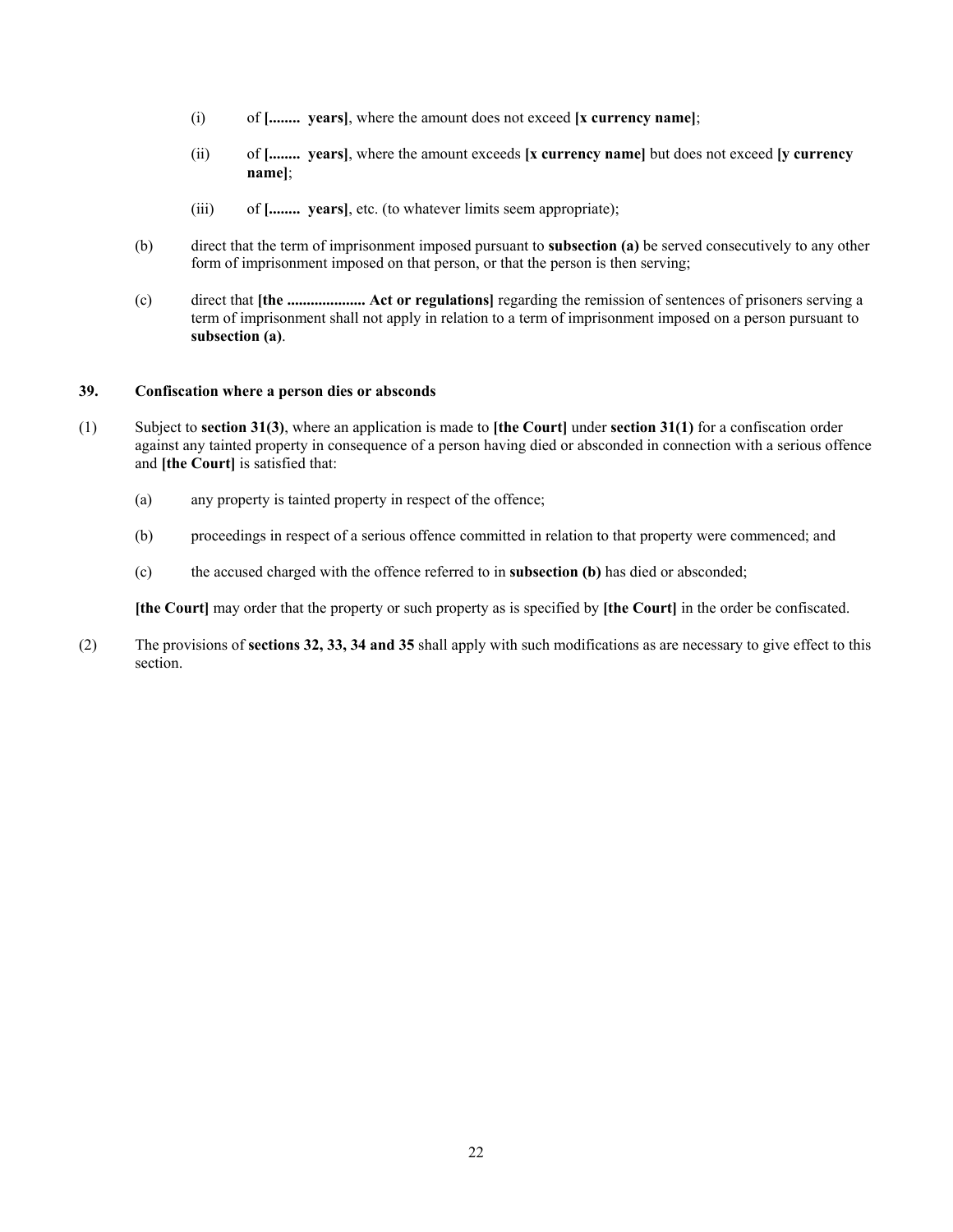# *Division 3 - Pecuniary Penalty Orders*

## <span id="page-22-0"></span>**40. Pecuniary Penalty Order on Conviction**

- (1) Subject to this section, where the **[Attorney-General] [Director of Public Prosecutions]** applies to **[the Court]** for a pecuniary penalty order against a person in respect of that person's conviction for a serious offence **[the Court]** shall, if it is satisfied that the person has benefited from that offence, order him or her to pay to **[name of State]** an amount equal to the value of his or her benefit from the offence or such lesser amount as **[the Court]** certifies in accordance with **section 43(2)** to be the amount that might be realized at the time the pecuniary penalty order is made.
- (2) **[The Court]** shall assess the value of the benefits derived by a person from the commission of an offence in accordance with **sections 41, 42, 43 and 44.**
- (3) **[The Court]** shall not make a pecuniary penalty order under this section:
	- (a) until the period allowed by the rules of court for the lodging of an appeal against conviction has expired without such appeal having been lodged; or
	- (b) where an appeal against conviction has been lodged, until the appeal lapses in accordance with the rules of court or is finally determined, whichever is the later date.

# **41. Rules of determining benefit and assessing value**

- (1) Where a person obtains property as the result of, or in connection with the commission of a serious offence, his or her benefit is the value of the property so obtained.
- (2) Where a person derived an advantage as a result of or in connection with the commission of a serious offence, his or her advantage shall be deemed to be a sum of money equal to the value of the advantage so derived.
- (3) **[The Court]**, in determining whether a person has benefited from the commission of a serious offence or from that offence taken together with other serious offences shall, unless the contrary is proved, deem:
	- (a) all property appearing to **[the Court]** to be:
		- (i) held by the person on the day on which the application is made; and
		- (ii) all property appearing to **[the Court]** to be held by the person at any time:
			- (A) within the period between the day the serious offence, or the earliest serious offence was committed and the day on which the application is made,
			- (B) within the period of **[6 years]** immediately before the day on which the application is made,

whichever is the longer,

to be property that came into the possession or under the control of the person by reason of the commission of that serious offence or those serious offences for which the person was convicted;

- (b) any expenditure by the person since the beginning of that period to be expenditure met out of payments received by him or her as a result of, or in connection with, the commission of that serious offence or those serious offences; and
- (c) any property received or deemed to have been received by the person at any time as a result of, or in connection with the commission by him or her of that serious offence or those serious offences,, as property received by him or her free of any interest therein.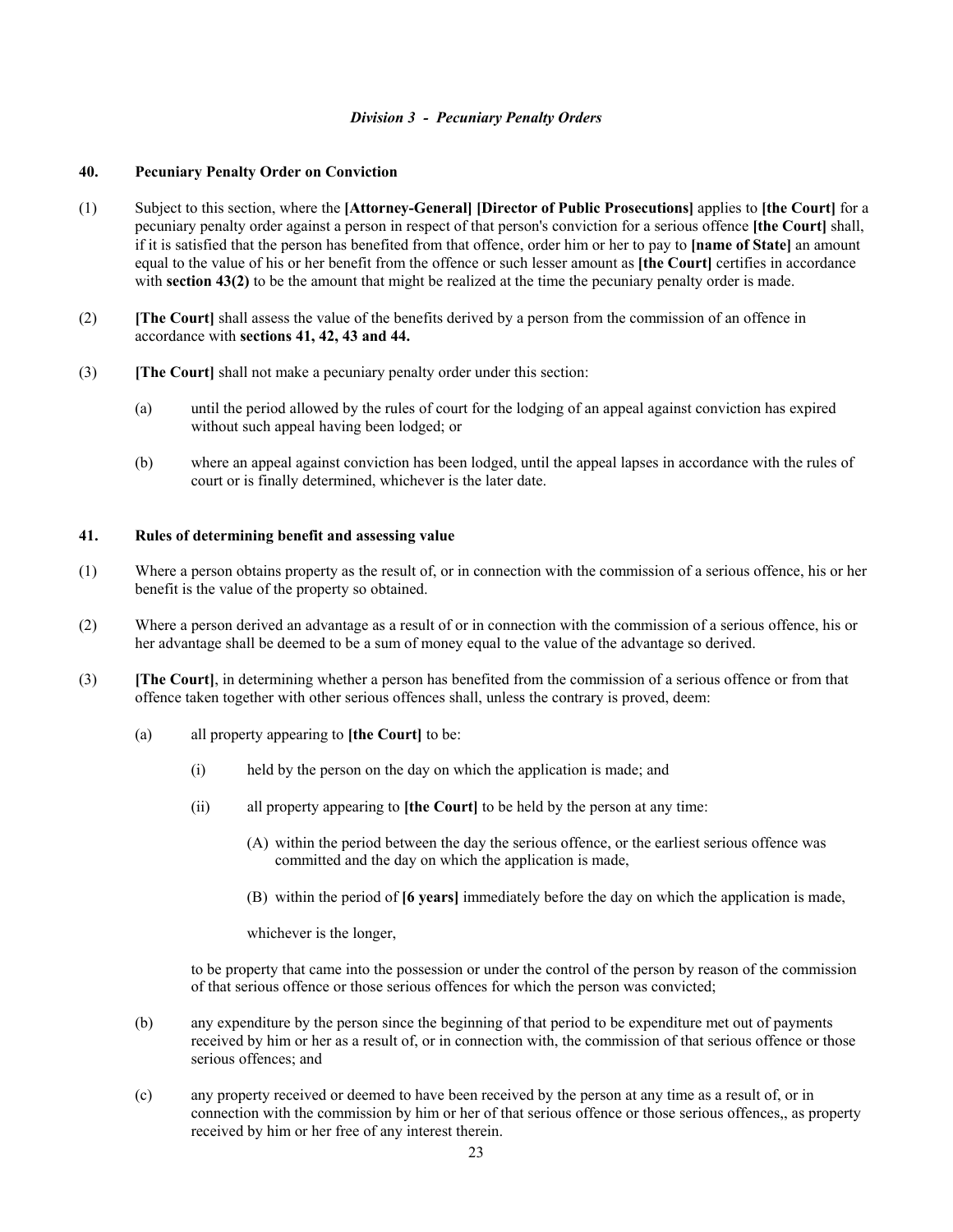- <span id="page-23-0"></span>(4) Where a pecuniary penalty order has been previously made against a person, in assessing the value of any benefit derived by him or her from the commission of the serious offence, **[the Court]** shall leave out of account any benefits that are shown to **[the Court]** to have been taken into account in determining the amount to be recovered under that order.
- (5) If evidence is given at the hearing of the application that the value of the person's property at any time after the commission of the serious offence exceeded the value of the person's property before the commission of the offence, then **[the Court]** shall, subject to **subsection (6)** treat the value of the benefit as being not less than the amount of that excess.
- (6) If, after evidence of the kind referred to in **subsection (5)** is given, the person satisfies **[the Court]** that the whole or part of the excess was due to causes unrelated to the commission of the serious offence, **subsection (5)** does not apply to the excess or, as the case may be, that part.

# **42. Statements relating to benefits from commission of serious offences**

- (1) Where:
	- (a) a person has been convicted of a serious offence and the **[Attorney-General] [Director of Public Prosecutions]** tenders to **[the Court]** a statement as to any matters relevant to:
		- (i) determining whether the person has benefited from the offence or from any other serious offence of which he or she is convicted in the same proceedings or which is taken into account in determining his or her sentence; or
		- (ii) an assessment of the value of the person's benefit from the offence or any other serious offence of which he or she is convicted in the same proceedings or which is taken into account; and
	- (b) the person accepts to any extent an allegation in the statement,

**[the Court]** may, for the purposes of so determining or making that assessment, treat his or her acceptance as conclusive of the matters to which it relates.

- (2) Where:
	- (a) a statement is tendered under **subsection (1)(a)**; and
	- (b) **[the Court]** is satisfied that a copy of that statement has been served on the person,

**[the Court]** may require the person to indicate to what extent he or she accepts each allegation in the statement and, so far as the person does not accept any allegation, to indicate any matters he or she proposes to reply on.

- (3) Where the person fails in any respect to comply with a requirement under **subsection (2)**, he or she may be treated for the purposes of this section as having accepted every allegation in the statement other than:
	- (a) an allegation in respect of which he or she complied with the requirement; and
	- (b) an allegation that he or she has benefited from the serious offence or that any property or advantage was obtained by him or her as a result of or in connection with the commission of the offence.
- (4) Where:
	- (a) the person tenders to **[the Court]** a statement as to any matters relevant to determining the amount that might be realized at the time the pecuniary penalty order is made; and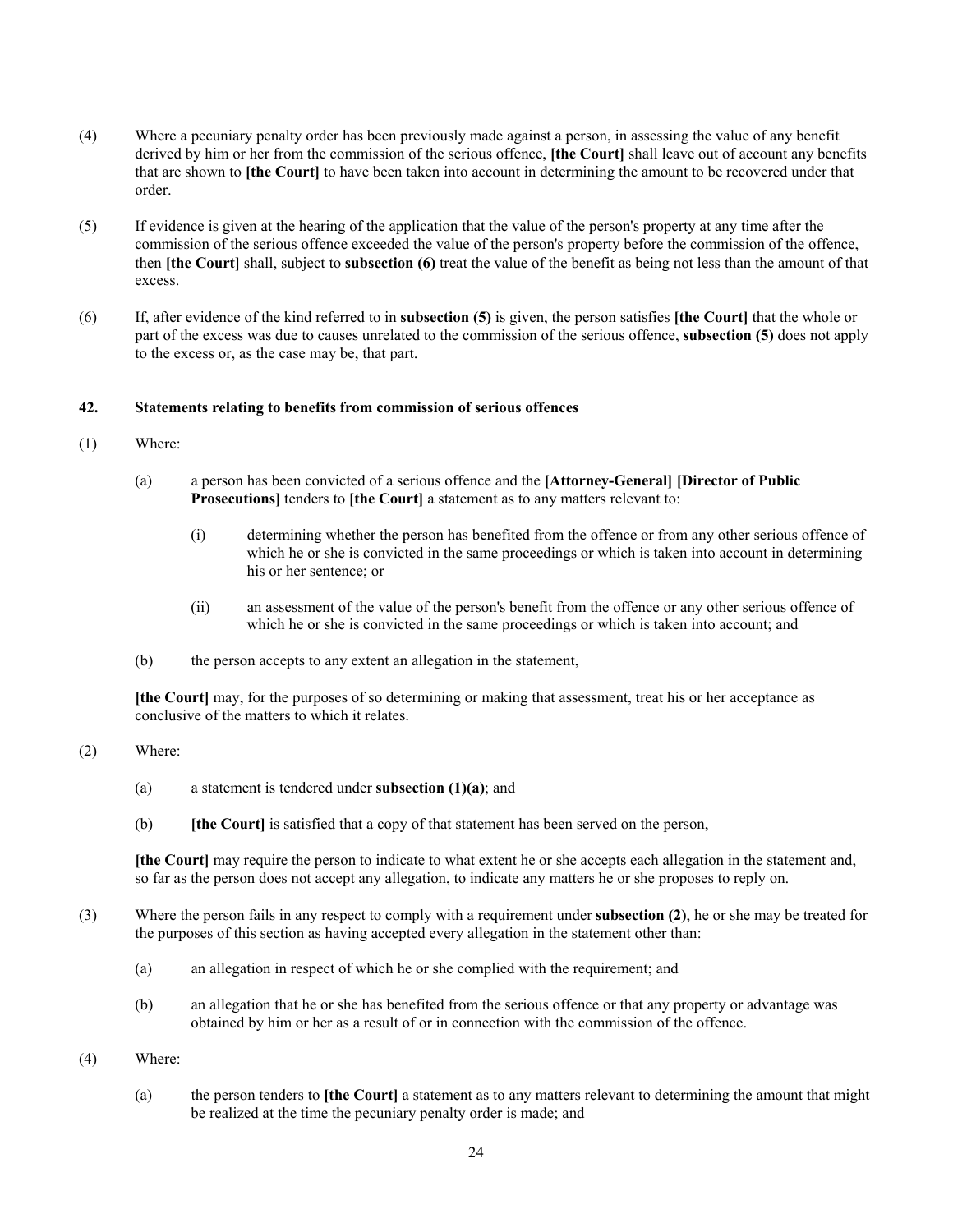<span id="page-24-0"></span>(b) the **[Attorney-General] [Director of Public Prosecutions]** accepts to any extent any allegation in the statement,

**[the Court]** may, for the purposes of that determination, treat the acceptance of the **[Attorney-General] [Director of Public Prosecutions]** as conclusive of the matters to which it relates.

- (5) An allegation may be accepted or a matter indicated for the purposes of this section, either:
	- (a) orally before **[the Court]**; or
	- (b) in writing, in accordance with rules of court.
- (6) An acceptance by a person under this section that he or she received any benefits from the commission of a serious offence is admissible in any proceedings for any offence.

#### **43. Amount recovered under Pecuniary Penalty Order**

- (1) Subject to **subsection (2)**, the amount to be recovered in the person's case under a pecuniary penalty order shall be the amount which **[the Court]** assesses to be the value of the person's benefit from the serious offence, or if more than one, all the offences in respect of which the order may be made.
- (2) Where **[the Court]** is satisfied as to any matter relevant for determining the amount which might be realized at the time the pecuniary penalty order is made (whether by acceptance under **section 42** or otherwise), **[the Court]** may issue a certificate giving **[the Court's]** opinion as to the matters concerned, and shall do so if satisfied that the amount that might be realized at the time the pecuniary penalty order is made is less than the amount that **[the Court]** assesses to be the value of the person's benefit from the offence, or if more than one, all the offences in respect of which the pecuniary penalty order may be made.

#### **44. Variation of Pecuniary Penalty Order**

Where:

- (a) **[the Court]** makes a pecuniary penalty order against a person in relation to a serious offence,
- (b) in calculating the amount of the pecuniary penalty order, **[the Court]** took into account a confiscation order of the property or a proposed confiscation order in respect of property; and
- (c) an appeal against confiscation or a confiscation order is allowed, or the proceedings from the proposed confiscation order terminate without the proposed confiscation order being made,

the **[Attorney-General] [Director of Public Prosecutions]** may apply to **[the Court]** for a variation of the pecuniary penalty order to increase the amount of the order by the value of the property not so confiscated and **[the Court]** may, if it considers it appropriate to do so, vary the order accordingly.

#### **45. Lifting the corporate veil**

- (1) In assessing the value of benefits derived by a person from the commission of a serious offence, **[the Court]** may treat as property of the person any property that, in the opinion of **[the Court]**, is subject to the effective control of the person, whether or not he or she has:
	- (a) any legal or equitable interest in the property; or
	- (b) any right, power or privilege in connection with the property.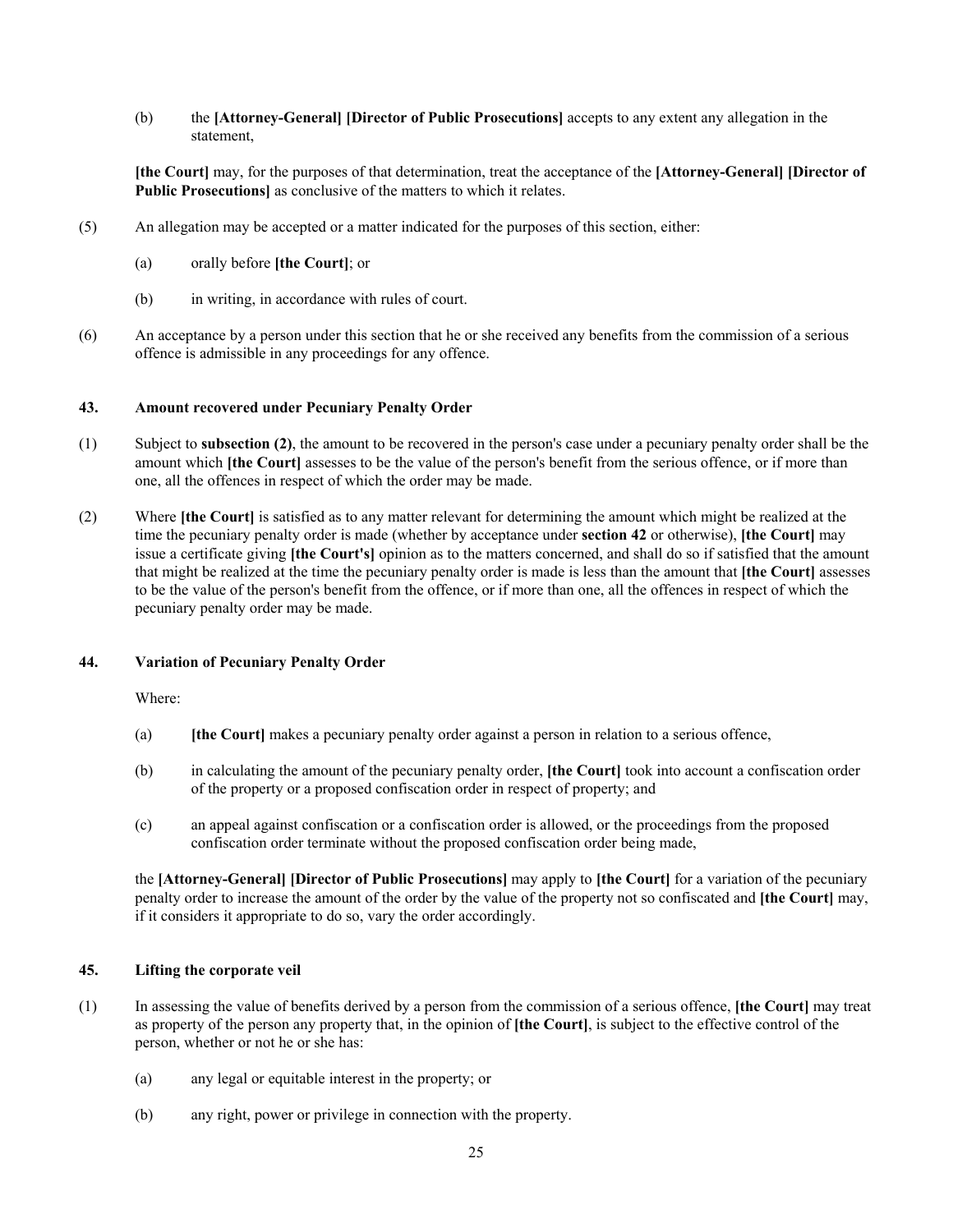- <span id="page-25-0"></span>(2) Without prejudice to the generality of **subsection (1)**, **[the Court]** may have regard to:
	- (a) shareholdings in, debentures over or directorships in any company that has an interest, whether direct or indirect, in the property, and for this purpose **[the Court]** may order the investigation and inspection of the books of a named company;
	- (b) any trust that has any relationship to the property;
	- (c) any relationship whatsoever between the persons having an interest in the property or in companies of the kind referred to in **subsection (a)** or trust of the kind referred to in **subsection (b)**, and any other persons.
- (3) Where **[the Court]**, for the purposes of making a pecuniary penalty order against a person, treats particular property as the person's property pursuant to **subsection (1)**, **[the Court]** may, on application by the **[Attorney-General] [Director of Public Prosecutions]** make an order declaring that the property is available to satisfy the order.
- (4) Where **[the Court]** declares that property is available to satisfy a pecuniary penalty order:
	- (a) the order may be enforced against the property as if the property were the property of the person against whom the order is made; and
	- (b) a restraining order may be made in respect of the property as if the property were property of the person against whom the order is made.
- (5) Where the **[Attorney-General] [Director of Public Prosecutions]** makes an application for an order under subsection (3) that property is available to satisfy a pecuniary penalty order against a person:
	- (a) the **[Attorney-General] [Director of Public Prosecutions]** shall give written notice of the application to the person and to any person who the **[Attorney-General] [Director of Public Prosecutions]** has reason to believe may have an interest in the property; and
	- (b) the person and any person who claims an interest in the property may appear and adduce evidence at the hearing.

# **46. Enforcement of Pecuniary Penalty Orders**

Where **[the Court]** orders a person to pay an amount under a pecuniary penalty order, the provisions of **section 38** shall apply with such modifications as **[the Court]** may determine for the purpose of empowering **[the Court]** to impose a term of imprisonment on a person in default of compliance by him or her with a pecuniary penalty order.

# **47. Discharge of Pecuniary Penalty Orders**

A pecuniary penalty order is discharged:

- (a) if the conviction of the serious offence or offences in reliance on which the order was made is or is taken to be quashed and no conviction for the offence or offences is substituted;
- (b) if the order is quashed; or
- (c) on the satisfaction of the order by payment of the amount due under the order.

# *Division 4 - Realization of Property*

# **48. Realization of property**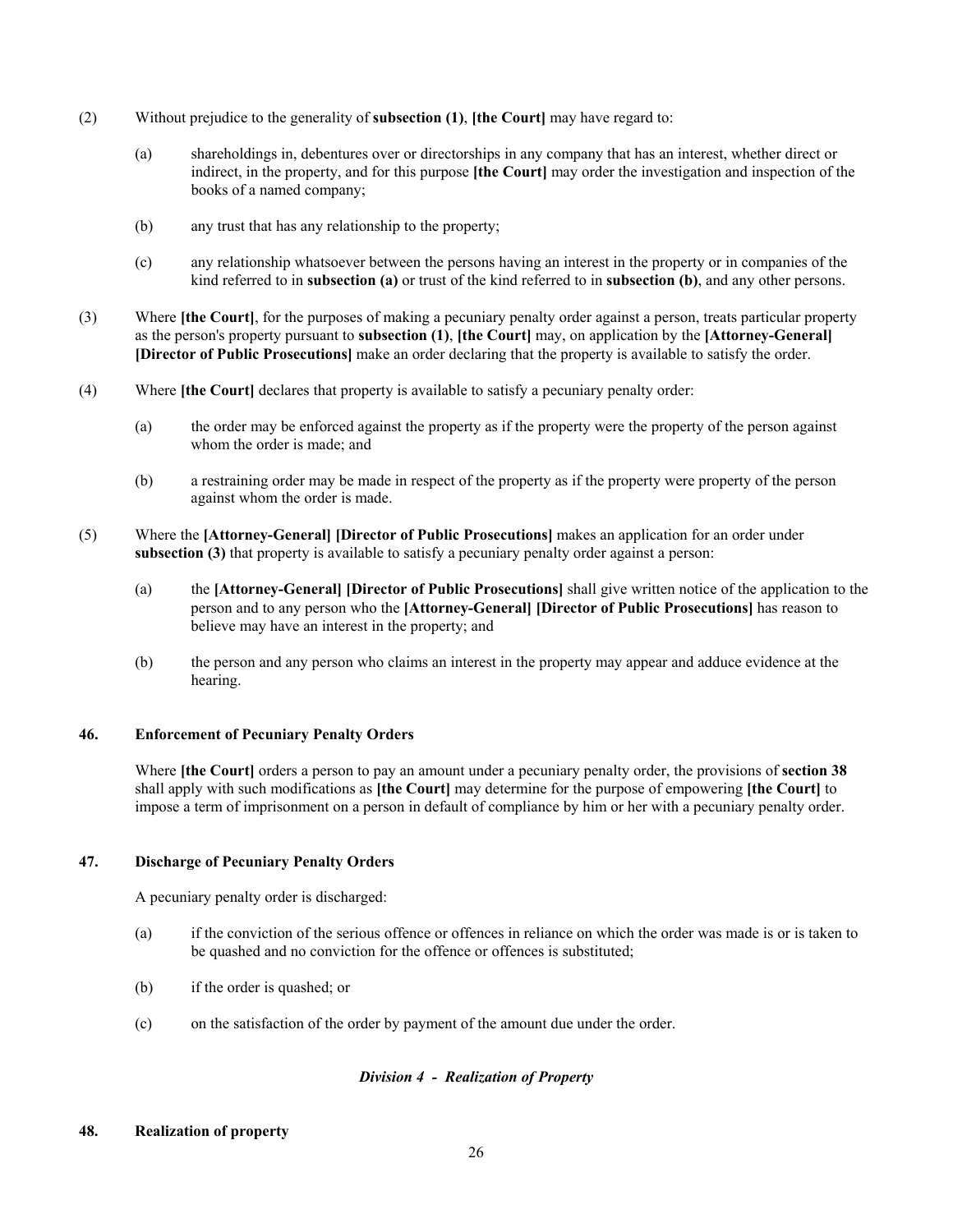- <span id="page-26-0"></span>(1) Where:
	- (a) a pecuniary penalty order is made;
	- (b) the order is not subject to appeal; and
	- (c) the order is not discharged,

 the **[name of Court]** may, on an application by the **[Attorney General**], exercise the powers conferred upon **[the Court]** by this section.

- (2) The **[name of Court]** may appoint a receiver in respect of realizable property.
- (3) The **[name of Court]** may empower a receiver appointed under **subsection (2)** to take possession of any realizable property subject to such conditions or exceptions as may be specified by **[the Court]**.
- (4) The **[name of Court]** may order any person having possession of realizable property to give possession of it to any such receiver.
- (5) The **[name of Court]** may empower any such receiver to realize any realizable property in such manner as **[the Court]** may direct.
- (6) The **[name of Court]** may order any person holding an interest in realizable property to make such payment to the receiver in respect of any beneficial interest held by the defendant or, as the case may be, the recipient of a gift caught by this Act as **[the Court]** may direct, and **[the Court]** may, on the payment being made, by order transfer, grant or extinguish any interest in the property.
- (7) The **[name of Court]** shall not, in respect of any property, exercise the powers conferred by **subsection (3), (4), (5) or (6)**, unless a reasonable opportunity has been given for persons holding any interest in the property to make representations to **[the Court]**.

## **49. Application of proceeds of realization and other sums**

- (1) Subject to **subsection (2)**, the following property in the hands of a receiver appointed under **section 48(2) or 68(1)(g)**, that is to say:
	- (a) the proceeds of the realization of any property under **section 48**; and
	- (b) any other sums, being property held by the defendant,

shall, after such payments, if any, as the **[name of Court]** may direct have been made out of those sums, be payable to the **[Registrar]** of the **[name of Court]** and be applied on the defendant's behalf towards the satisfaction of the pecuniary penalty order in the manner provided by **subsection (3)**.

- (2) If, after the amount payable under the confiscation order [pecuniary penalty order] has been fully paid, any such sums remain in the hands of such a receiver, the receiver shall distribute those sums:
	- (a) among such of those persons who held property which has been realized under this Part; and
	- (b) in such proportions,

as the **[name of Court]** may direct, after giving a reasonable opportunity for those persons to make representations to **[the Court]**.

(3) Property received by the **[Registrar]** of the **[name of Court]** on account of an amount payable under a confiscation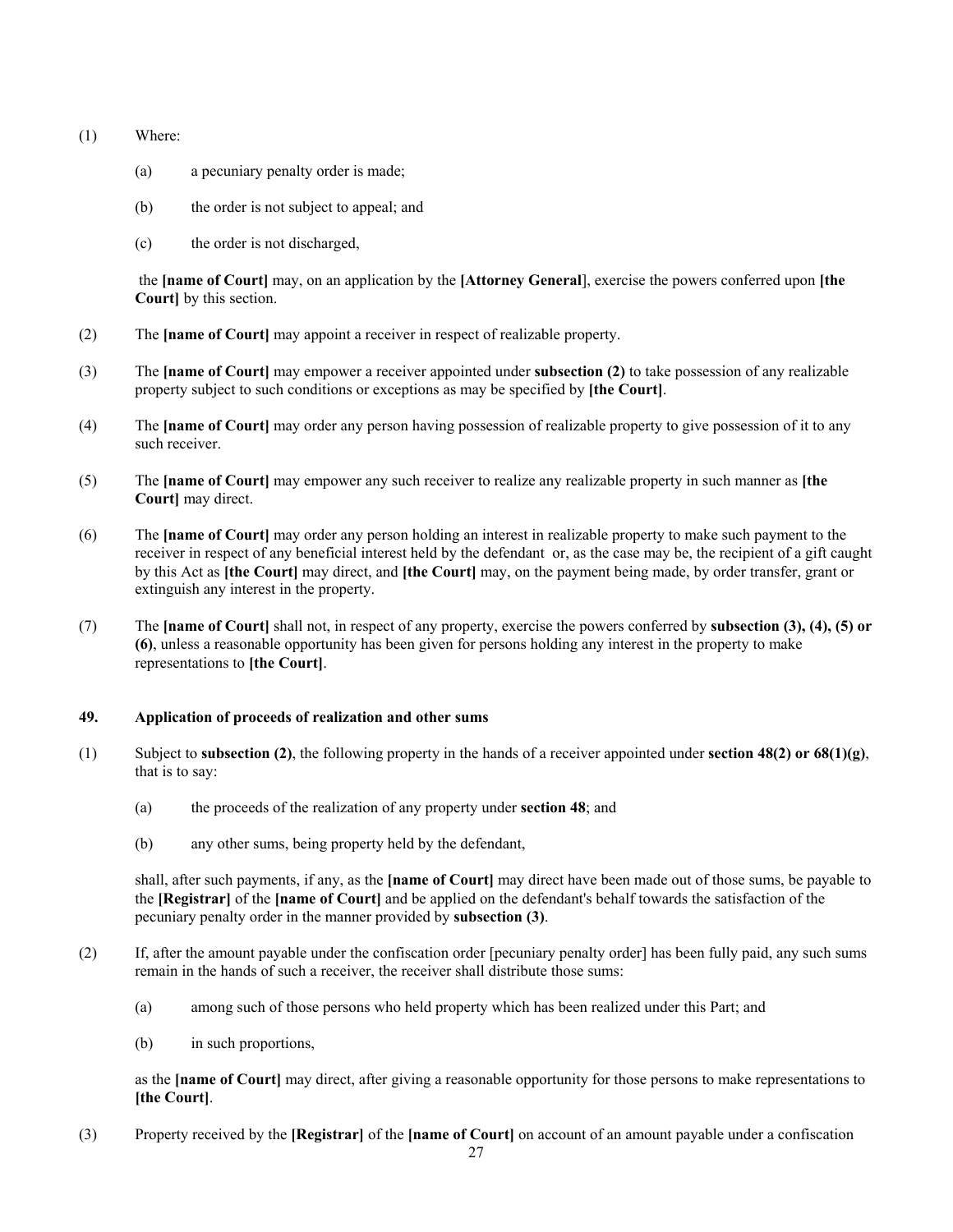<span id="page-27-0"></span>order shall be applied as follows:

- (a) if received by him from **a receiver** under **subsection (1)**, it shall first be applied in payment of **the receiver's** remuneration and expenses; and
- (b) the balance shall be paid or, as the case may be, transferred, to **[the [name of State] Fund For Drug Abuse Prevention And Control],** established by **section 121** of the **[Drug Abuse Act, 2000]**.

# **50. Exercise of powers of [public trustee]**

- (1) The following provisions of **this section** apply to the powers conferred on the **[name of Court]** by **sections 48, 68, 75 and 76,** or on **a receiver** appointed under **section 48(2) or 68(1)(g).**
- (2) Subject to the following provisions of **this section**, the powers shall be exercised with a view to making available for satisfying the pecuniary penalty order or, as the case may be, any pecuniary penalty order that may be made in the defendant's case, the value for the time being of realizable property held by any person by the realization of such property.
- (3) In the case of realizable property held by a person to whom the defendant has directly or indirectly made a gift caught by this Act, the powers shall be exercised with a view to realizing no more than the value for the time being of the gift.
- (4) The powers shall be exercised with a view to allowing any person other than the defendant or the recipient of any such gift to retain or recover the value of any property held by him or her.
- (5) An order may be made or other action taken in respect of a debt owed by **[name of State]**.
- (6) In exercising those powers, no account shall be taken of any obligations of the defendant or of the recipient of any such gift which conflict with the obligation to satisfy the confiscation order.

## **51. Paramountcy of this Part in bankruptcy or winding up**

- (1) Where a person who holds realizable property is **[adjudged]** bankrupt:
	- (a) property for the time being subject to a restraining order made before the order adjudging him bankrupt; and
	- (b) any proceeds of property realized by virtue of **section 48(5) or (6)** for the time being in the hands of a person appointed under **section 48(2) or 68(1)(g)**,

is excluded from the property of the bankrupt for the purposes of the **[Bankruptcy Act]**.

- (2) Where a person has been **[adjudged]** bankrupt, the powers conferred on **[the Court]** by **section 48 or 68** or on a person appointed under **section 48(2) or 68(1)(g)** shall not be exercised in relation to property for the time being comprised in the property of the bankrupt for the purposes of the **[Bankruptcy Act]**.
- **[(3) Where, in the case of a debtor, a receiver stands appointed under section [ ] of the [Bankruptcy Act] and any property of the debtor is subject to [a restraint order under or for the purposes of that Act], the powers conferred on the receiver by virtue of that Act do not apply to property for the time being subject to such restraint order.]**
- **[(4) Where a person is adjudged bankrupt and has directly or indirectly made a gift caught by this Part:** 
	- **(a) no order shall be made by virtue of sections [ ] of the [Bankruptcy Act] in respect of the making of the gift at any time when the person has been charged with a serious offence and the proceedings have not been concluded by the acquittal of the defendant or discontinuance of the proceedings, or when property of the person to whom the gift was made is subject to [a restraint order or a charging order**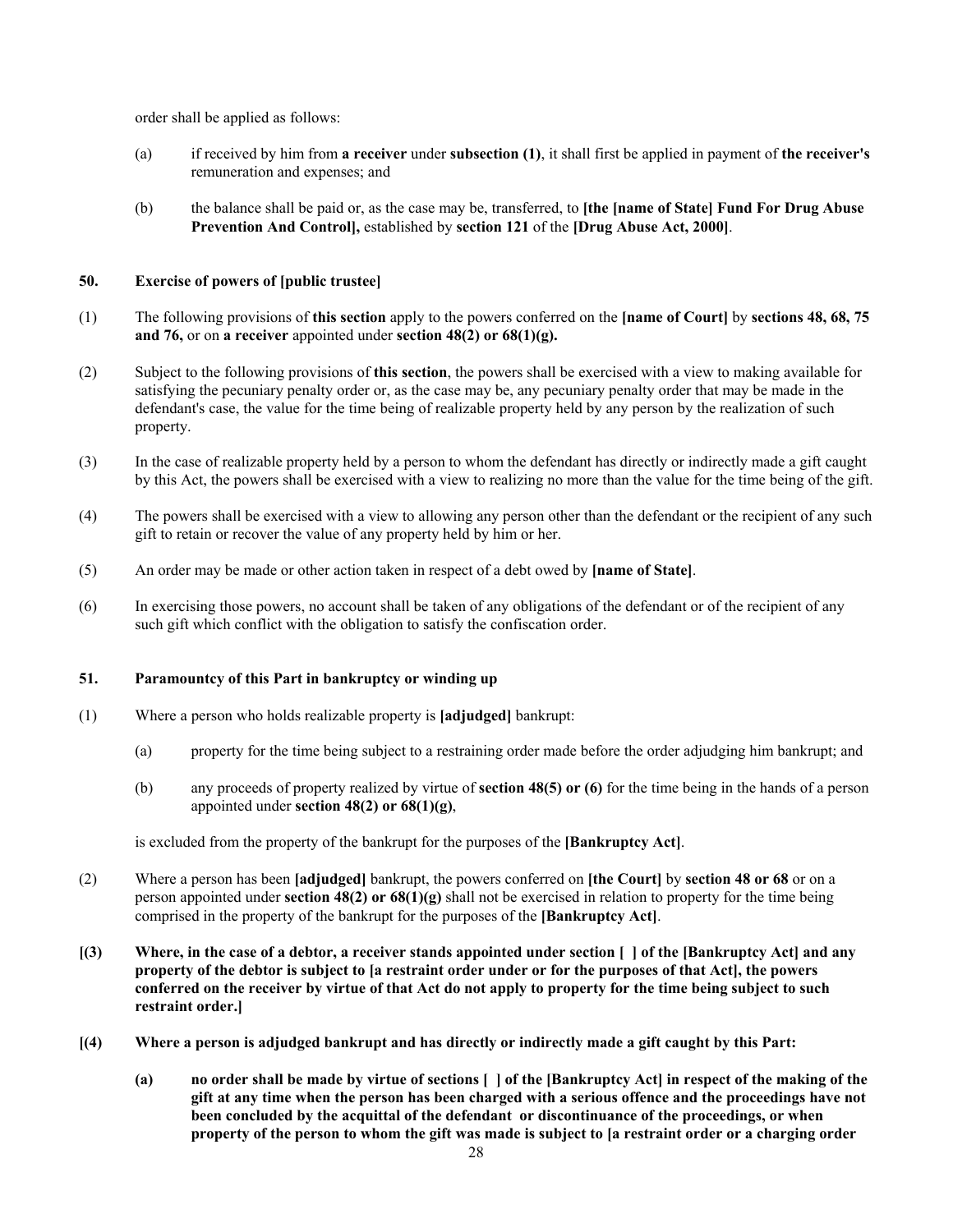#### **made under or for the purposes of that Act]; and**

<span id="page-28-0"></span>(b) any order made by virtue of those sections after the conclusion of the proceedings shall take into account any realisation under this Part of property held by the person to whom the gift was made].

#### **52. Winding up of company holding realizable property**

- (1) Where realizable property is held by a company and an order for the winding up of the company has been made or a resolution has been passed by the company for its voluntary winding up, the functions of the liquidator **[or any provisional liquidator]** shall not be exercisable in relation to:
	- (a) property for the time being subject to a restraining order made before the relevant time; or
	- (b) any proceeds of property realized by virtue of **section 48(5) or (6)** for the time being in the hands of a person appointed under **section 48(2) or 68(1)(g)**,

but there shall be payable out of such property any expenses (including the remuneration of the liquidator **[or provisional liquidator]** properly incurred in the winding up in respect of the property.

- (2) Where, in the case of a company, such an order has been made or such a resolution has been passed, the powers conferred on the **[name of Court]** by **section 48 or 68** shall not be exercised in relation to any realizable property held by the company in relation to which the functions of the liquidator are exercisable:
	- (a) so as to inhibit him from exercising those functions for the purpose of distributing any property held by the company to the company's creditors; or
	- (b) so as to prevent the payment out of any property of expenses (including the remuneration of the liquidator **[or any provisional liquidator]**) properly incurred in the winding up in respect of the property.
- (3) **Subsection (2)** does not affect the enforcement of a charging order:
	- (a) made before the relevant time; or
	- (b) on property which was subject to a restraint order at the relevant time.
- (4) Nothing in the **[Companies Act]** shall be taken as restricting, or enabling the restriction of, the exercise of the powers conferred on the **[name of Court]** by **section 48 or 68**.
- (5) In this section
	- (a) "company" means any company which may be wound up under the **[Companies Act]**,
	- (b) "liquidator" includes any person appointed to the office of liquidator (whether provisionally or otherwise) under the **[Companies Act]**; and
	- (c) "the relevant time" means:
		- (i) where no order for the winding up of the company has been made, the time of the passing of the resolution for voluntary winding up;
		- (ii) where such an order has been made and, before the presentation of the petition for the winding up of the company by **[the Court]**, such a resolution had been passed by the company, the time of the passing of the resolution; and
		- (iii) in any other case where such an order has been made, the time of the making of the order.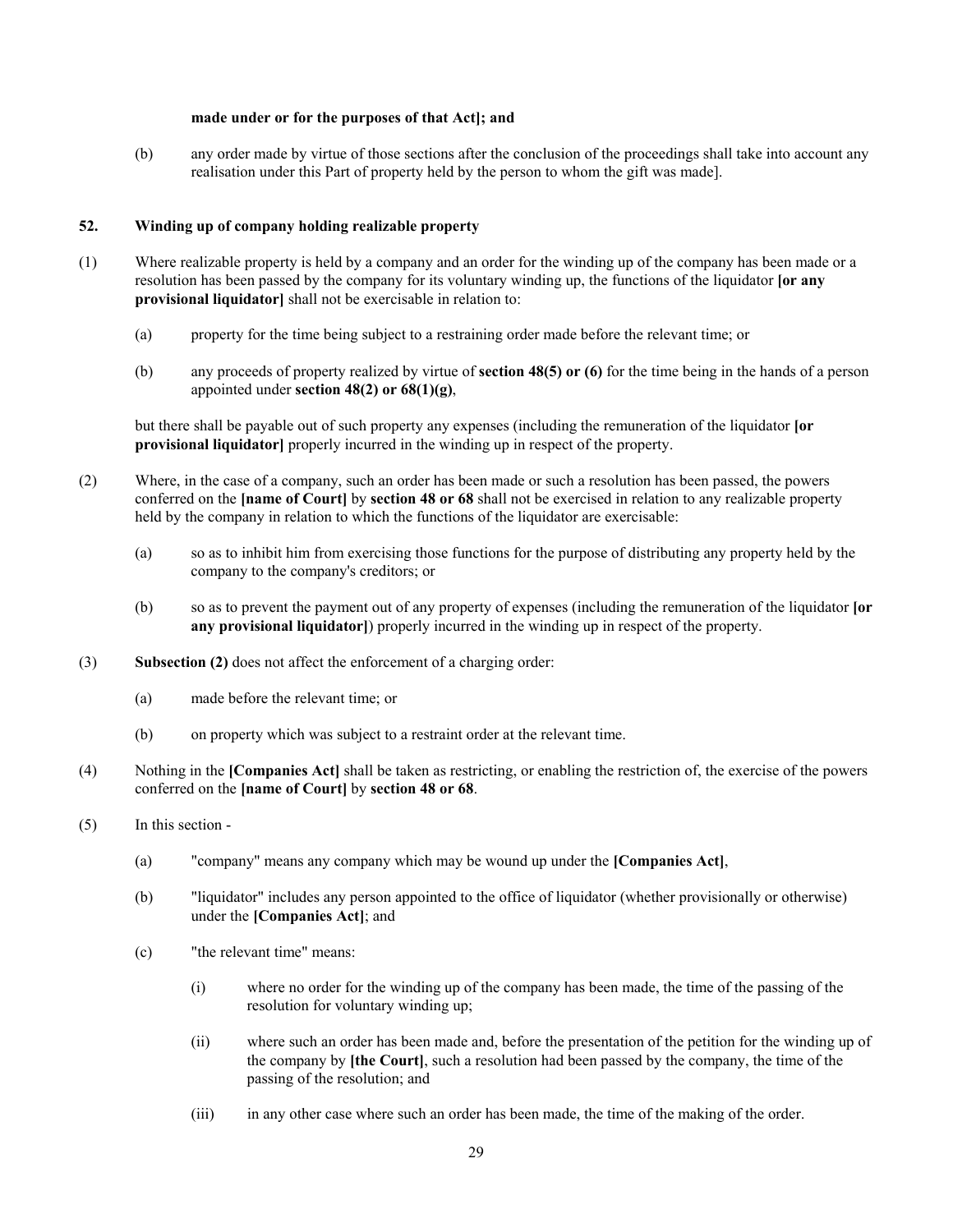# **PART IV- CONFISCATION OF TERRORIST PROPERTY**

# <span id="page-29-0"></span>**53. Application for confiscation order**

The **[Attorney-General] [Director of Public Prosecutions]** may apply to **[the Court]** for a confiscation order against terrorist property.

# **54. Notice of Application**

Where the **[Attorney-General] [Director of Public Prosecutions]** applies under **section 53** for a confiscation order

- (a) the **[Attorney-General] [Director of Public Prosecutions]** must give no less than **[14 days**] written notice of the application only to any person who is known to own or control [or have an interest in] the terrorist property in respect of which the application is being made;
- (b) the person and any other person who claims an interest in the property may appear and adduce evidence at the hearing of the application; and
- (c) **[The Court]** may, at any time before the final determination of the application, direct the **[Attorney-General] [Director of Public Prosecutions]** to:
	- (i) give notice of the application to any person who, in the opinion of **[the Court]**, appears to have an interest in the property;
	- (ii) publish in **[the Gazette or]** a newspaper published and circulating in **[name of State]**, a notice of the application.

#### **55. Confiscation Order**

- (1) Where, upon application by the **[Attorney-General] [Director of Public Prosecutions]**, **[the Court]** is satisfied [,on a balance of probabilities,] that property to which the application relates is terrorist property, **[the Court]** shall order that specified property be confiscated.
- (2) Despite subsection (1), if a person claiming an interest in property to which an application relates satisfies **[the Court]**  that he or she
	- (a) has an interest in the property;
	- (b) has, in the circumstances, exercised reasonable care to ensure that the property is not terrorist property; and
	- (c) is not a member of a terrorist group,

**[the Court]** shall order that the interest shall not be affected by the confiscation order, and **[the Court]** shall declare the nature and extent of the interest in question.

- (3) If a person obtains an interest in property after it becomes terrorist property, no order shall be made under subsection (2) in respect of that interest unless the person is a *bona fide* purchaser for value, without reason to suspect that the property is terrorist property.
- (4) Where **[the Court]** makes a confiscation order, **[the Court]** may give such directions as are necessary or convenient for giving effect to the order.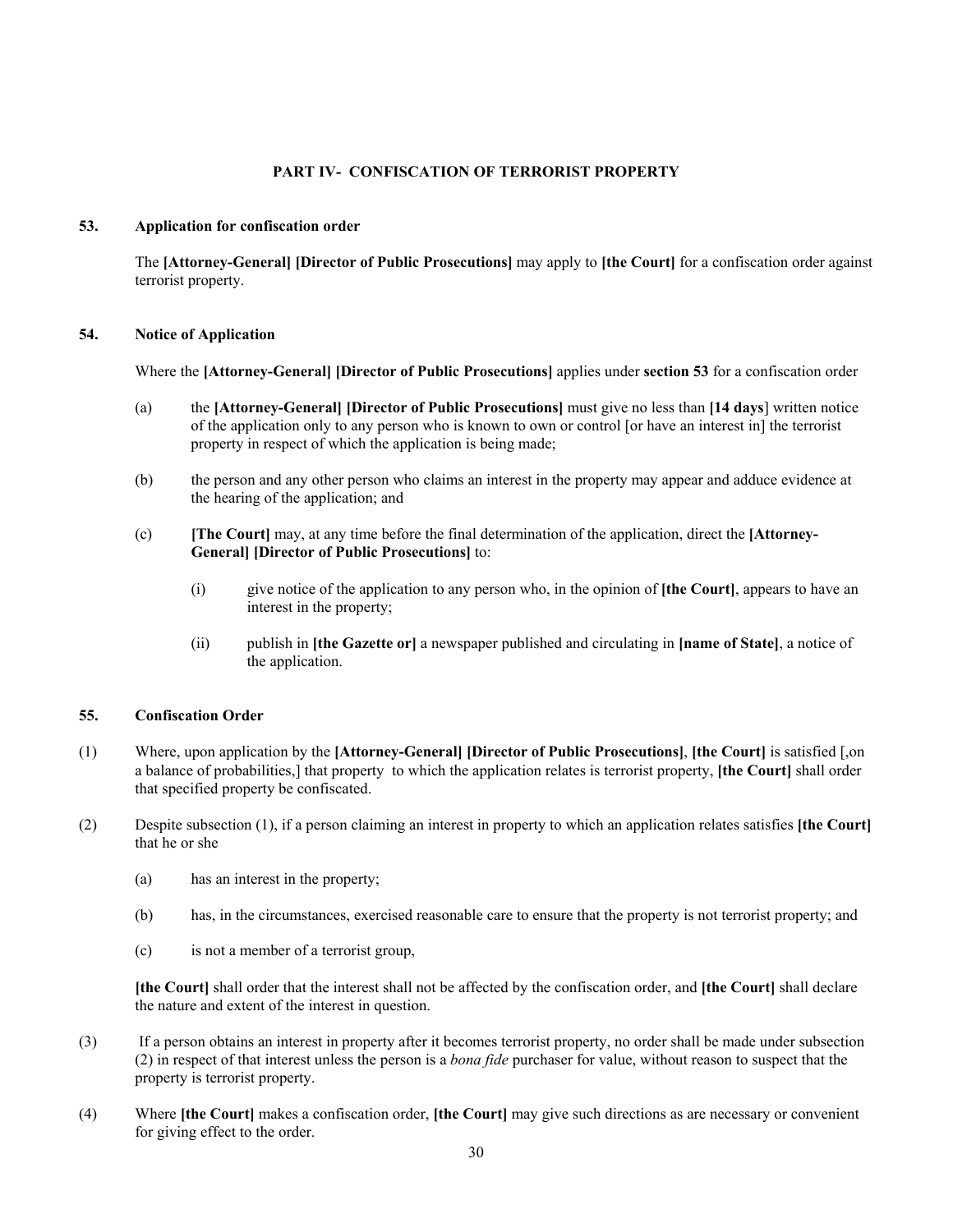# <span id="page-30-0"></span>**56. Effect of Confiscation Order**

- (1) Subject to **subsection (2)**, where a Court makes a confiscation order against any property, the property vests absolutely in **[name of State]** by virtue of the order.
- (2) Where property ordered to be confiscated is registrable property
	- (a) the property vests in **[name of State]** in equity but does not vest in **[name of State]** at law until the applicable registration requirements have been complied with;
	- (b) **[name of State]** is entitled to be registered as owner of the property;
	- (c) the **[Attorney-General] [Director of Public Prosecutions]** has power on behalf of **[name of State]** to do or authorise the doing of anything necessary or convenient to obtain the registration of **[name of State]** as owner, including the execution of any instrument to be executed by a person transferring an interest in property of that kind.
- (3) In this section, "registrable property" means property the title to which is passed by registration in accordance with the provisions of the **[Land Registration Act]**.

# **57. Voidable Transfers**

# **[The Court]** may:

- (a) before making a confiscation order; and
- (b) in the case of property in respect of which a restraining order was made, where the order was served in accordance with **section 71**,

set aside any conveyance or transfer of the property that occurred after the seizure of the property or the service of the restraining order, unless the conveyance or transfer was made for valuable consideration to a person acting in good faith and without notice.

# **58. Protection of Third Parties**

- (1) Subject to **subsection (2)**, where a confiscation order has already been made directing the confiscation of property, a person who claims an interest in the property may, before the end of the period of **[12 months]** commencing on the day on which the confiscation order is made, apply under this **subsection** to **[the Court]** for an order under **section 55(2)**.
- (2) A person who:
	- (a) had knowledge of the application for the confiscation order before the order was made; or
	- (b) appeared at the hearing of that application,

shall not be permitted to make an application under **subsection (1)**, except with leave of **[the Court]**.

- (3) A person who makes an application under **subsection (1)** must give no less than **[14 days]** written notice of the making of the application to the **[Attorney-General] [Director of Public Prosecutions]**, who shall be a party to any proceedings in the application.
- (4) Any person appointed by **[the Court]** under **section 68(2)(b)** shall, on application by any person who has obtained an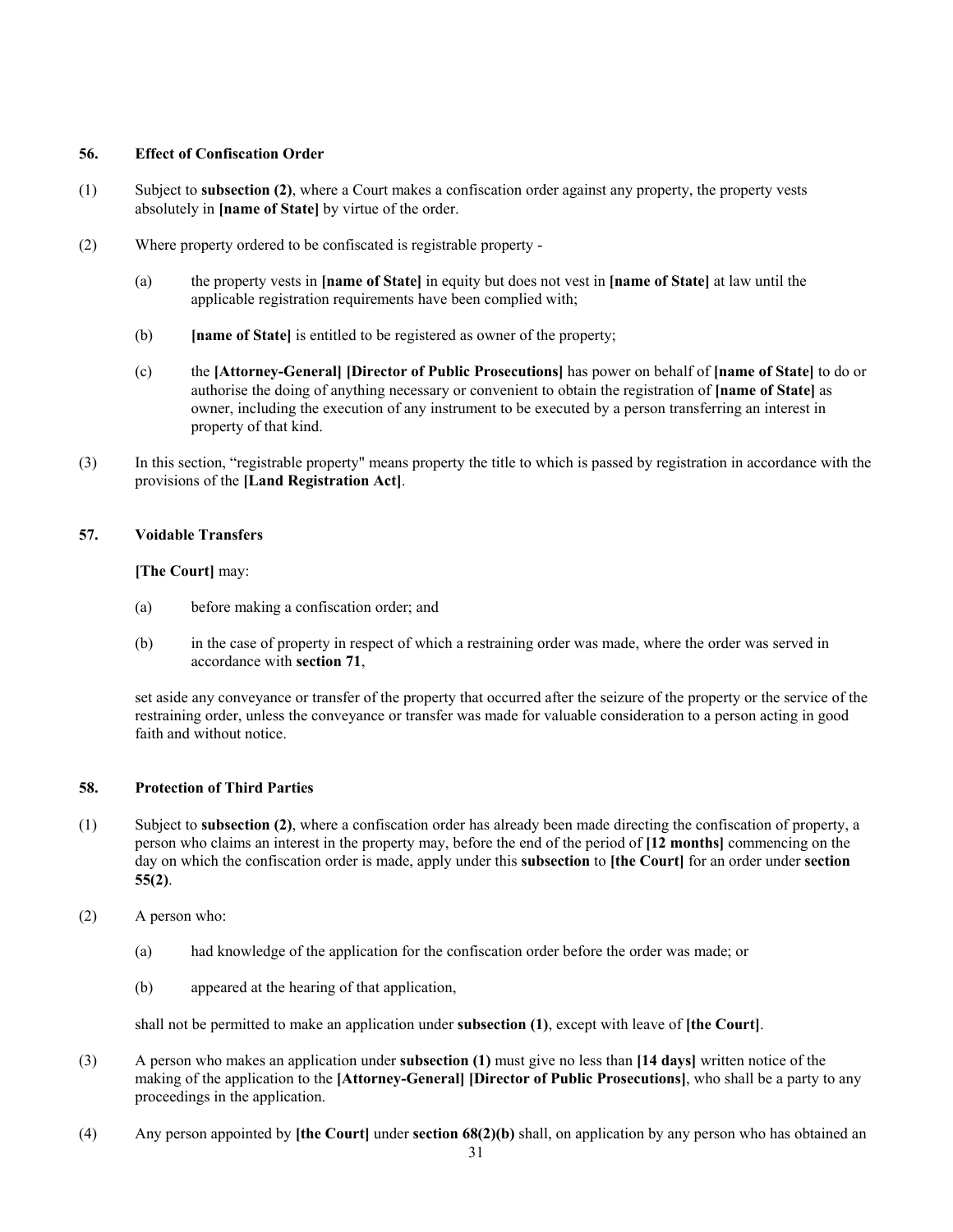<span id="page-31-0"></span>order under **section 55(2)**, and where the period allowed by the rules of court with respect to the making of appeals has expired and any appeal from that order has been determined:

- (a) direct that the property or part thereof to which the interest of the applicant relates, be returned to the applicant; or
- (b) direct that an amount equal to the value of the interest of the applicant, as declared in the order, be paid to the applicant.

# **59. Appeal**

 An applicant or the **[Attorney-General] [Director of Public Prosecutions]** may in accordance with the rules of court, appeal to the **[Court of Appeal]** from an order made under this Part.

#### **PART V - CONTROL OF PROPERTY**

#### *Division 1 - Control of Property*

# **60. Powers to search for and seize tainted property or terrorist property**

- (1) A police officer may:
	- (a) search a person for tainted property or terrorist property;
	- (b) enter upon land or upon or into premises and search the land or premises for tainted property or terrorist property; and
	- (c) in either case, seize any property found in the course of the search that the police officer believes, on reasonable grounds, to be tainted property or terrorist property;

provided that the search or seizure is made:

- (d) with the consent of the person or the occupier of the land or premises as the case may be;
- (e) under warrant issued under **section 61**; or
- (f) under **section 63.**
- (2) Where a police officer may search a person under this Division, he or she may also search:
	- (a) the clothing that is being worn by the person; and
	- (b) any property in, or apparently in, the person's immediate control.

#### **61. Search Warrants in relation to tainted property or terrorist property**

- (1) Where a police officer has reasonable grounds for suspecting that there is, or may be within the next **[72 hours**], tainted property or terrorist property of a particular kind:
	- (a) on a person;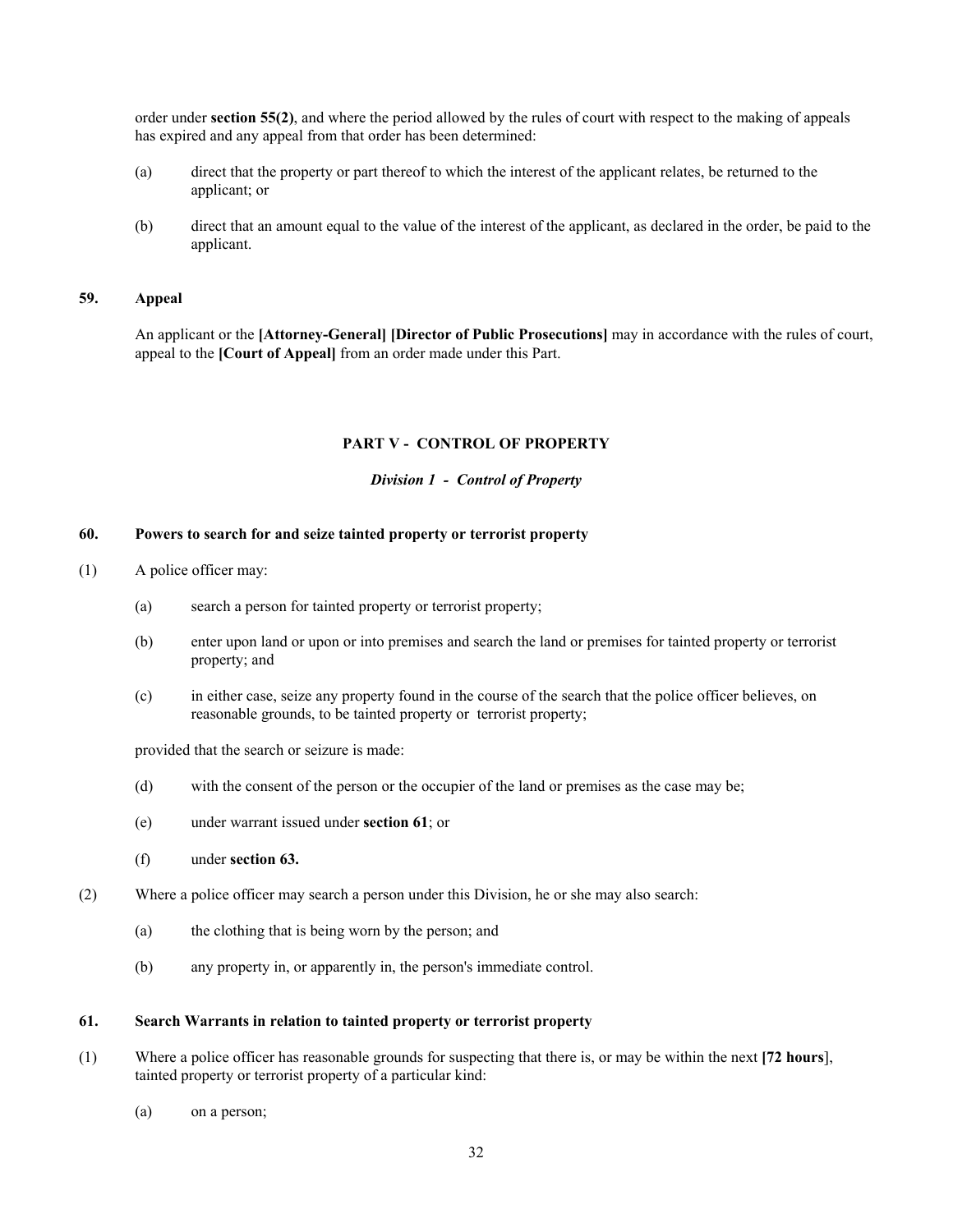- <span id="page-32-0"></span>(b) in the clothing that is being worn by a person;
- (c) otherwise in a person's immediate control; or
- (d) upon land or upon or in any premises,

the police officer may lay before a magistrate an information **[on oath]** setting out those grounds and apply for the issue of a warrant to search the person, the land or the premises as the case may be, for property of that kind.

- (2) Where an application is made under **subsection (1)** for a warrant to search a person, land or premises, the magistrate may, subject to **subsection (4)**, issue a warrant authorising a police officer (whether or not named in the warrant) with such assistance and by such force as is necessary and reasonable:
	- (a) to search the person for property of that kind;
	- (b) to enter upon the land or in or upon any premises and to search the land or premises for property of that kind; and
	- (c) to seize property found in the course of the search that the police officer believes on reasonable grounds to be property of that kind.
- (3) A magistrate shall not issue a warrant under **subsection (2)** in respect of tainted property or terrorist property unless the magistrate is satisfied that there are reasonable grounds to believe that a confiscation order may be made under this Act in respect of the property.
- (4) A warrant issued under this section shall state:
	- (a) the purpose for which it is issued including, in respect of tainted property, a reference to the nature of the relevant offence;
	- (b) a description of the kind of property authorised to be seized;
	- (c) a time at which the warrant ceases to be in force; and
	- (d) whether entry is authorised to be made at any time of the day or night or during specified hours.
- (5) If during the course of searching under a warrant issued under this section, a police officer finds:
	- (a) property that the police officer believes on reasonable grounds to be tainted property or terrorist property of a type not specified in the warrant, or tainted property in relation to another serious offence; or
	- (b) any thing the police officer believes on reasonable grounds will afford evidence as to the commission of a serious offence,

the police officer may seize that property or thing and the warrant shall be deemed to authorise such seizure.

## **62. Search Warrants may be granted by telephone, etc**

- (1) Where by reason of urgency a police officer considers it necessary to do so, he or she may make application for a search warrant under **section 61** by telephone or by other means of communication.
- (2) A magistrate, to whom an application for the issue of a warrant is made by telephone or other means of communication, may sign a warrant if he or she is satisfied that it is necessary to do so, and shall inform the police officer of the terms of the warrant so signed. The police officer shall complete a form of warrant in the terms furnished by the magistrate.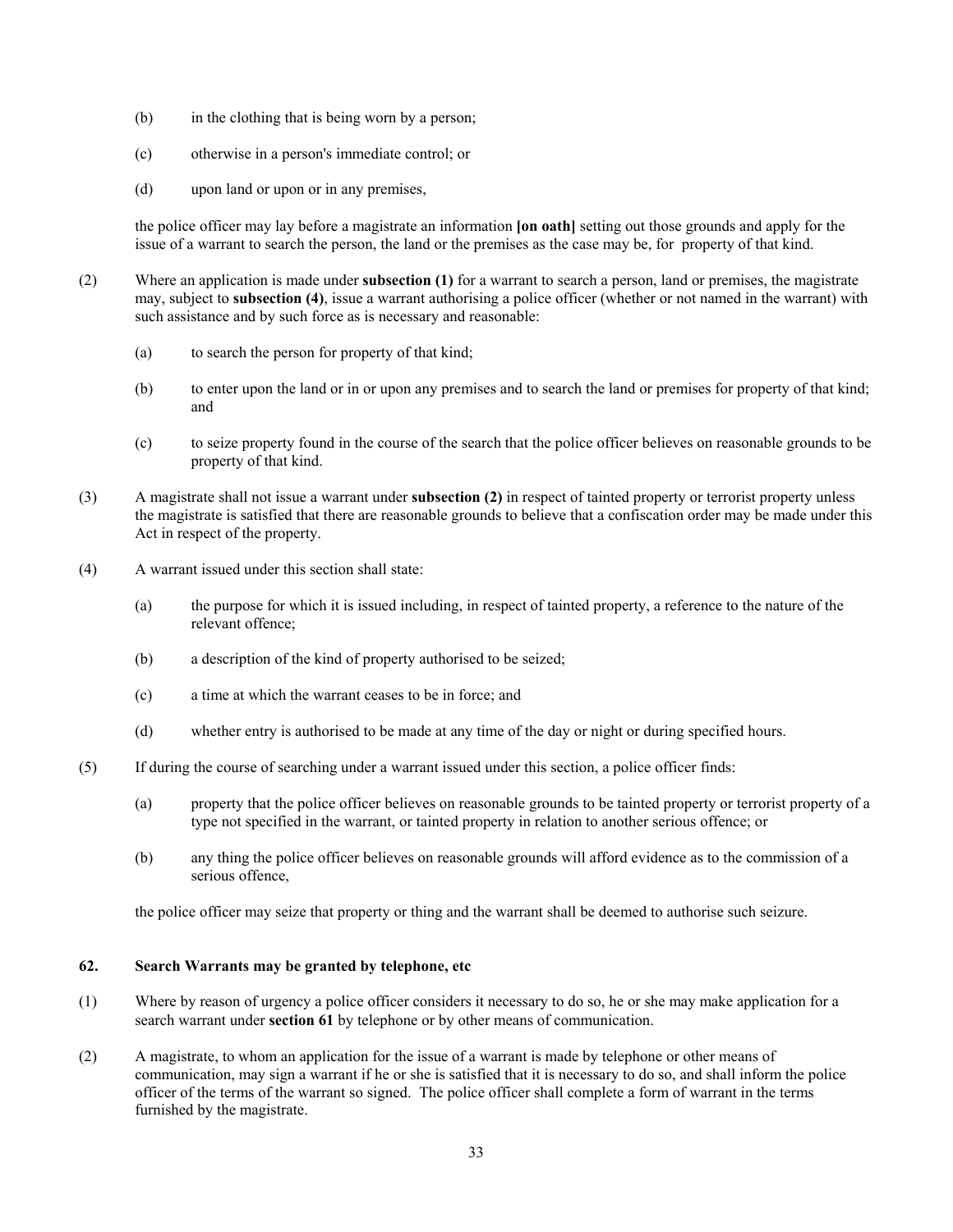<span id="page-33-0"></span>(3) The police officer to whom a warrant is granted by telephone or other means of communication shall, not later than **[the next working day]** following the execution of the warrant, give the magistrate a duly sworn information and the form of warrant completed by him or her.

## **63. Searches in emergencies**

- (1) Where a police officer suspects on reasonable grounds that:
	- (a) particular property is tainted property or terrorist property;
	- (b) it is necessary to exercise the power of search and seizure in order to prevent the concealment, loss or destruction of the property; and
	- (c) the circumstances are so urgent that they require immediate exercise of the power without the authority of a warrant or the order of a court,

the police officer may:

- (d) search a person;
- (e) enter upon land, or upon or into premises and search for the property; and
- (f) if property is found, seize the property.
- (2) If during the course of a search conducted under this section, a police officer finds:
	- (a) property that the police officer believes on reasonable grounds to be tainted property or terrorist property; or
	- (b) any thing the police officer believes on reasonable grounds will afford evidence as to the commission of a criminal offence,

the police officer may seize that property or thing.

# **64. Record of Property Seized**

A police officer who seizes property under **section 61** or **section 63** shall detain the property seized, make a written record thereof, and take reasonable care to ensure that the property is preserved.

# **65. Return of Seized Property**

- (1) Where property has been seized under **section 61** or **section 63** (otherwise than because it may afford evidence of the commission of an offence), a person who claims an interest in the property may apply to **[the Court]** for an order that the property be returned to the person.
- (2) Where a person makes an application under **subsection (1)** and **[the Court]** is satisfied that:
	- (a) the person is entitled to possession of the property;
	- (b) the property is not tainted property or terrorist property; and
	- (c) in the case of tainted property, the person in respect of whose conviction, charging or proposed charging the seizure of the property was made has no interest in the property,

**[the Court]** shall order the return of the property to the person.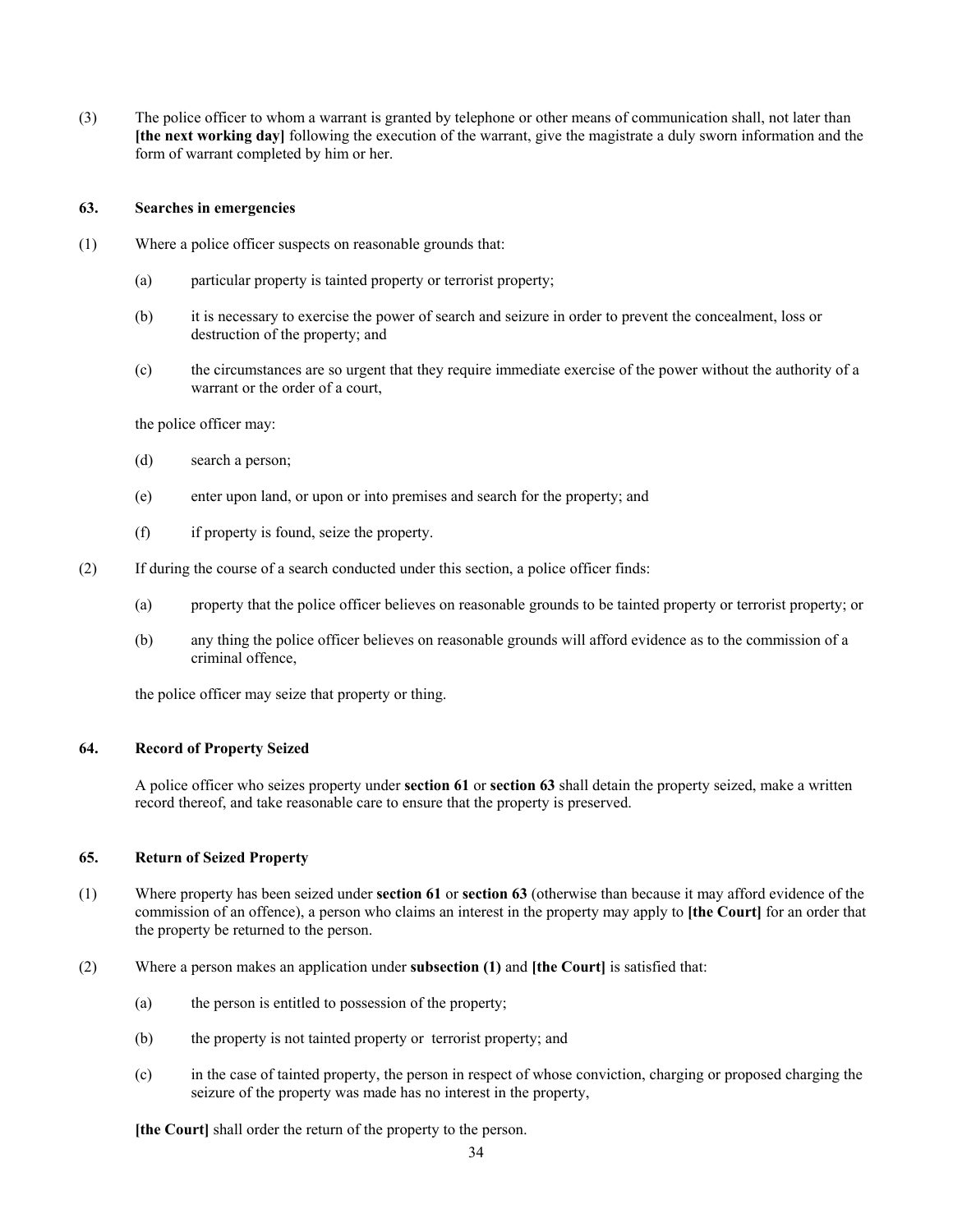# <span id="page-34-0"></span>**66. Search for and Seizure of property in relation to foreign offences**

Where a foreign State requests assistance to locate or seize property suspected to be tainted property in respect of an offence within its jurisdiction or property suspected to be terrorist property, the provisions of **sections 61, 62 and 63** apply *mutatis mutandis* provided that the **[Attorney-General]** has, under **section 4 of the Mutual Assistance in Criminal Matters Act, 2000**, authorised the giving of assistance to the foreign State.

# *Division 2 - Restraining Orders*

# **67. Application for Restraining Order**

- (1) The **[Attorney-General] [Director of Public Prosecutions]** may apply to **[the Court]** for a restraining order against:
	- (a) any realizable property held by the defendant;
	- (b) specified realizable property held by a person other than the defendant; or
	- (c) any terrorist property **.**
- (2) An application for a restraining order under **subsection (1)(a) or (b)** may be made *ex parte* and shall be in writing and be accompanied by an affidavit stating:
	- (a) where the defendant has been convicted of a serious offence, the serious offence for which he or she was convicted, the date of the conviction, **[the Court]** before which the conviction was obtained and whether an appeal has been lodged against the conviction;
	- (b) where the defendant has not been convicted of a serious offence, the serious offence for which he or she is charged or about to be charged and the grounds for believing that the defendant committed the offence;
	- (c) a description of the property in respect of which the restraining order is sought;
	- (d) the name and address of the person who is believed to be in possession of the property;
	- (e) the grounds for the belief that the property is tainted property in relation to the offence or that the defendant derived a benefit directly or indirectly from the commission of the offence;
	- (f) where the application seeks a restraining order against property of a person other than the defendant, the grounds for the belief that the property is tainted property in relation to the offence and is subject to the effective control of the defendant; and
	- (f) the grounds for the belief that a confiscation order may be or is likely to be made under this Act in respect of the property.
- (3) An application for a restraining order under **subsection (1)(c)** may be made *ex parte* and shall be in writing and be accompanied by an affidavit stating:
	- (a) a description of the property in respect of which the restraining order is sought;
	- (b) the name and address of the person who is believed to be in possession of the property;
	- (c) that the property is terrorist property; and
	- (d) the grounds for the belief that a confiscation order may be or is likely to be made under this Act in respect of the property.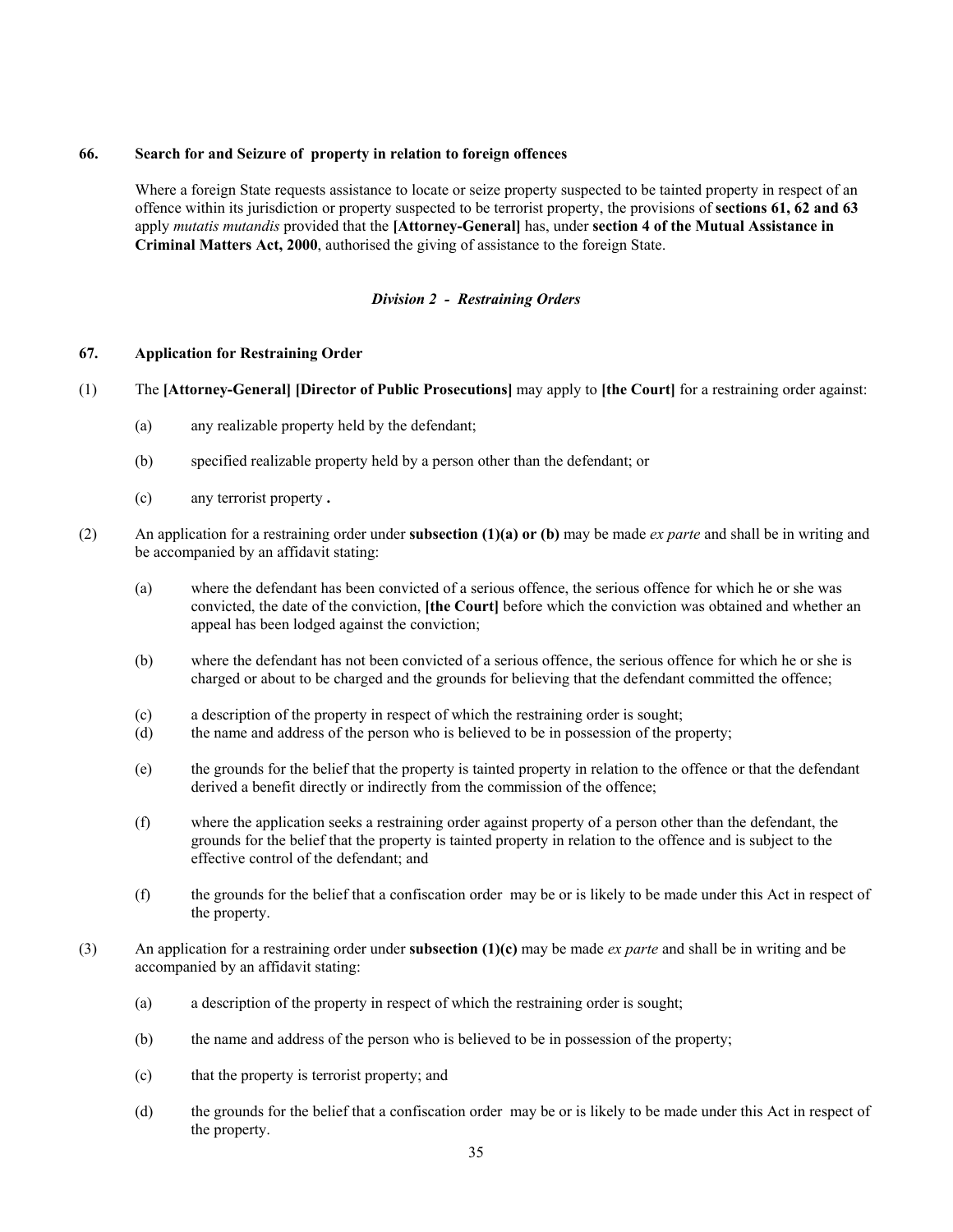# <span id="page-35-0"></span>**68. Restraining Orders**

- (1) Subject to this section, where the **[Attorney-General] [Director of Public Prosecutions]** applies to **[the Court]** under **section 67(1)(a) or (b)** for a restraining order against property and **[the Court]** is satisfied that:
	- (a) the defendant has been convicted of a serious offence, or has been charged or is about to be charged with a serious offence;
	- (b) where the defendant has not been convicted of a serious offence, there are reasonable grounds for believing that the defendant committed the offence;
	- (c) there are reasonable grounds to believe that the property is tainted property in relation to an offence, or that the defendant derived a benefit directly or indirectly from the commission of the offence;
	- (d) where the application seeks a restraining order against property of a person other than the defendant, there are reasonable grounds for believing that the property is tainted property in relation to an offence and that the property is subject to the effective control of the defendant; and
	- (e) there are reasonable grounds for believing that a confiscation order may be or is likely to be made under this Act in respect of the property;

**[the Court]** may make an order:

- (f) prohibiting the defendant or any person from disposing of, or otherwise dealing with, the property or such part thereof or interest therein as is specified in the order, except in such manner as may be specified in the order; and
- (g) at the request of the **[Attorney-General] [Director of Public Prosecutions]**, where **[the Court]** is satisfied that the circumstances so require:
	- (i) directing the **[public trustee]** or such other person as **[the Court]** may appoint, to take custody of the property or such part thereof as is specified in the order and to manage or otherwise deal with all or any part of the property in accordance with the directions of **[the Court]**; and
	- (ii) requiring any person having possession of the property to give possession thereof to the **[public trustee]** or to the person appointed under **subsection (i)** to take custody and control of the property.
- (2) Subject to this section, where the **[Attorney-General] [Director of Public Prosecutions]** applies to **[the Court]** under **section 67(1)(c)** for a restraining order against property and **[the Court]** is satisfied that there are reasonable grounds for believing that a confiscation order may be or is likely to be made under this Act in respect of the property, **[the Court]** may make an order:
	- (a) prohibiting any person from disposing of, or otherwise dealing with, the property or such part thereof or interest therein as is specified in the order, except in such manner as may be specified in the order; and
	- (b) at the request of the **[Attorney-General] [Director of Public Prosecutions]**, where **[the Court]** is satisfied that the circumstances so require:
		- (i) directing the **[public trustee]** or such other person as **[the Court]** may appoint, to take custody of the property or such part thereof as is specified in the order and to manage or otherwise deal with all or any part of the property in accordance with the directions of **[the Court]**; and
		- (ii) requiring any person having possession of the property to give possession thereof to the **[public trustee]** or to the person appointed under **subsection (i)** to take custody and control of the property.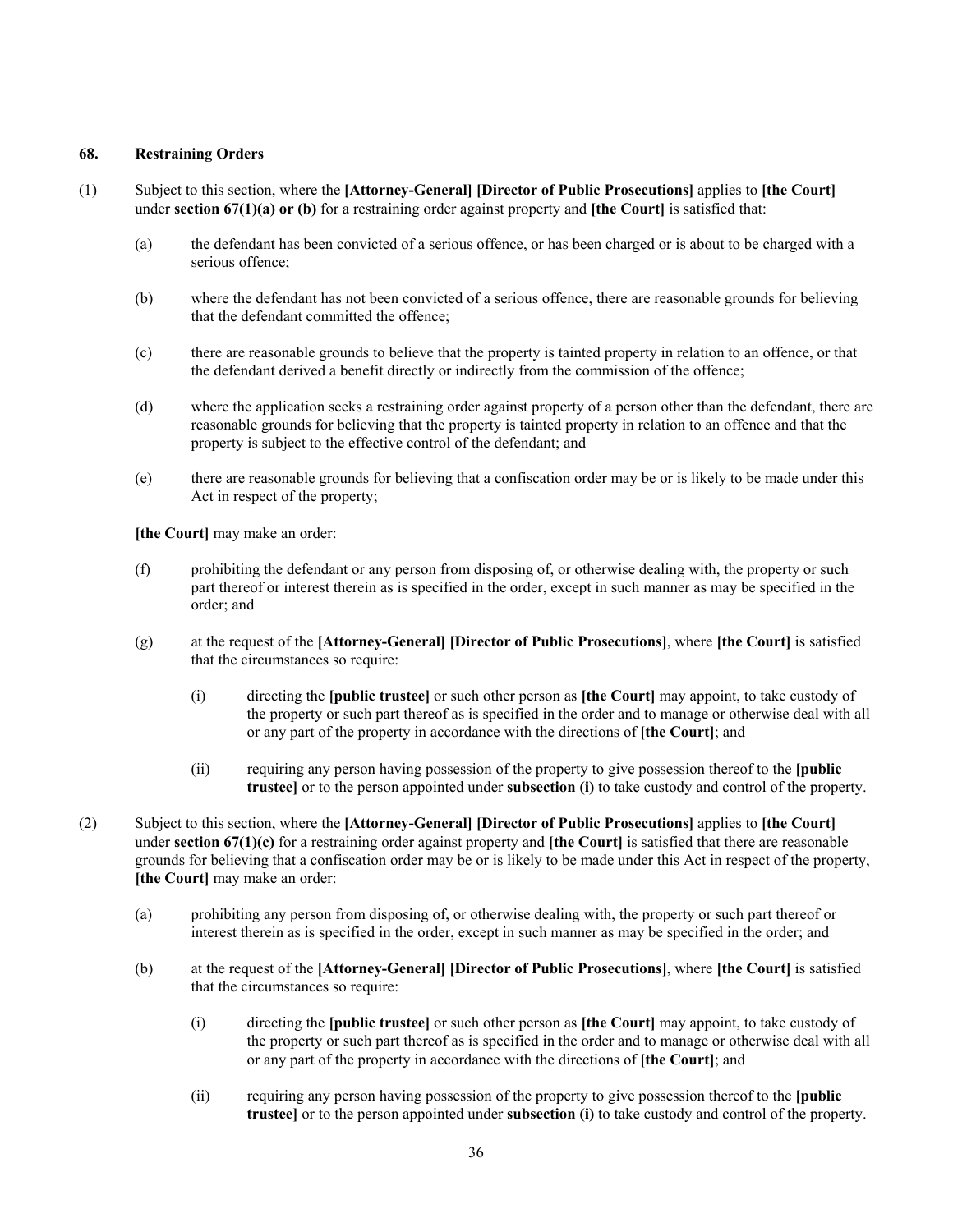- <span id="page-36-0"></span>(3) An order under this **section** may be made subject to such conditions as **[the Court]** thinks fit and, without limiting the generality of this, may make provision for meeting out of the property or a specified part of the property, any or all of the following:
	- (a) the reasonable living expenses of any person affected by the order (including the reasonable living expenses of the person's dependants, if any) and reasonable business expenses;
	- (b) a person's reasonable expenses in defending a criminal charge and any proceedings under this Act; and
	- (c) any specified debt incurred in good faith by any person affected by the order.
- (4) For the purposes of **subsection (1)(d)**, in determining whether there are reasonable grounds for believing property is subject to the effective control of the defendant, **[the Court]** may have regard to the matters referred to in **section 45.**
- (5) Where the **[public trustee]** or other person appointed under **subsection (1)(g)(i) or (2)(b)(i)** is given a direction in relation to any property, he or she may apply to **[the Court]** for directions on any question respecting the management or preservation of the property under his or her control.
- (6) An application under **section 67** shall be served on all persons interested in the application or such of them as **[the Court]** thinks expedient and all such persons shall have the right to appear at the hearing and be heard.
- (7) When the application is made under **section 67** on the basis that a person is about to be charged, any order made by **[the Court]** shall lapse if the person is not charged:
	- (a) where the offence is an offence against the law of **[name of State]**, within **[...hrs/days]**; and
	- (b) where the offence is an offence against the law of a foreign State, within **[....10 times that number of days]**.

#### **[69. Undertaking by [name of State]**

- (1) Before making an order under **section 68(1) or (2)** , **[the Court]** may require **[name of State]** to give such undertakings as **[the Court]** considers appropriate with respect to the payment of damages or costs, or both, in relation to the making and execution of the order.
- (2) For the purposes of this section, the **[Attorney-General] [Director of Public Prosecutions]** may give such undertakings with respect to the payment of damages or costs or both as are required by **[the Court]**.**]**

#### **70. Notice of Application for Restraining Order**

Before making a restraining order **[the Court]** may require notice to be given to, and may hear, any person who, in the opinion of **[the Court]**, appears to have an interest in the property, unless **[the Court]** is of the opinion that giving such notice before making the order would result in the disappearance, dissipation or reduction in value of the property.

# **71. Service of Restraining Order**

A copy of a restraining order shall be served on a person affected by the order in such manner as **[the Court]** directs or as may be prescribed by rules of court.

#### **72. Registration of Restraining Order**

(1) A copy of a restraining order which affects lands in **[name of State]** shall be registered with the **[Registrar of Lands]**.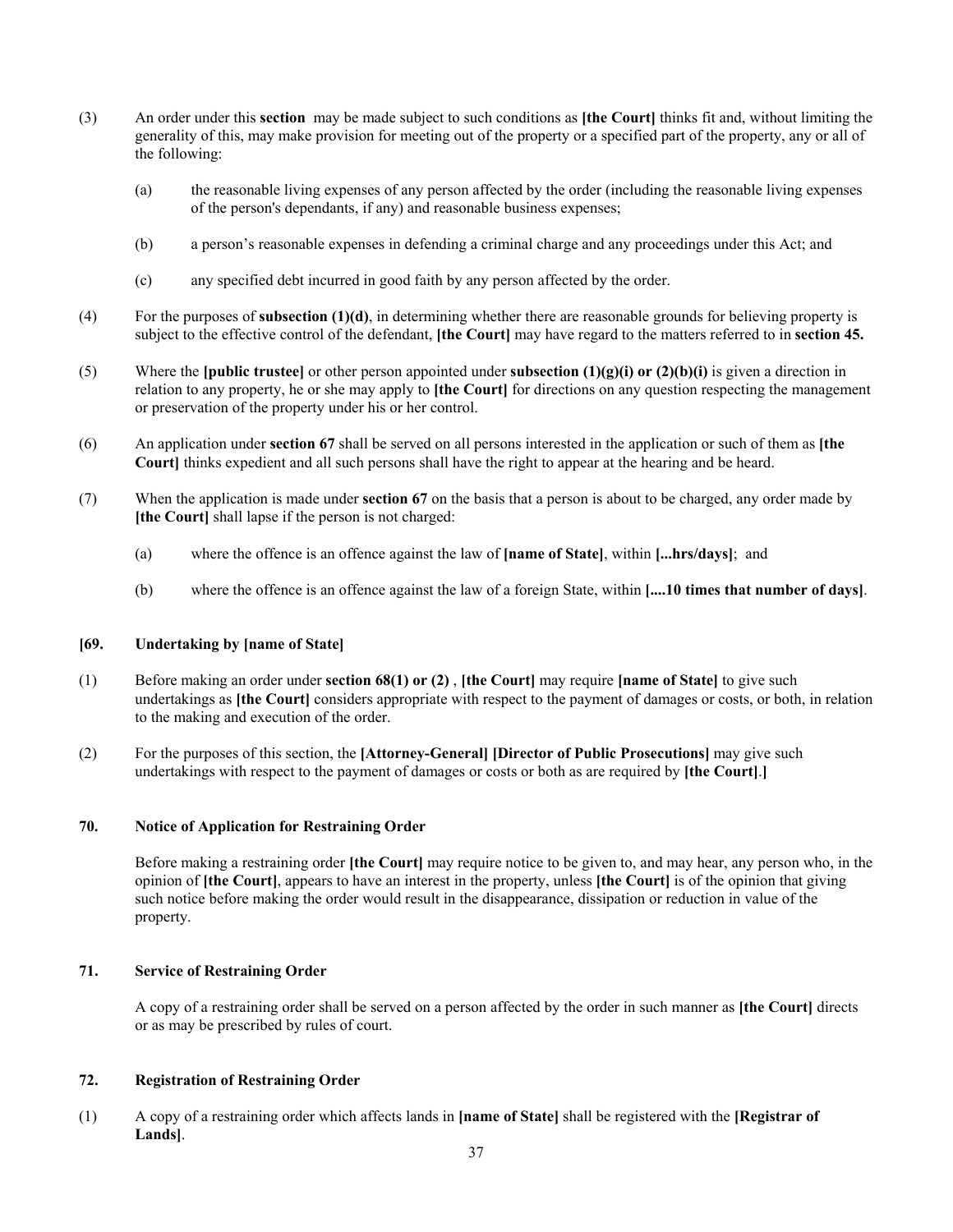- <span id="page-37-0"></span>(2) A restraining order is of no effect with respect to registered land unless it is registered as a charge under the **[Registration Of Land Act]**.
- (3) Where particulars of a restraining order are registered under the **[Registration Of Land Act]**, a person who subsequently deals with the property shall, for the purposes of **section 73**, be deemed to have notice of the order at the time of the dealing.

# **73. Contravention of Restraining Order**

- (1) A person who knowingly contravenes a restraining order by disposing of or otherwise dealing with property that is subject to the restraining order commits an offence punishable upon conviction by:
	- (a) a fine of **[......]** or imprisonment for a period of **[.... years]** or both, in the case of a natural person; or
	- (b) a fine of **[5 times above figure]** in the case of a body corporate.
- (2) Where a restraining order is made against property and the property is disposed of, or otherwise dealt with, in contravention of the restraining order, and the disposition or dealing was not for sufficient consideration or not in favour of a person who acted in good faith and without notice, the **[Attorney-General] [Director of Public Prosecutions**] may apply to **[the Court]** that made the restraining order for an order that the disposition or dealing be set aside.
- (3) Where the **[Attorney-General] [Director of Public Prosecutions]** makes an application under **subsection (2)** in relation to a disposition or dealing, **[the Court]** may:
	- (a) set aside the disposition or dealing as from the day on which the disposition or dealing took place; or
	- (b) set aside the disposition or dealing as from the day of the order under this **subsection** and declare the respective rights of any persons who acquired interests in the property on, or after the day on which the disposition or dealing took place, and before the day of the order under this **subsection**.

#### **74. Duration of Restraining Order**

A restraining order remains in force until:

- (a) it is discharged, revoked or varied;
- (b) the period of **[6 months]** from the date on which it is made or such later time as **[the Court]** may determine; or
- (c) a confiscation order or a pecuniary penalty order, as the case may be, is made in respect of property which is the subject of the order.

# **75. Review of Restraining Orders**

- (1) A person who has an interest in property in respect of which a restraining order was made may, at any time, apply to **[the Court]** for an order under **subsection (4)**.
- (2) An application under **subsection (1)** shall not be heard by **[the Court]** unless the applicant has given to the **[Attorney-General] [Director of Public Prosecutions]** at least **[3 working days]** notice in writing of the application.
- (3) **[The Court]** may require notice of the application to be given to, and may hear, any person who in the opinion of **[the Court]** appears to have an interest in the property.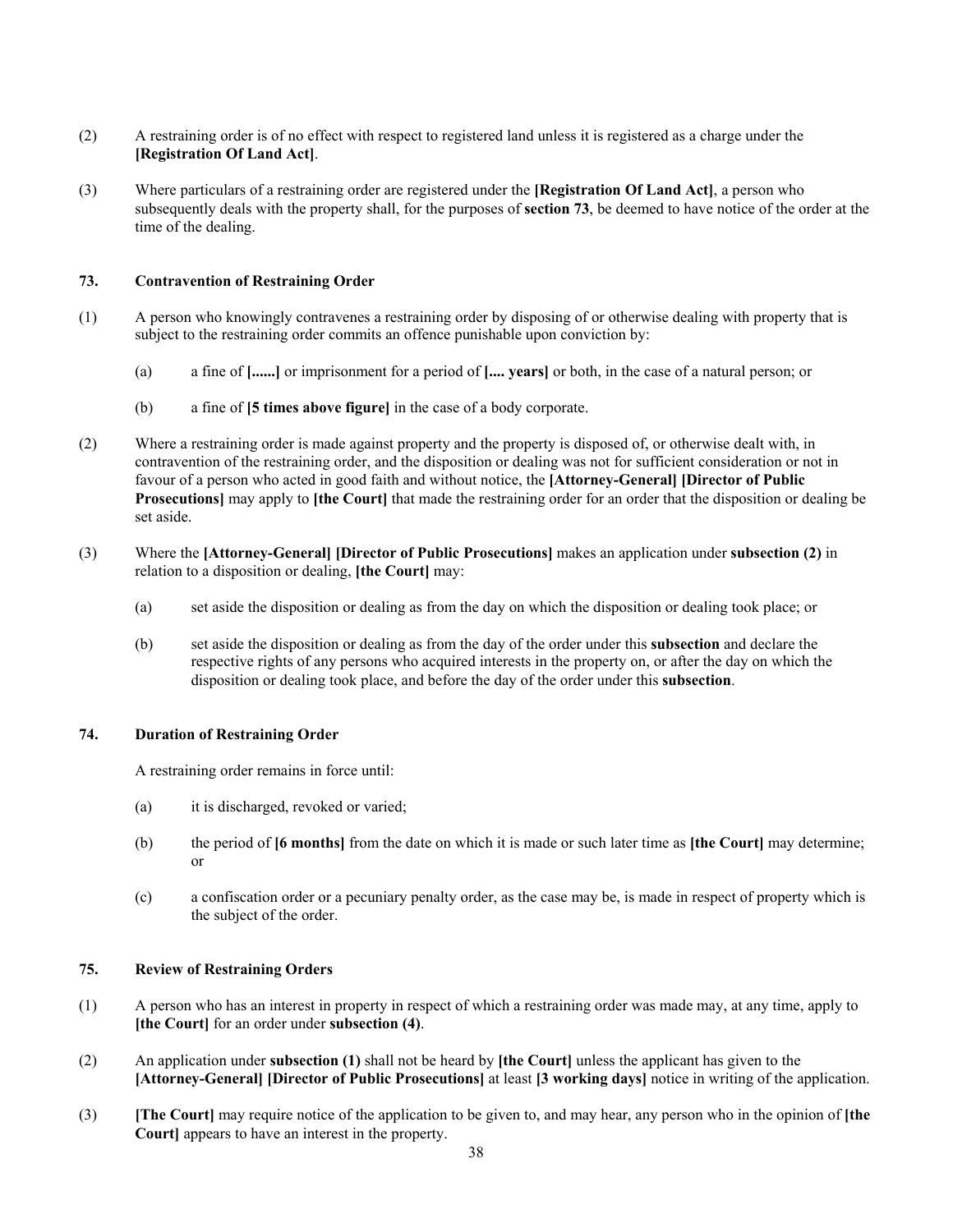- <span id="page-38-0"></span>(4) On an application under **subsection (1) [the Court]** may revoke or vary the order or make the order subject to such conditions as **[the Court]** thinks fit. For the purposes of this **subsection [the Court]** may:
	- (a) require the applicant to enter into recognizances, or
	- (b) vary the order to permit the payment of reasonable living expenses of the applicant, including his or her dependents, if any, and reasonable legal or business expenses of the applicant,

but no such order shall be made unless the property will no longer be required for the purposes of any investigation or as evidence in any proceedings.

# **76. Extension of Restraining Orders**

.

- (1) The **[Attorney-General] [Director of Public Prosecutions]** may apply to **[the Court]** that made a restraining order for an extension of the period of the operation of the order.
- (2) Where the **[Attorney-General] [Director of Public Prosecutions]** makes an application under **subsection (1)**, **[the Court]** may extend the operation of a restraining order for a specified period, if it is satisfied that a confiscation order may be made in respect of the property or part thereof or that a pecuniary penalty order may be made against the person.

# *Division 3 - Production Orders and other Information Gathering Powers*

# **77. Production Orders**

- (1) Where there are reasonable grounds to believe that a person has been, is or will be involved in the commission of a serious offence, and a police officer has reasonable grounds for suspecting that any person has possession or control of:
	- (a) a document relevant to identifying, locating or quantifying property of the person, or to identifying or locating a document necessary for the transfer of property of such person; or
	- (b) a document relevant to identifying, locating or quantifying tainted property in relation to the offence, or to identifying or locating a document necessary for the transfer of tainted property in relation to the offence,

the police officer may apply *ex parte* and in writing to a **[judge in chambers]** for an order against the person suspected of having possession or control of a document of the kind referred.

- (2) A police officer may apply *ex parte* and in writing to a **[judge in chambers]** for an order against the person suspected of having possession or control of a document relevant to identifying, locating or quantifying terrorist property or to identifying or locating a document necessary for the transfer of terrorist property, where there are reasonable grounds to believe that the person has possession or control of such a document.
- (3) An application under this section shall be supported by an affidavit.
- (4) The judge may, if he or she considers there are reasonable grounds for so doing, make an order that the person produce to a police officer, at a time and place specified in the order, any documents of the kind referred to in **subsection (1) or (2)**, provided that an order under this **subsection** may not require the production of **[bankers books]**.
- (5) A police officer to whom documents are produced may:
	- (a) inspect the documents;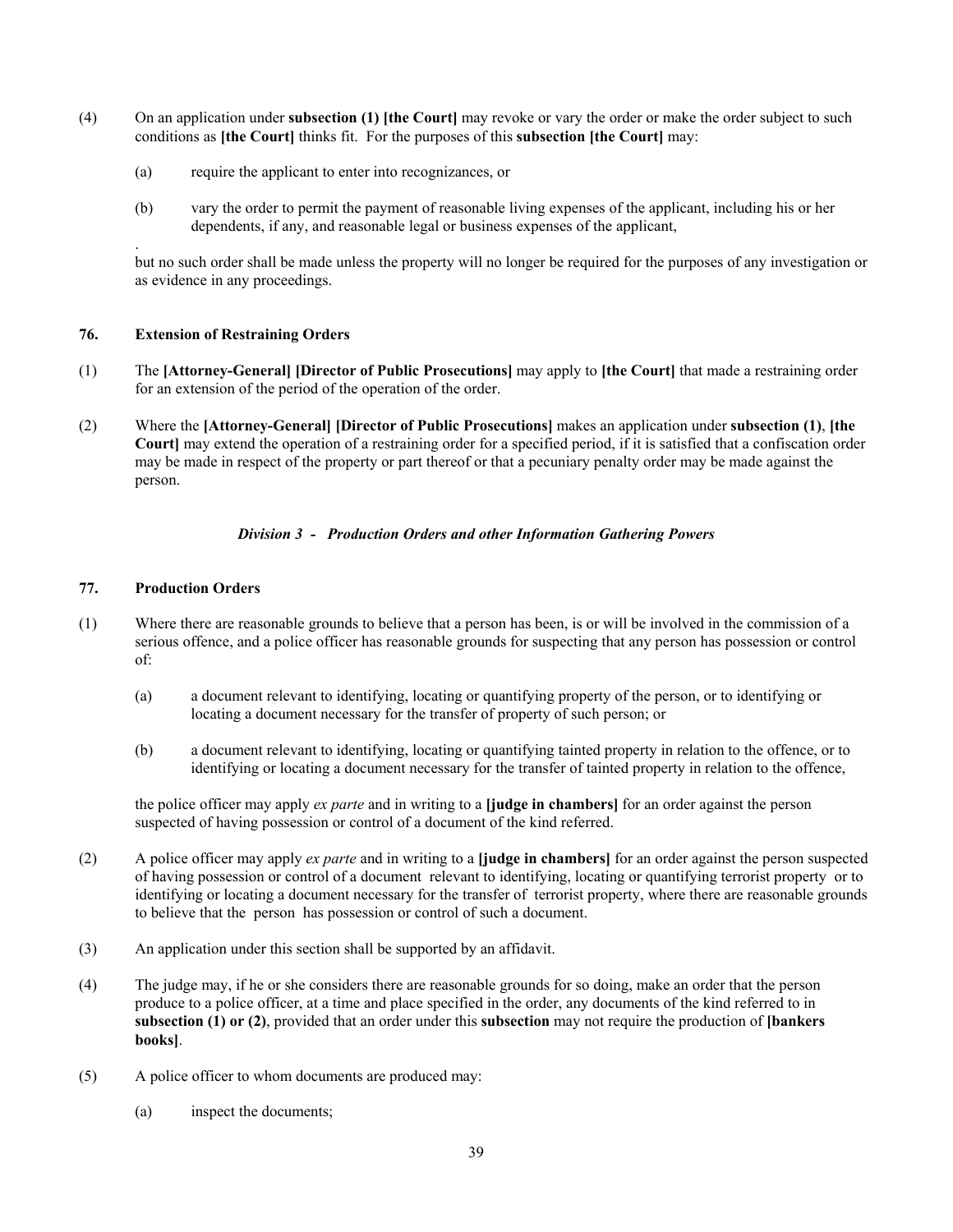- <span id="page-39-0"></span>(b) make copies of the documents; or
- (c) retain the documents for so long as is reasonably necessary for the purposes of this Act.
- (6) Where a police officer retains documents produced to him or her, he or she shall make a copy of the documents available to the person who produced them.
- (7) A person is not entitled to refuse to produce documents ordered to be produced under this section on the ground that:
	- (a) the document might tend to incriminate the person or make the person liable to a penalty; or
	- (b) the production of the document would be in breach of an obligation (whether imposed by enactment or otherwise) of the person not to disclose either the existence or contents, or both, of the document.

# **78. Evidential value of information**

- (1) Where a person produces a document pursuant to an order under this Division, the production of the document, or any information document or things obtained as a direct or indirect consequence of the production of the document, is not admissible against the person in any criminal proceedings except proceedings under **section 79.**
- (2) For the purposes of **subsection (1)**, proceedings on an application for a restraining order, a confiscation order or a pecuniary penalty order are not criminal proceedings.

# **79. Failure to comply with a production order**

Where a person is required by a production order to produce a document to a police officer, the person is guilty of an offence against this section if he or she:

- (a) contravenes the order without reasonable cause; or
- (b) in purported compliance with the order, produces or makes available a document known to the person to be false or misleading in a material particular and does not so indicate to the police officer and provide to the police officer any correct information of which the person is in possession.

**Penalty**: in the case of a natural person, imprisonment for a maximum of **[.... years]** or a maximum fine of **[.....]**, or both, and in the case of a body corporate **[five times]** such fine.

#### **80. Production Orders in relation to foreign offences**

Where a foreign State requests assistance to locate or seize property suspected to be tainted property in respect of an offence within its jurisdiction or property suspected to be terrorist property, the provisions of **section 77**apply *mutatis mutandis*, provided that the **[Attorney-General] [Director of Public Prosecutions]** has, under **section 4(2) of the Mutual Assistance in Criminal Matters Act, 2000**, authorised the giving of assistance to the foreign State.

## **81. Power to search for and seize documents relevant to locating property**

A police officer may:

- (a) enter upon land or upon or into premises;
- (b) search the land or premises for any document of the type described in **section 77(1) or (2)**; and
- (c) seize any document found in the course of that search that the police officer believes, on reasonable grounds, to be a relevant document in relation to a serious offence or terrorist property,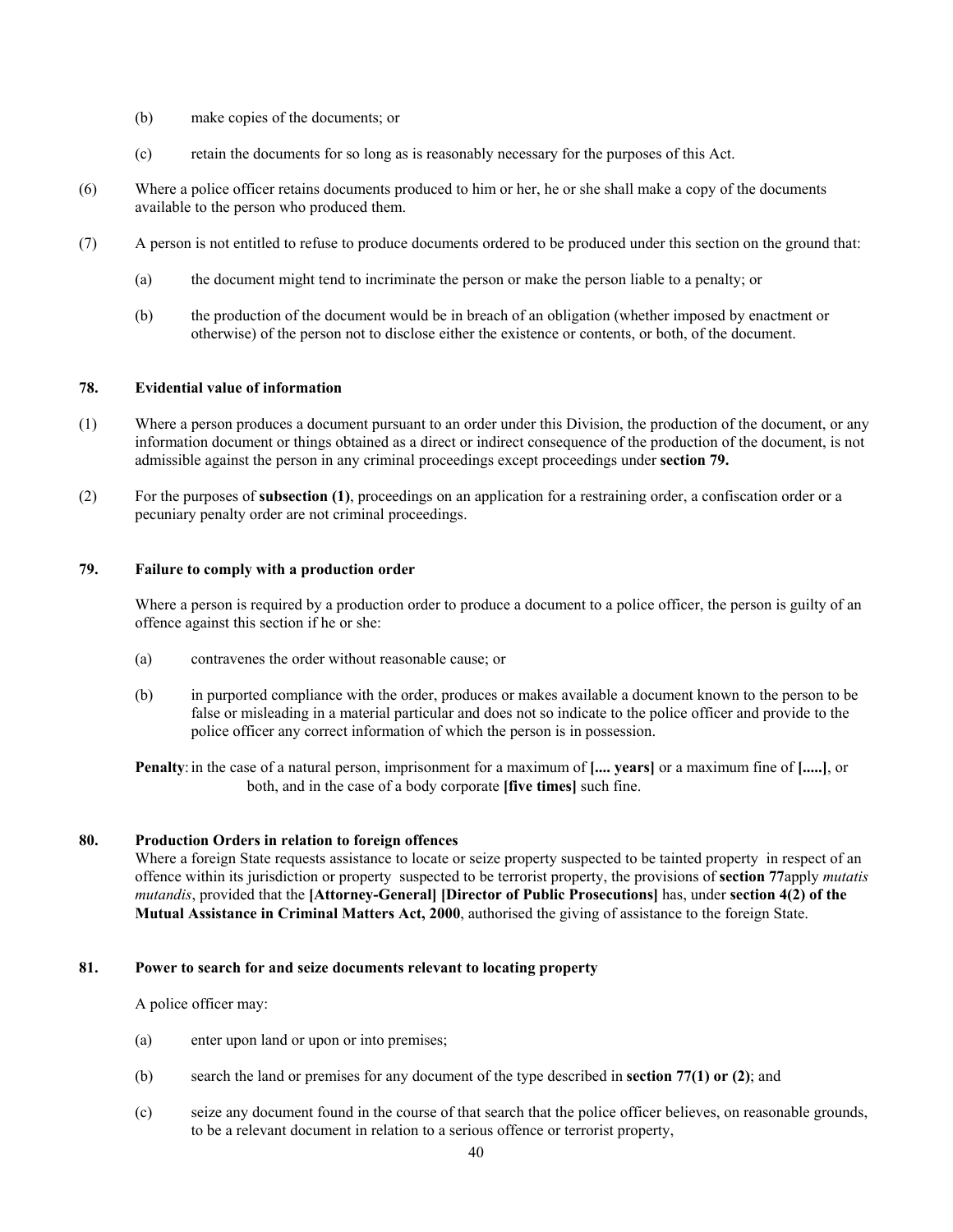<span id="page-40-0"></span>provided that the entry, search and seizure is made:

- (d) with the consent of the occupier of the land or the premises; or
- (e) under warrant issued under **section 82.**

#### **82. Search Warrant for location of documents relevant to locating property**

- (1) Where:
	- (a) there are reasonable grounds to believe that the person has been, is or will be involved in the commission of a serious offence or has or will have possession or control of a document relevant to identifying, locating or quantifying terrorist property or to identifying or locating a document necessary for the transfer of terrorist property; and
	- (b) the police officer has reasonable grounds for suspecting that there is, or may be within the **[next 72 hours**], upon any land or upon or in any premises, a document of the type described in **section 77(1) or (2)** in relation to the offence or terrorist property,

the police officer may make an application supported by information on oath to a **[magistrate/judge]** for a search warrant in respect of that land or those premises.

- (2) Where an application is made under **subsection (1)** for a warrant to search land or premises, the **[magistrate/judge]** may, subject to **subsection (4)**, issue a warrant authorising a police officer (whether or not named in the warrant), with such assistance and by such force as is necessary and reasonable:
	- (a) to enter upon the land or in or upon any premises and to search the land or premises for property of that kind; and
	- (b) to seize property found in the course of the search that the police officer believes on reasonable grounds to be property of that kind.
- (3) A **[magistrate/judge]** shall not issue a warrant under **subsection (2)** unless he or she is satisfied that:
	- (a) a production order has been given in respect of the document and has not been complied with;
	- (b) a production order in respect of the document would be unlikely to be effective;
	- (c) the investigation for the purposes of which the search warrant is being sought might be seriously prejudiced if the police officer does not gain immediate access to the document without any notice to any person; or
	- (d) the document involved cannot be identified or described with sufficient particularity to enable a production order to be obtained.
- (4) A warrant issued under this section shall state:
	- (a) the purpose for which it is issued, including a reference to the nature of the relevant offence, if any;
	- (b) a description of the kind of documents authorised to be seized;
	- (c) a time at which the warrant ceases to be in force; and
	- (d) whether entry is authorised to be made at any time of the day or night or during specified hours.
- (5) If during the course of searching under a warrant issued under this section, a police officer finds: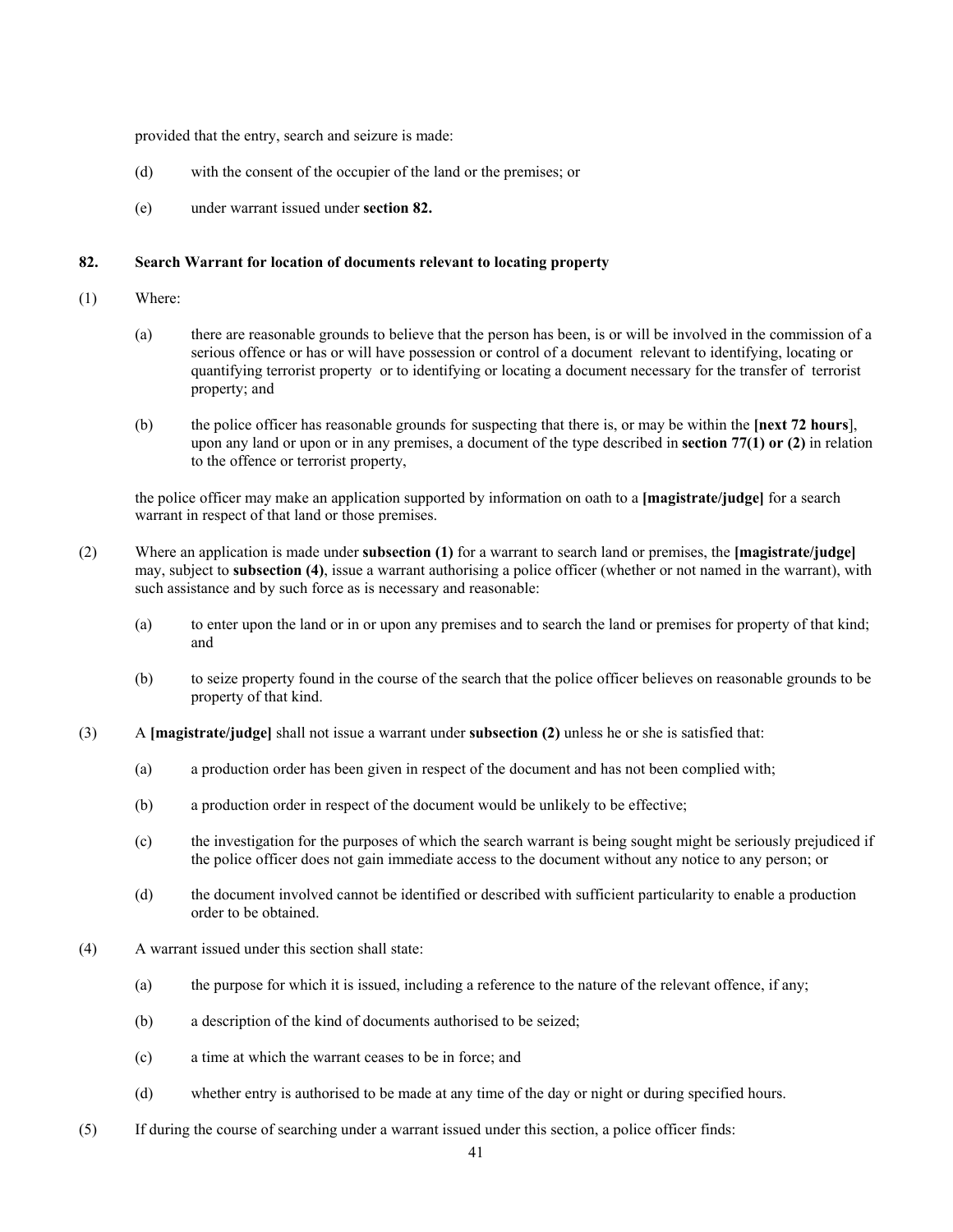- <span id="page-41-0"></span>(a) a document of the type described in **section 77(1) or (2)** that the police officer believes on reasonable grounds to relate to the relevant offence or to another serious offence, or to terrorist property; or
- (b) any thing the police officer believes on reasonable grounds will afford evidence as to the commission of a serious offence

the police officer may seize that property or thing and the warrant shall be deemed to authorise such seizure.

## **83. Search Warrants in relation to foreign offences**

Where a foreign State requests assistance to locate or seize property suspected to be tainted property in respect of an offence within its jurisdiction, or property suspected to be terrorist property, the provisions of **section 82** apply *mutatis mutandis*, provided that the **[Attorney-General]** has, under **section 4(2) of the Mutual Assistance in Criminal Matters Act, 2000**, authorised the giving of assistance to the foreign State.

# **84. Monitoring Orders**

- (1) **[The Director of Public Prosecutions] [A police officer]** may apply, *ex parte* and in writing to a **[judge in chambers]** for an order (in this section called a monitoring order) directing a financial institution to give information to a police officer. An application under this **subsection** shall be supported by an affidavit.
- (2) A monitoring order shall:
	- (a) direct a financial institution to disclose information obtained by the institution about transactions conducted through an account held by a particular person with the institution;
	- (b) not have retrospective effect; and
	- (c) only apply for a period of a maximum of **[3 months]** from the date of making.
- (3) **[A judge]** shall not issue a monitoring order unless he or she is satisfied that there are reasonable grounds for suspecting that:
	- (a) the person in respect of whose account the order is sought
		- (i) has committed or was involved in the commission, or is about to commit or be involved in the commission of, a serious offence;
		- (ii) has benefited directly or indirectly, or is about to benefit directly or indirectly from the commission of a serious offence; or
	- (b) the account is relevant to identifying, locating or quantifying terrorist property.
- (4) A monitoring order shall specify:
	- (a) the name or names in which the account is believed to be held; and
	- (b) the class of information that the institution is required to give.
- (5) Where a financial institution, which has been given notice of a monitoring order, knowingly:
	- (a) contravenes the order; or
	- (b) provides false or misleading information in purported compliance with the order,